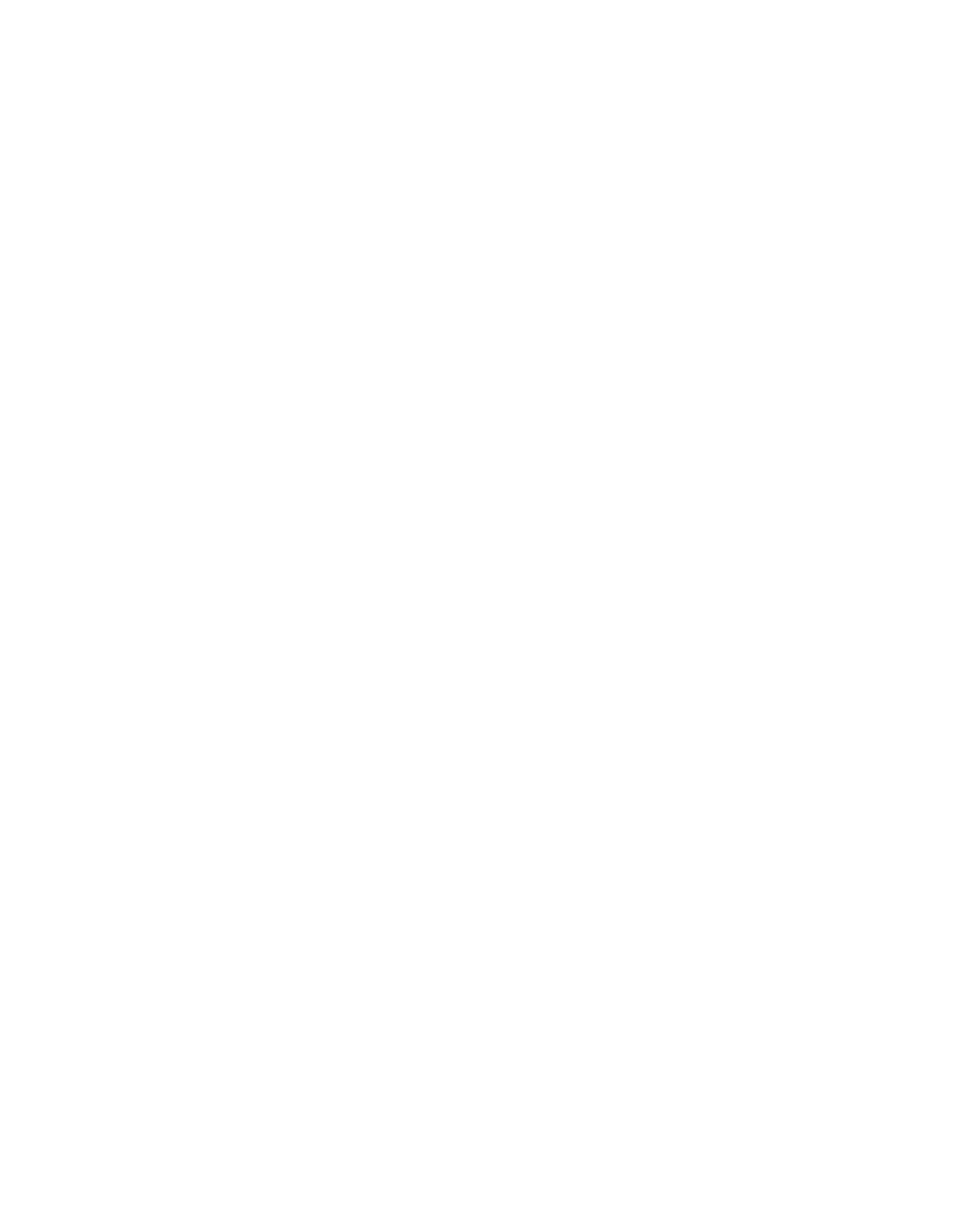## **ELEMENTAL ROYALTIES CORP. NOTICE OF ANNUAL GENERAL AND SPECIAL MEETING OF SHAREHOLDERS**

NOTICE IS HEREBY GIVEN that the annual general and special meeting ("**Meeting**") of the holders of common shares ("**Common Shares**") of Elemental Royalties Corp. ("**Company**" or "**Elemental**") will be held on Thursday, July 8, 2021 at 8:00 a.m. (Vancouver time).

Shareholders can register to access the virtual Meeting using Zoom Meeting ID: 869 8129 0911. Shareholders may also access the meeting by using the following link: https://us02web.zoom.us/meeting/register/tZIkf-iqpzsjG9UysoSyQ6Q53oJPosrjxJF.

The Meeting is being held for the following purposes (which are further described in the Company's information circular (the "**Information Circular**")) available on SEDAR at www.sedar.com:

- 1. to receive the audited annual financial statements of the Company for the financial year ended December 31, 2020, together with the report of the auditor's thereon;
- 2. to elect the directors of the Company until the next annual general meeting of shareholders. For more information, see "*Matters to be Considered at the Meeting – Election of Directors*" in the Information Circular;
- 3. to appoint PricewaterhouseCoopers LLP ("**PwC**") as auditor of the Company until the next annual meeting of shareholders of the Company at a remuneration to be fixed by the directors of the Company. For more information, see "*Matters to be Considered at the Meeting – Appointment of Auditor*" in the Information Circular;
- 4. to consider and, if deemed advisable, pass, with or without variation, a resolution approving and ratifying the Company's 2020 Incentive Compensation Plan (the "**Omnibus Plan**") and the setting-aside, allotting and reserving 10% of the Company's outstanding common shares from time to time for issuance pursuant to the exercise of stock options granted under the Omnibus Plan. For more information, see "*Matters to be Considered at the Meeting – Approval of Omnibus Plan*" in the Information Circular; and
- 5. to transact such other business as may properly be brought before the Meeting or any adjournment thereof.

Shareholders should refer to the Information Circular for more detailed information with respect to the matters to be considered at the Meeting.

**This year, out of an abundance of caution, to proactively deal with the public health impact of the novel coronavirus ("COVID-19") pandemic and to mitigate the risks to the health and safety of our communities, shareholders, employees and other stakeholders, our Meeting will be conducted via video conference. Shareholders joining the meeting by video conference will not be able to vote their shares during the call.** 

A registered shareholder may attend the Meeting online or may be represented by proxy at the Meeting. All shareholders are encouraged to attend the Meeting via video conference and to date, sign and return the accompanying instrument of proxy ("**Instrument of Proxy**") for use at the Meeting or any adjournment or postponements thereof. To be effective, the Instrument of Proxy must be mailed so as to reach or be deposited with Computershare Trust Company of Canada, Attention: Proxy Department, 8th floor, 100 University Ave, Toronto ON, M5J 2Y1, not later than forty-eight (48) hours (excluding Saturdays, Sundays and statutory holidays in the City of Vancouver, British Columbia) prior to the time set for the Meeting or any adjournment or adjournments thereof. **Shareholders may also confirm their proxy vote by telephone or online at www.investorvote.com. Full voting instructions are included within the instrument of Proxy.**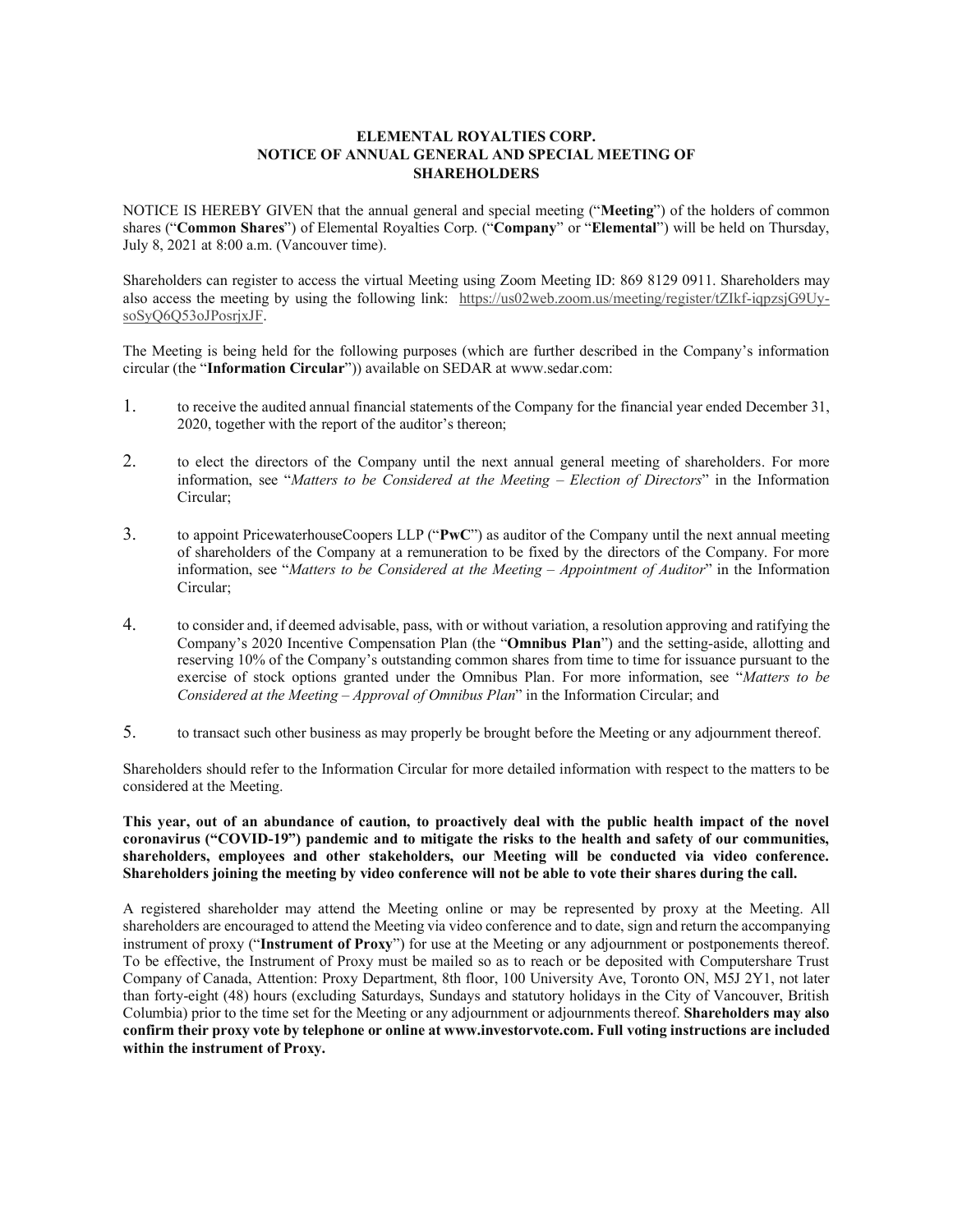If you are not a registered shareholder of the Company and received this Notice and the Information Circular through your broker or another intermediary, please complete and return the accompanying Instrument Proxy or Voting Instruction Form provided to you by such broker or other intermediary, in accordance with the instructions provided therein.

The Company has elected to use the notice-and-access rules ("**Notice and Access**") under National Instrument 54- 101 – *Communication with Beneficial Owners of Securities of a Reporting Issuer* and National Instrument 51-102 – *Continuous Disclosure Obligations* for distribution of the Meeting materials to Shareholders. Notice and Access is a set of rules that allows issuers to post electronic versions of its proxy-related materials on SEDAR and on one additional website, rather than mailing paper copies to Shareholders. The Information Circular, this Notice of Meeting, the form of proxy, the voting instruction form and the Company's annual audited consolidated financial statements for the year ended December 31, 2020 and the related management's discussion and analysis of financial condition and results of operations (the "**Meeting Materials**") are available on the Company's website (www.elementalroyalties.com) and under the Company's profile on SEDAR at www.sedar.com. Shareholders are reminded to review the Meeting Materials before voting.

Shareholders may obtain paper copies of the Meeting Materials, or obtain further information about Notice and Access, by contacting the Company's transfer agent, Computershare Trust Company of Canada toll free at 1-866-962- 0498 (for shareholders with a 15 digit control number) or 1-877-907-7643 (for shareholders with a 16 digit control number). A request for paper copies should be received by Computershare Trust Company of Canada by no later than June 28, 2021 in order to allow sufficient time for the Shareholder to receive the paper copy and return the proxy by its due date.

**DATED** this 21<sup>st</sup> day of May, 2021 **BY ORDER OF THE BOARD OF DIRECTORS OF Elemental Royalties Corp.**  (signed) "*Frederick Bell*" Chief Executive Officer and Director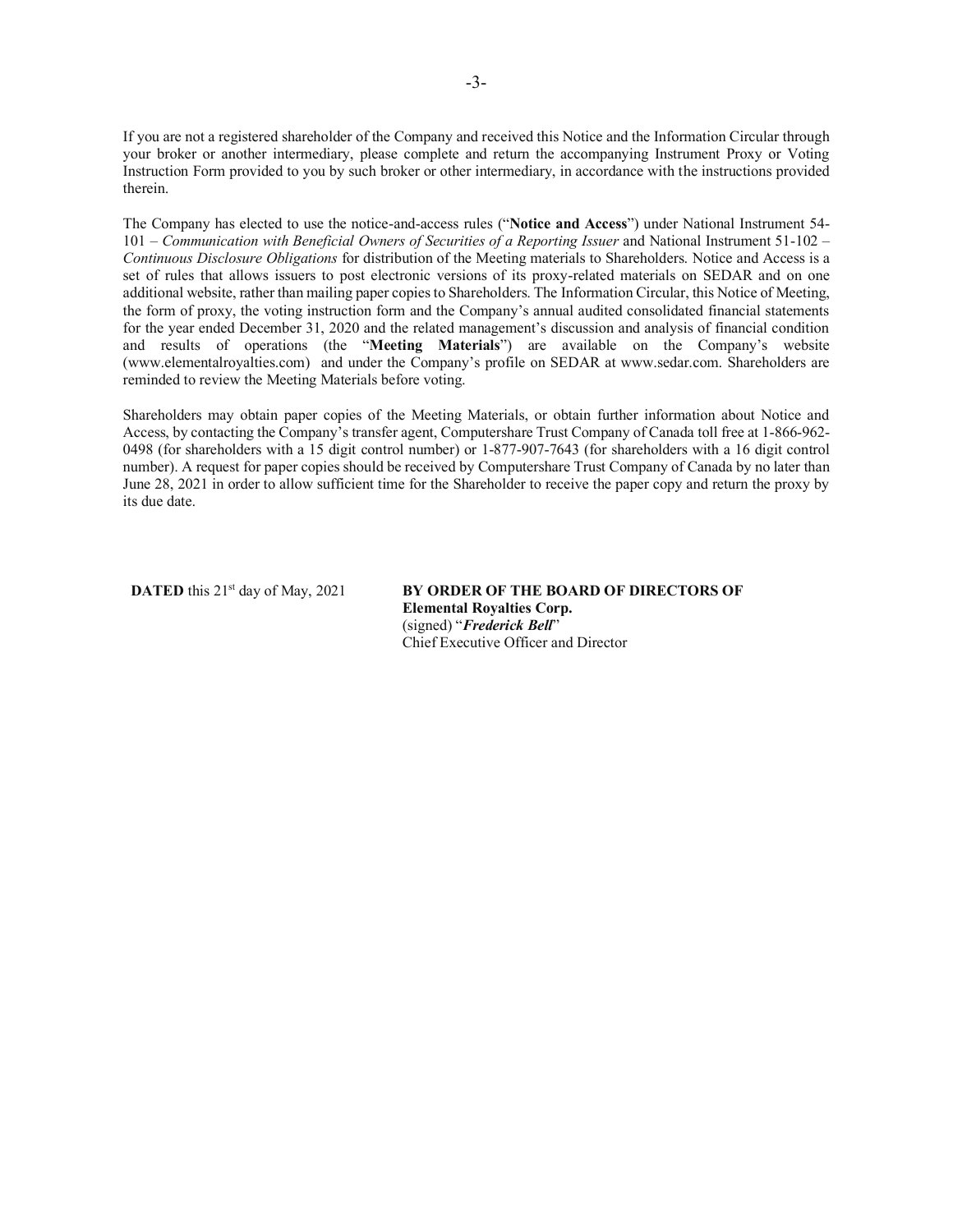### **ELEMENTAL ROYALTIES CORP.**

#### **MANAGEMENT INFORMATION CIRCULAR**

### **RESPECTING THE ANNUAL GENERAL AND SPECIAL MEETING OF COMMON SHAREHOLDERS TO BE HELD ON JULY 8, 2021 VIA VIDEO CONFERENCE**

#### **Solicitation of Proxies**

This management information circular ("**Information Circular**") is furnished in connection with the solicitation of proxies by the management of Elemental Royalties Corp. (the "**Company**"), to be used at the annual general and special meeting ("**Meeting**") of holders of common shares ("**Common Share**s") of the Company to be held on July 8, 2021, at 8:00 a.m. (Vancouver time) via video conference, or at any adjournment or postponement thereof for the purposes set out in the accompanying notice of annual general and special meeting of shareholders ("**Notice of Meeting**"). References in this Information Circular to the Meeting include any adjournment or adjournments thereof. It is expected that the solicitation will be primarily by mail and virtually; however, proxies may also be solicited by certain officers, directors and regular employees of the Company by telephone or personally. These individuals will receive no compensation for such solicitation other than their regular fees or salaries, if any. The cost of solicitation by management will be borne directly by the Company.

The board of directors of the Company ("**Board**") has set the close of business on Friday, May 21, 2021 as the date of record ("**Record Date**") for the determination of the registered holders of Common Shares entitled to receive notice of and vote at the Meeting.

**This year, out of an abundance of caution, to proactively deal with the public health impact of the novel coronavirus ("COVID-19") pandemic and to mitigate the risks to the health and safety of our communities, shareholders, employees and other stakeholders, our Meeting will be conducted via video conference. Shareholders joining the meeting by video conference will not be able to vote their shares during the call.** 

Shareholders can register to access the virtual Meeting using Zoom Meeting ID: 869 8129 0911. Shareholders may also access the meeting by using the following link: https://us02web.zoom.us/meeting/register/tZIkf-iqpzsjG9UysoSyQ6Q53oJPosrjxJF.

A registered shareholder may attend the Meeting online or may be represented by proxy at the Meeting. All shareholders are encouraged to attend the Meeting via video conference and to date, sign and return the accompanying instrument of proxy ("**Instrument of Proxy**") for use at the Meeting or any adjournment or postponements thereof. To be effective, the Instrument of Proxy must be mailed so as to reach or be deposited with Computershare Trust Company of Canada, Attention: Proxy Department, 8th floor, 100 University Ave, Toronto ON, M5J 2Y1, not later than forty-eight (48) hours (excluding Saturdays, Sundays and statutory holidays in the City of Vancouver, British Columbia) prior to the time set for the Meeting or any adjournment or adjournments thereof. **Shareholders may also confirm their proxy vote by telephone or online at www.investorvote.com. Full voting instructions are included within the instrument of Proxy.** 

Unless otherwise stated, the information contained in this Information Circular is as of the Record Date.

The Company is sending the Meeting materials to Shareholders using the notice-and-access rules ("**Notice-and-Access**") under National Instrument 54-101 – *Communication with Beneficial Owners of Securities of a Reporting Issuer* and National Instrument 51-102 – *Continuous Disclosure Obligations*. Notice-and-Access is a set of rules that allows issuers to post electronic versions of its proxy-related materials on SEDAR and on one additional website, rather than mailing paper copies to shareholders. Shareholders will still receive a hard copy of the Notice of Meeting and form of proxy or voting instruction form, as the case may be, and may choose to receive a hard copy of the other Meeting materials. The Meeting materials are available online on the Company's website (www.elementalroyalties.com) and under the Company's profile on the System for Electronic Document Analysis and Retrieval at www.sedar.com.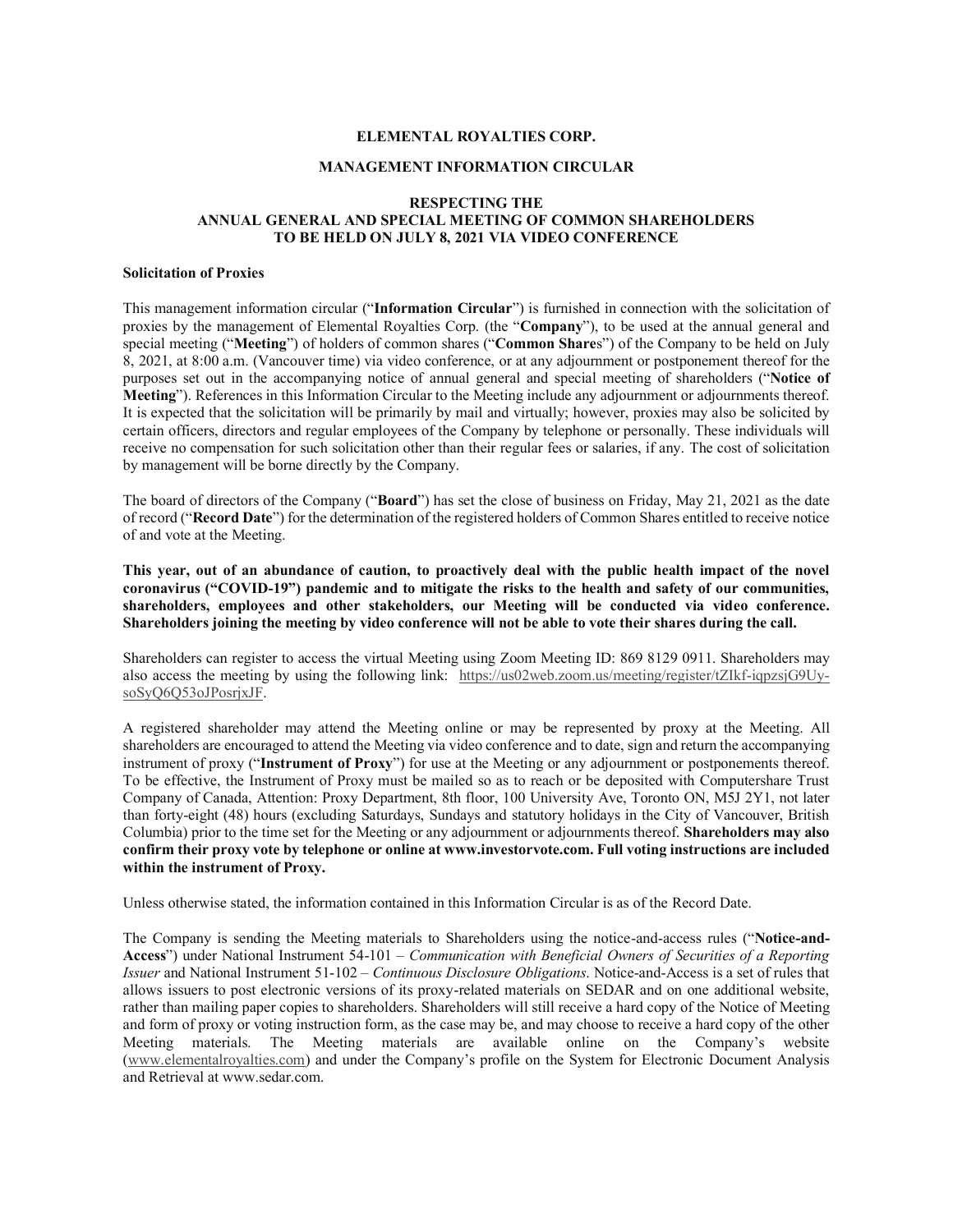### **Voting of Proxies by Registered Shareholders**

The Common Shares represented by the accompanying instrument of proxy ("**Instrument of Proxy**") if the same is properly executed and is received at the offices of Computershare Trust Company, Attention: Proxy Department, 8th floor, 100 University Ave, Toronto ON, M5J 2Y1, not later than forty-eight (48) hours (excluding Saturdays, Sundays and statutory holidays in the City of Vancouver, British Columbia) or by telephone or online at www.investorvote.com (Full voting instructions are included within the Instrument of Proxy) , prior to the time set for the Meeting or any adjournment or adjournments thereof, will be voted at the Meeting, and, where a choice is specified in respect of any matter to be acted upon, will be voted or withheld from voting, as the case may be, in accordance with the specification made. **In the absence of such specification, Instruments of Proxy in favour of management will be voted in favour of all resolutions described herein. The Instrument of Proxy also confers discretionary authority upon the persons named therein with respect to amendments or variations to matters identified in the Notice of Meeting and with respect to other matters which may properly come before the Meeting.** At the time of printing of this Information Circular, management knows of no such amendments, variations or other matters to come before the Meeting. However, if any other matters that are not now known to management should properly come before the Meeting, the Instrument of Proxy will be voted on such matters in accordance with the best judgment of the named proxies.

#### **Appointment and Revocation of Proxies by Registered Shareholders**

The persons named in the Instrument of Proxy have been selected by the Board of the Company and have indicated their willingness to represent as proxy the shareholder who appoints them. **A shareholder wishing to appoint some other person, who need not be a shareholder, to represent them at the Meeting, may do so by inserting such person's name in the blank space provided in the Instrument of Proxy or by completing another proper Instrument of Proxy and, in either case, depositing the completed and executed Instrument of Proxy at the offices of Computershare Trust Company, Attention: Proxy Department, 8th floor, 100 University Ave, Toronto ON, M5J 2Y1, not later than forty-eight (48) hours (excluding Saturdays, Sundays and statutory holidays in the City of Vancouver, British Columbia) prior to the time set for the Meeting or any adjournment or adjournments thereof.** The Instrument of Proxy may indicate the manner in which the appointee is to vote with respect to any specific item, by checking the appropriate space in the Instrument of Proxy. If the shareholder giving the Instrument of Proxy wishes to confer a discretionary authority with respect to any item of business, then the space opposite the item is to be left blank. The Common Shares represented by the Instrument of Proxy submitted by a shareholder will be voted in accordance with the directions, if any, set forth in the Instrument of Proxy.

An Instrument of Proxy given pursuant to this solicitation may be revoked by an instrument in writing executed by a shareholder or by a shareholder's attorney duly authorized in writing or, if the shareholder is a body corporate, under its corporate seal or, by a duly authorized officer or attorney and deposited at the offices of the transfer agent, Computershare Trust Company, Attention: Proxy Department, 8th floor, 100 University Ave, Toronto ON, M5J 2Y1, at any time up to and including the last business day preceding the day of the Meeting or with the Chairperson of the Meeting on the day of the Meeting or in any other manner permitted by applicable law. Such instrument will not be effective with respect to any matter on which a vote has already been cast pursuant to such Instrument of Proxy.

#### **Voting by Non-Registered Shareholders**

If you are not a registered shareholder ("**Non-Registered Shareholder**") of the Company and received the Notice of Meeting and this Information Circular through your broker or through another intermediary (an "**Intermediary**", which include, among other entities and individuals, banks, trust companies, securities dealers or brokers and trustees or administrators of self-administered RRSPs, RRIFs, RESPs and similar plans), please complete and return the Instrument of Proxy or Voting Instruction Form ("**VIF**") provided to you by such broker or other Intermediary, in accordance with the instructions provided therein.

Only registered shareholders or the persons they appoint as their proxies are permitted to vote in advance of the Meeting. Most shareholders are Non-Registered Shareholders because the Common Shares they own are not registered in their names but are instead registered in the name of the brokerage firm, bank or trust company through which they purchased the shares. Common Shares beneficially owned by a Non-Registered Shareholder are registered either: (i) in the name of an Intermediary that the Non-Registered Shareholder deals with in respect of the Common Shares; or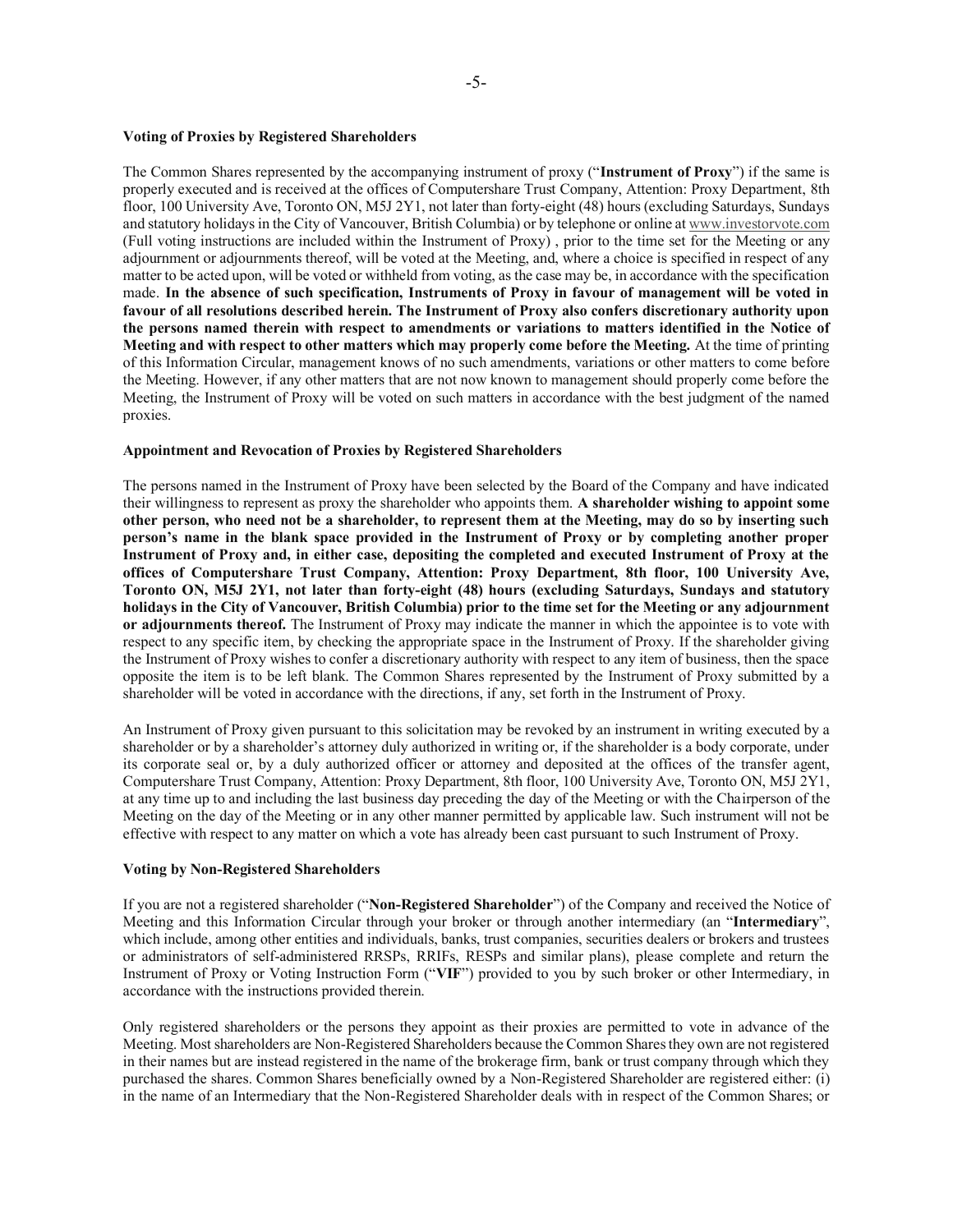(ii) in the name of a clearing agency such as CDS & Co. (the registration name of CDS Clearing and Depository Services Inc.) of which the Intermediary is a participant.

Common Shares held by Intermediaries and their nominees can only be voted (for or against resolutions) upon the instructions of the Non-Registered Shareholder. Without specific instructions, the Intermediary or their nominee is prohibited from voting Common Shares for their clients. Each Non-Registered Shareholder should therefore ensure that voting instructions are communicated to the appropriate person well in advance of the Meeting.

National Instrument *54-101 - Communication with Beneficial Owners of Securities of a Reporting Issuer* ("**NI 54- 101**") requires brokers and other Intermediaries to seek voting instructions from Non-Registered Shareholders in advance of shareholders' meetings. The various brokers and other Intermediaries have their own mailing procedures and provide their own return instructions to clients, which should be carefully followed by Non-Registered Shareholders to ensure their Common Shares are voted at the Meeting. The VIF supplied to a Non-Registered Shareholder by its broker (or the agent of the broker) is substantially similar to the Instrument of Proxy provided directly to registered shareholders by the Company. However, its purpose is limited to instructing the registered shareholder (i.e., the broker or agent of the broker) how to vote on behalf of the Non-Registered Shareholder. In Canada, the vast majority of brokers now delegate responsibility for obtaining instructions from clients to Broadridge Financial Services, Inc. ("**Broadridge**"). Broadridge typically prepares a machine readable VIF, mails those forms to Non-Registered Shareholders and asks Non-Registered Shareholders to return the VIFs to Broadridge, or otherwise communicate voting instructions to Broadridge (by way of the Internet or telephone, for example). Broadridge then tabulates the results of all instructions received and provides appropriate instructions respecting the voting of shares to be represented at the Meeting. **A Non-Registered Shareholder who receives a Broadridge VIF cannot use it to vote Common Shares directly at the Meeting. The VIFs must be returned to Broadridge (or instructions respecting the voting of Common Shares must otherwise be communicated to Broadridge) well in advance of the Meeting in order to have the Common Shares voted.** If you have any questions respecting the voting of Common Shares held through a broker or other Intermediary, please contact that broker or other Intermediary for assistance.

Although a Non-Registered Shareholder may not be recognized directly at the Meeting for the purposes of voting Common Shares registered in the name of their broker, a Non-Registered Shareholder may attend the Meeting as proxyholder for the registered shareholder and vote the Common Shares in that capacity. **Non-Registered Shareholders who wish to indirectly vote their Common Shares as proxyholder for the registered shareholder, should enter their own names in the blank space on the VIF and return it to their broker (or the broker's agent) in accordance with the instructions provided by such broker in advance of the Meeting.** 

There are two categories of Non-Registered Shareholders: (i) objecting beneficial owners ("**OBO**") – those who object to their name being made known to the issuer of securities which they own; and (ii) non-objecting beneficial owners ("**NOBOs**") – those who do not object to the issuer of the securities they own knowing who they are.

### **NOBOs**

The Company has decided to take advantage of those provisions of NI 54-101 that permit it to directly deliver proxyrelated materials to NOBOs of the Company who have not waived the right to receive such materials. As a result, NOBOs can expect to receive a scannable VIF, together with this Information Circular, from Computershare Trust Company. VIFs are to be completed and returned to Computershare Trust Company following the instructions provided in the form. Computershare Trust Company will tabulate the results of the VIFs received from NOBOs and provide appropriate instructions at the Meeting with respect to the Common Shares represented by the VIFs received by it. Should a NOBO of the Company wish to vote, the NOBO must, as set forth in the VIF, request an Instrument of Proxy from Computershare Trust Company that will grant the NOBO the right to attend the Meeting and vote by proxy in advance of the Meeting. NOBOs of the Company that wish to change their vote must, in sufficient time in advance of the Meeting, contact Computershare Trust Company to change their vote.

If you are a NOBO and the Company or its agent has sent the Notice of Meeting and this Information Circular directly to you, your name, address and information about your holdings of securities have been obtained in accordance with applicable securities regulatory requirements from the Intermediary holding the securities on your behalf. By choosing to send such materials to you directly, the Company (and not the Intermediary holding on your behalf) has assumed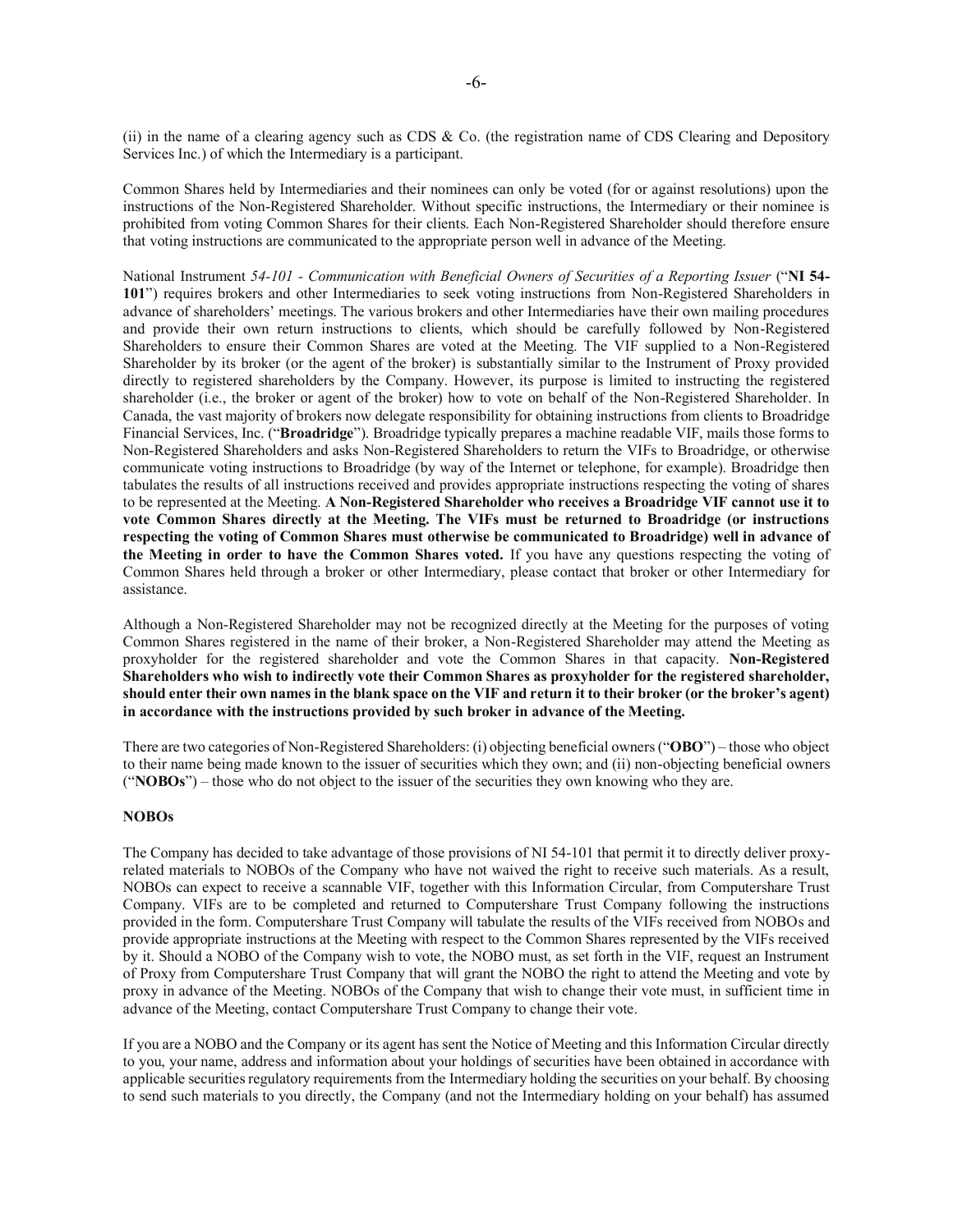responsibility for (i) delivering them to you; and (ii) executing your proper voting instructions. Please return your voting instructions as specified in the request for voting instructions.

### **OBOs**

In accordance with the requirements of NI 54-101, copies of the Notice of Meeting and this Information Circular have been distributed to the clearing agencies and Intermediaries for distribution to OBOs. Intermediaries are required to forward the Notice of Meeting and this Information Circular to OBOs unless the OBO has waived the right to receive them, pursuant to National Instrument 54-101 – *Communication with Beneficial Owners of Securities of a Reporting Issuer*. Very often, Intermediaries will use service companies to forward proxy material to OBOs. With the Notice of Meeting and this Information Circular, Intermediaries or their service companies should provide OBOs with a VIF which, when properly completed and signed by such OBO and returned to the Intermediary or its service company, will constitute voting instructions which the Intermediary must follow. The purpose of this procedure is to permit OBOs to direct the voting of the Common Shares that they beneficially own. Should an OBO wish to vote in connection with the Meeting, the OBO should follow the procedure in the VIF and request a form which will grant the OBO the right to attend the Meeting and vote in advance of the Meeting. OBOs should carefully follow the instructions of their Intermediary, including those regarding when and where the completed VIF is to be delivered. OBOs who wish to change their vote must, in sufficient time in advance of the Meeting, arrange with their respective Intermediaries to change their vote and, if necessary, revoke their VIF in accordance with the revocation procedures set out above.

All references to shareholders in this Information Circular and the Instrument of Proxy and Notice of Meeting, are references to registered shareholders of the Company unless specifically otherwise stated.

## **VOTING SECURITIES AND PRINCIPAL HOLDERS OF VOTING SECURITIES**

The authorized share capital of the Company consists of an unlimited number of Common Shares. As at the Record Date, there were 68,991,221 Common Shares issued and outstanding. Each Common Share entitles the holder thereof to one (1) vote on all matters to be acted upon at the Meeting.

Registered holders of Common Shares as at the close of business on the Record Date are entitled to vote their Common Shares (or, if a completed and executed Instrument of Proxy has been delivered to the Company's transfer agent, Computershare Trust Company, within the time specified in the Notice of Meeting, to vote in advance by proxy) on the basis of one (1) vote for each Common Share held except to the extent that: (i) such shareholder transfers their shares after the close of business on the Record Date; and (ii) such transferee, at least ten (10) days prior to the Meeting, produces properly endorsed share certificates to the secretary or transfer agent of the Company or otherwise establishes their ownership of the Common Shares, in which case the transferee may vote those Common Shares at the Meeting.

The Company's Articles provide that the quorum for the transaction of business at the Meeting consists of two persons who are, or who represent by proxy, shareholders who, in the agreement hold at least 5% of the issued shares entitled to be voted at the Meeting.

To the knowledge of the Board and the executive officers of the Company, as of the Record Date, no person, firm or company beneficially owns, controls or directs, directly or indirectly, voting securities of the Company carrying ten percent (10%) or more of the voting rights attached to all issued and outstanding Common Shares, other than as set out below: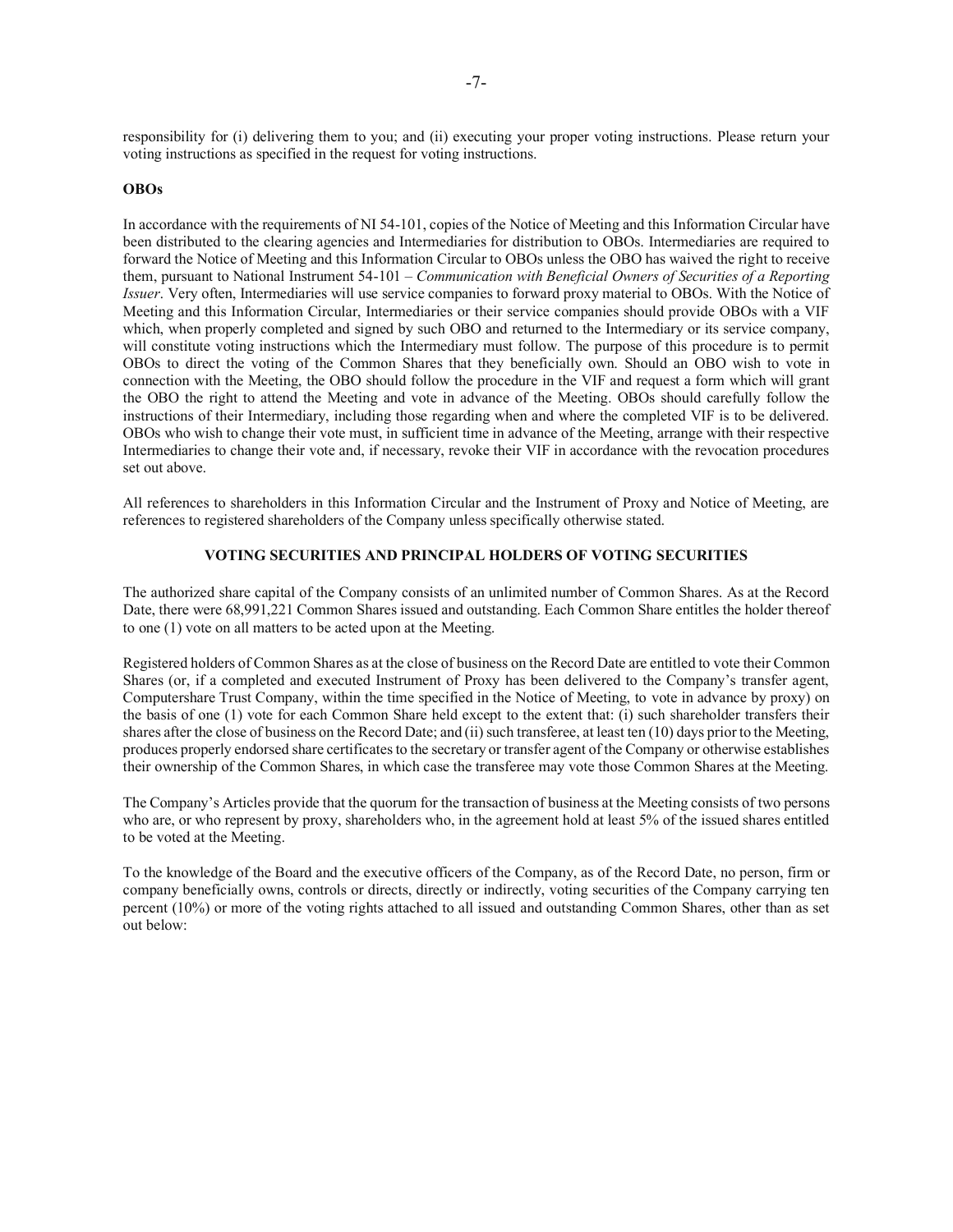| <b>Name of Shareholder</b>                                    | <b>Number of Common Shares</b><br><b>Beneficially Owned, or over which</b><br><b>Control or Direction is Exercised.</b><br>Directly or Indirectly | <b>Percentage of Common</b><br><b>Shares Beneficially Owned,</b><br>or over which Control or<br>Direction is Exercised.<br><b>Directly or Indirectly</b> |
|---------------------------------------------------------------|---------------------------------------------------------------------------------------------------------------------------------------------------|----------------------------------------------------------------------------------------------------------------------------------------------------------|
| South32 Limited<br>("South32")                                | 13,065,100                                                                                                                                        | 18.94%                                                                                                                                                   |
| Deutsche Balaton<br>Aktiengesellschaft<br>("Deutsch Balaton") | 8,252,489                                                                                                                                         | 11.96%                                                                                                                                                   |

### **MATTERS TO BE CONSIDERED AT THE MEETING**

## 1. Financial Statements

The audited annual financial statements of the Company for the year ended December 31, 2020 and auditor's report and management's discussion and analysis thereon ("**Financial Statements**") will be tabled at the Meeting. A copy of the Financial Statements is available at the request of shareholders and on the Company's website at www.elementalroyalties.com. No formal action will be taken at the Meeting to approve the Financial Statements.

## 2. Election of Directors

The Board is currently comprised of five (5) directors. The Board approved the nomination of the five (5) individuals named below (the "**Nominees**") for election as directors. Each Nominee is currently a director of the Company and have been since the dates indicated.

Each director elected will hold office until the conclusion of the next annual meeting of the Company, or until the director's successor is duly elected or appointed, unless the director's office is earlier vacated or the director becomes disqualified to act as a director. Management does not contemplate that any of the Nominees will be unable to serve as a director, but if that should occur for any reason prior to the Meeting, the persons named in the enclosed Instrument of Proxy reserve the right to vote for other nominees at their discretion.

The following table sets forth certain information regarding the Directors, their respective positions with the Company, principal occupations or employment during the last five years, the dates on which they became directors of the Company and the approximate number of Common Shares beneficially owned by them, directly or indirectly, or over which control or direction is exercised by them as of the Record Date. Management has been informed that each of the proposed nominees listed below is willing to serve as a director if re-elected.

| Name and<br><b>Municipality of</b><br><b>Residence</b> | <b>Position with the</b><br>Company | Date of which<br>they became a<br>director with<br>the Company | <b>Principal Occupation</b><br>for the Past Five<br><b>Years</b> | Number of<br><b>Common Shares</b><br><b>Beneficially</b><br>Owned, or over<br>which Control or<br><b>Direction is</b><br><b>Exercised, Directly</b><br>or Indirectly $^{(1)}$ |
|--------------------------------------------------------|-------------------------------------|----------------------------------------------------------------|------------------------------------------------------------------|-------------------------------------------------------------------------------------------------------------------------------------------------------------------------------|
|--------------------------------------------------------|-------------------------------------|----------------------------------------------------------------|------------------------------------------------------------------|-------------------------------------------------------------------------------------------------------------------------------------------------------------------------------|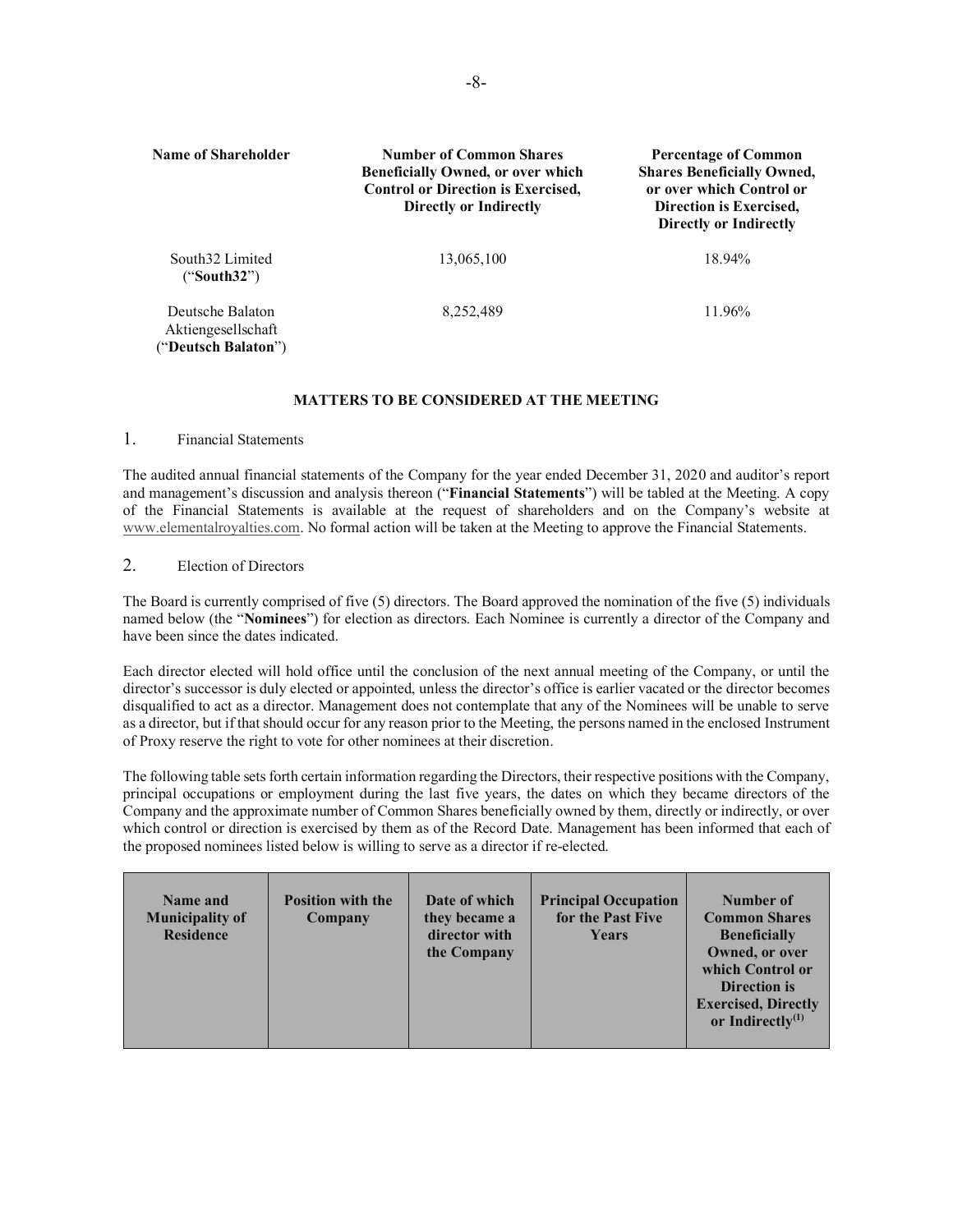| Frederick Bell <sup>(4)</sup><br>London, UK                             | Director and Chief<br><b>Executive Officer</b> | July 28, 2020 | Managing Director of<br>the Company, and its<br>predecessor, since<br>July 2016.<br>Director of Goldcrest<br>Resources Plc from<br>April 2010 until<br>February 2016.                                                                                                                                                                                                                                                                                                                                            | 2,153,830 |
|-------------------------------------------------------------------------|------------------------------------------------|---------------|------------------------------------------------------------------------------------------------------------------------------------------------------------------------------------------------------------------------------------------------------------------------------------------------------------------------------------------------------------------------------------------------------------------------------------------------------------------------------------------------------------------|-----------|
| Martin Turenne <sup>(2)(3)</sup><br>British Columbia,<br>Canada         | Director                                       | July 28, 2020 | Chief executive<br>officer of FPX Nickel<br>Corp from December<br>2015 to present.                                                                                                                                                                                                                                                                                                                                                                                                                               | 58,456    |
| Peter Williams <sup>(2)(3)(5)</sup><br>Henley Beach, South<br>Australia | Director                                       | July 28, 2020 | Director of Boss<br>Resources from<br>August 2013 through<br>February 2020.<br>Director of Superior<br>Lake Resources from<br>February 2018 until<br>February 2020.<br>Non-Executive<br>Director of African<br>Gold Ltd. from<br>February 4, 2021 to<br>present.<br>Non-Executive<br>Director of Benz<br>Mining from<br>September 16, 2021 to<br>present.<br>Managing Director of<br>Alderan Resources<br>from May 2019 to<br>March 22, 2021 and<br>Non-Executive<br>Director from March<br>22, 2021 to present. | 2,952,140 |
| John Robins <sup>(2)</sup><br>British Columbia,<br>Canada               | Director                                       | July 28, 2020 | Executive Chair of<br><b>Bluestone Resources</b><br>since August 2017.<br>President and Chief<br>Executive Officer of<br><b>Bluestone Resources</b>                                                                                                                                                                                                                                                                                                                                                              | 2,041,600 |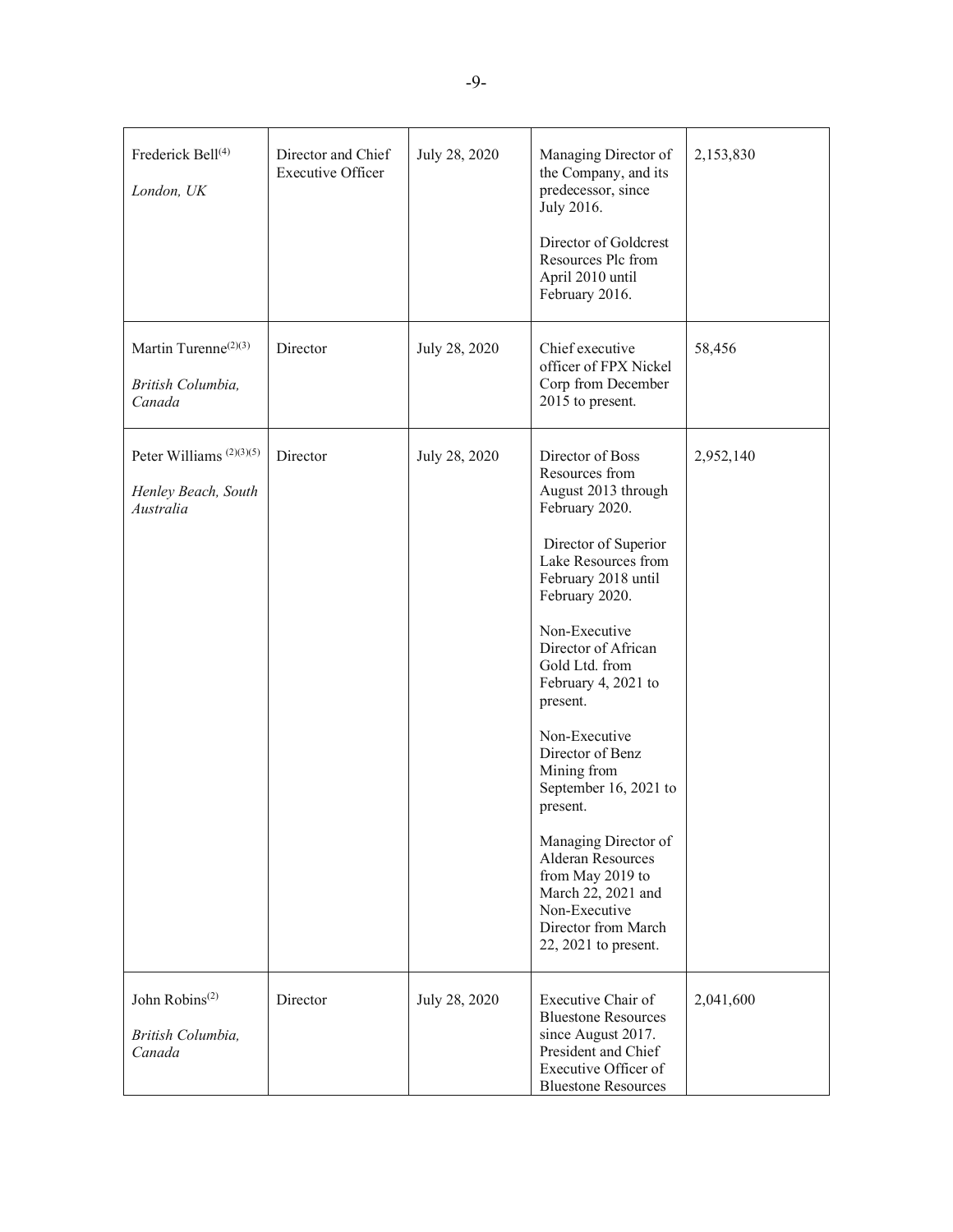|                                               |          |                | from December 2013<br>to May 2017.                                                                                                               |      |
|-----------------------------------------------|----------|----------------|--------------------------------------------------------------------------------------------------------------------------------------------------|------|
| Simon Collins<br>British, Columbia,<br>Canada | Director | March 29, 2021 | Head of Corporate<br>Development for<br>South32 from May<br>2015 until October<br>2018 when he was<br>appointed as Chief<br>Development Officer. | Nil. |

Notes:

- 1. Common Shares beneficially owned or over which control or direction is exercised was provided by the respective individuals.
- 2. Member of the Audit Committee. Martin Turenne is the chair of the Audit Committee.
- 3. Member of the Compensation Committee. Peter Williams is the chair of the Compensation Committee.
- 4. Frederick Bell was first appointed as a director of Elemental Royalties Limited, the Company's predecessor entity as of July 15, 2016.
- 5. Peter Williams was first appointed as a director of Elemental Royalties Limited, the Company's predecessor entity as of January 24, 2017.

### **Biographies of Management and Directors**

### *Frederick Bell – Chief Executive Officer and Director*

Frederick co-founded the Company in 2016 following his role as Managing Director of a listed gold exploration company, Goldcrest Resources plc, where he assembled a portfolio of gold licences in northeast Ghana to take public on the AIM stock exchange. He has wide experience in the mining industry, including as General Manager of Resource Star Limited, an ASX-listed uranium company. Frederick received the 'Young Rising Star' Award at Mines & Money 2018, obtained an Honours Master of History at the University of Edinburgh and is on the Committee of Young Mining Professionals in London.

## *Peter Williams – Director*

Peter was the first Manager of WMC Geoscience Technology before he became a founding member of Independence Group Limited. He was a founding director of Ampella Mining Ltd., a vendor of Gryphon Minerals' Banfora Gold Project and involved in the project generation for Papillion's Mali projects. Peter co-founded the International Resource Sector Intelligence company, Intierra RMG Ptd Limited (now part of S&P Global Market Intelligence), and also co-founded the first hard rock mineral seismic company in the world, HiSeis Pty. He is a current board member of Alderan Resources Ltd, African Gold Ltd and Benz Mining Ltd. Peter is a member of the Australian Institute of Company Directors and the Australian Institute of Mining and Metallurgy. He holds a Bachelor of Science in Geology from UNISA and a Master of Science in Geophysical Engineering from the Colorado School of Mines.

#### *Martin Turenne – Director*

Martin is a senior executive with over 15 years' experience in the commodities industry, including 10 years in the mining industry, Martin is currently Chief Executive Officer of FPX Nickel Corp. He was formerly Chief Financial Officer of First Point Minerals Corp. from 2012 to 2015 and previously with KPMG LLP and Methanex Corporation. He is a member of the Chartered Professional Accountants of Canada.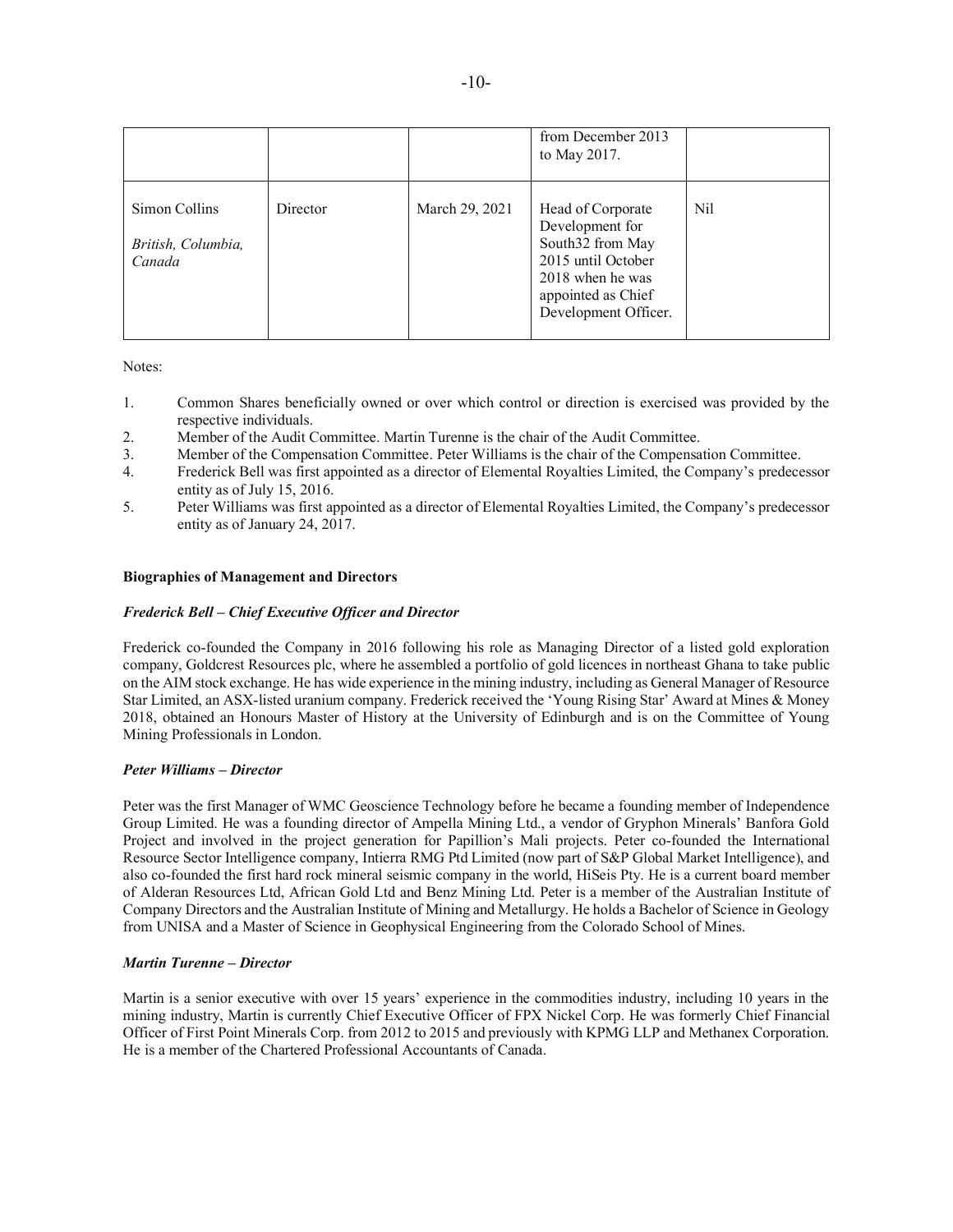## -11-

#### *John Robins – Director*

John is a professional geologist, prospector and entrepreneur with over 35 years of experience in the mining industry. In 2008 he was awarded the Spud Huestis award for his significant contributions to mineral exploration in British Columbia and Yukon. He has been involved in several notable discoveries including the 5 million oz Coffee Gold deposit in Yukon, Three Bluffs gold deposit in the Committee Bay greenstone belt and the Aviat/Churchill diamond districts of Nunavut. He has been involved in over a billion dollars in M&A activity and has generated over \$500 million in direct and indirect mineral expenditures throughout Canada, Latin America and Australia. John was the founder and co-founder of several notable companies including Hunter Exploration, Kaminak Gold Corp., Stornoway Diamond Corp., Northern Empire Resources Corp., Bluestone Resources Inc. and Fireweed Zinc Corp. John acts as Executive Chairman to Bluestone Resources Inc., Fireweed Zinc Ltd. and K2 Gold Corp. and Strategic Advisor to Great Bear Resources, Genesis Metals Corp., Kodiak Copper Corp., ValOre Metals Corp. and Ethos Gold Corp.

### *Simon Collins – Director*

Simon Collins is the Chief Development Officer of South32 based in Vancouver, Canada. He is responsible for greenfields exploration, portfolio strategy, business development, acquisitions and divestments, Brazil Alumina and the Hermosa development project located in southern Arizona. He also serves as a director of Ambler Metals LLC, an Alaskan base metals exploration company 50% owned by South32.

Simon has 25 years' experience in the resources industry in senior leadership and business development roles. Prior to joining South32, Simon worked for BHP for more than a decade, where he led global business development teams. Simon started his career in mine operations in Australia and South Africa. Simon holds a Bachelor of Engineering (Mining) from the University of New South Wales and an MBA from the London Business School.

### *Matt Anderson - Chief Financial Officer*

Matt is a Chartered Professional Accountant who has served as Chief Financial Officers of public companies in the mining industry for over 10 years. He earned a Bachelor of Commerce degree from McGill University and earned his CPA while articling at a large accounting firm. He is currently the managing director of Malaspina Consultants Inc., a company providing consulting, accounting and administrative services to junior resource companies.

### *David Baker – Vice President, Business Development*

David has over 10 years' experience in the mining and mine finance industries. He started his career in Equity Research at BMO Capital Markets before joining Kulczyk Investments, a Polish family investment company. Whilst at Kulczyk Investments, David was part of the establishment of QKR Corporation, a private mining investment company, and was seconded to the business development team which acquired the Navachab gold mine from Anglogold Ashanti. Prior to joining Elemental, David was Vice President at Tamesis Partners LLP, specialising in corporate advisory, research, and equity capital markets.

### *Greg Owen – Vice President, Operations*

Greg has over 14 years' experience in both public and private companies in the mining and mine finance industries, most recently as VP Corporate Development with Altus Strategies Plc from 2011 until Q1 2018. He was part of the management team responsible for the AIM IPO in August 2017 and the acquisition of TSXV listed Legend Gold Corp in January 2018. Prior to that Greg was Business Development Manager for Metals Exploration Plc, an AIM-listed company developing the Runruno gold-molybdenum project in the Philippines. Greg studied Environmental Science at the University of Plymouth, is a member of the Association of Mining Analysts, and acted as Honorary Secretary of the Oxford Mining Club from 2012 – 2018.

#### *Richard Evans –Senior Vice President, Technical*

Richard is a co-founder of the Company and has over 30 years of technical and commercial resource industry experience on five continents with a metals focus. He spent 18 years with Western Mining Corporation and related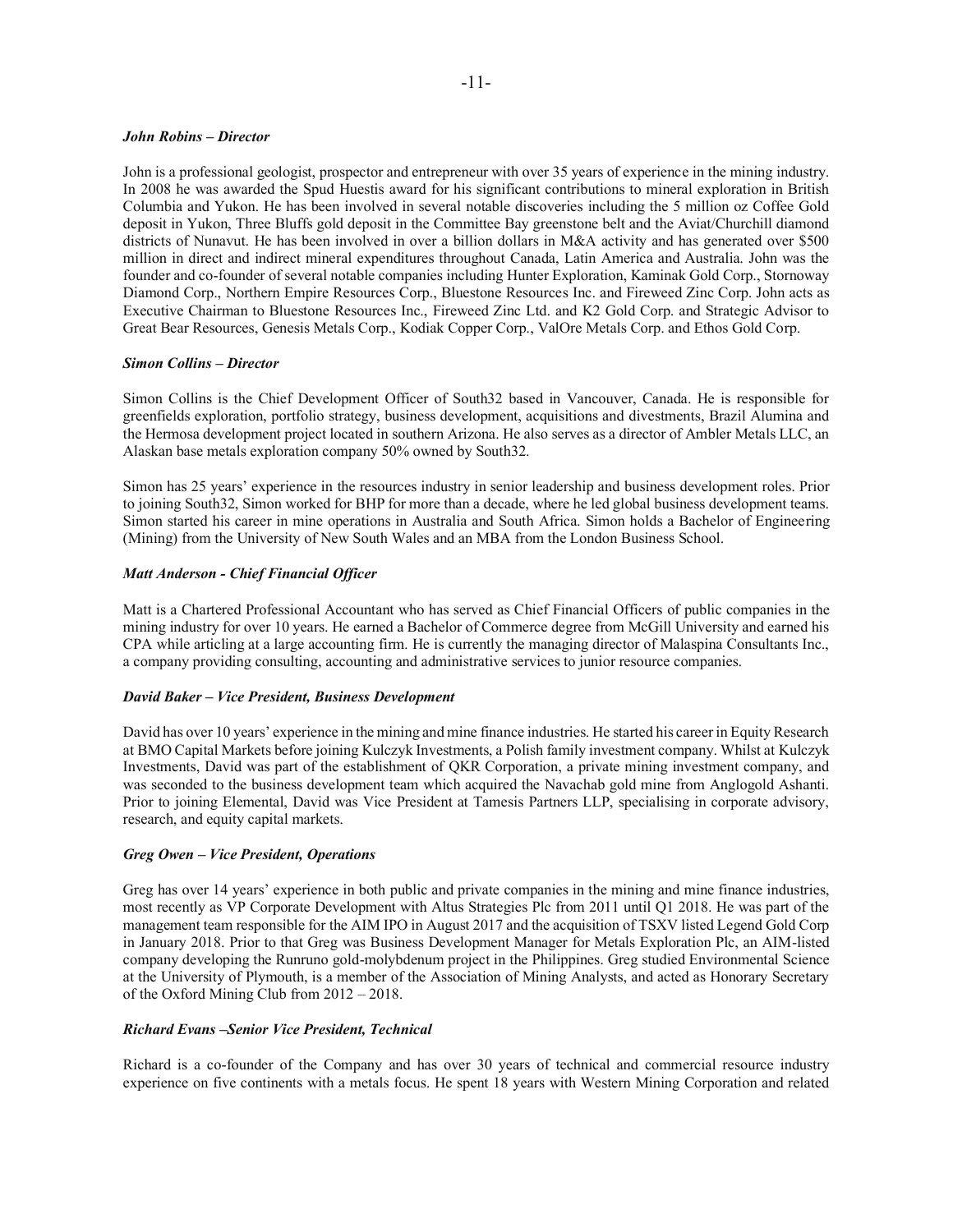entities covering exploration, feasibility, underground mining, business development and audit. He previously served as industry advisor for Southern Innovation Pty Ltd. Richard was formerly Chief Executive Officer of an ASX- listed uranium and rare earths explorer, Resource Star Ltd. (ASX: RSL) that relisted in 2010; and, was a founding shareholder and consultant to Mantra Resources, acquired by ARMZ for AUS\$1bn. He has been a Member of the Australasian Institute of Mining and Metallurgy since 2001. Richard holds an Honours Bachelor of Science degree in Geology from the University of Melbourne and a Graduate Diploma in Business from Curtin University of Technology in Perth, Western Australia.

### **Corporate Cease Trade Orders or Bankruptcies**

No existing or proposed director of the Company:

- (a) is, as at the date hereof, or has been, within the 10 years before the date hereof, a director, chief executive officer or chief financial officer of any other issuer (including the Company) that:
	- (i) was subject to a cease trade order, or similar order, or an order that denied the relevant company access to any exemption under securities legislation that was in effect for a period of more than 30 consecutive days, that was issued while the proposed director was acting in the capacity as director, chief executive officer or chief financial officer; or
	- (ii) was subject to a cease trade order, or similar order, or an order that denied the relevant company access to any exemption under securities legislation that was in effect for a period of more than 30 consecutive days, that was issued after the proposed director ceased to be a director, chief executive officer or chief financial officer and which resulted from an event that occurred while that person was acting in the capacity as director, chief executive officer or chief financial officer; or
- (b) is, as at the date hereof, or has been, within the 10 years before the date hereof, a director or executive officer of any issuer (including the Company), that while that person was acting in that capacity, or within a year of that person ceasing to act in that capacity, became bankrupt, made a proposal under any legislation relating to bankruptcy or insolvency or was subject to or instituted any proceedings, arrangement or compromise with creditors or had a receiver, receiver manager or trustee appointed to hold its assets; or
- (c) has, within the 10 years before the date hereof, become bankrupt, made a proposal under any legislation relating to bankruptcy or insolvency or become subject to or instituted any proceedings, arrangement or compromise with creditors or had a receiver, receiver manager or trustee appointed to hold its assets.

#### **Penalties or Sanctions**

None of those persons who are proposed directors of the Company (or any personal holding companies) have been subject to any penalties or sanctions imposed by a court relating to securities legislation or by a securities regulatory authority or has entered into a settlement with a securities regulatory authority or been subject to any other penalties or sanctions imposed by a court or regulatory body that would likely be considered important to a reasonable shareholder in deciding whether to vote for a proposed director.

## **Personal Bankruptcies**

No proposed director of the Company, or a personal holding company of any such person has, within the past ten years, become bankrupt, made a proposal under any legislation relating to bankruptcy or insolvency, or was subject to or instituted any proceedings, arrangement or compromise with creditors, or had a receiver, receiver manager or trustee appointed to hold the assets of such person.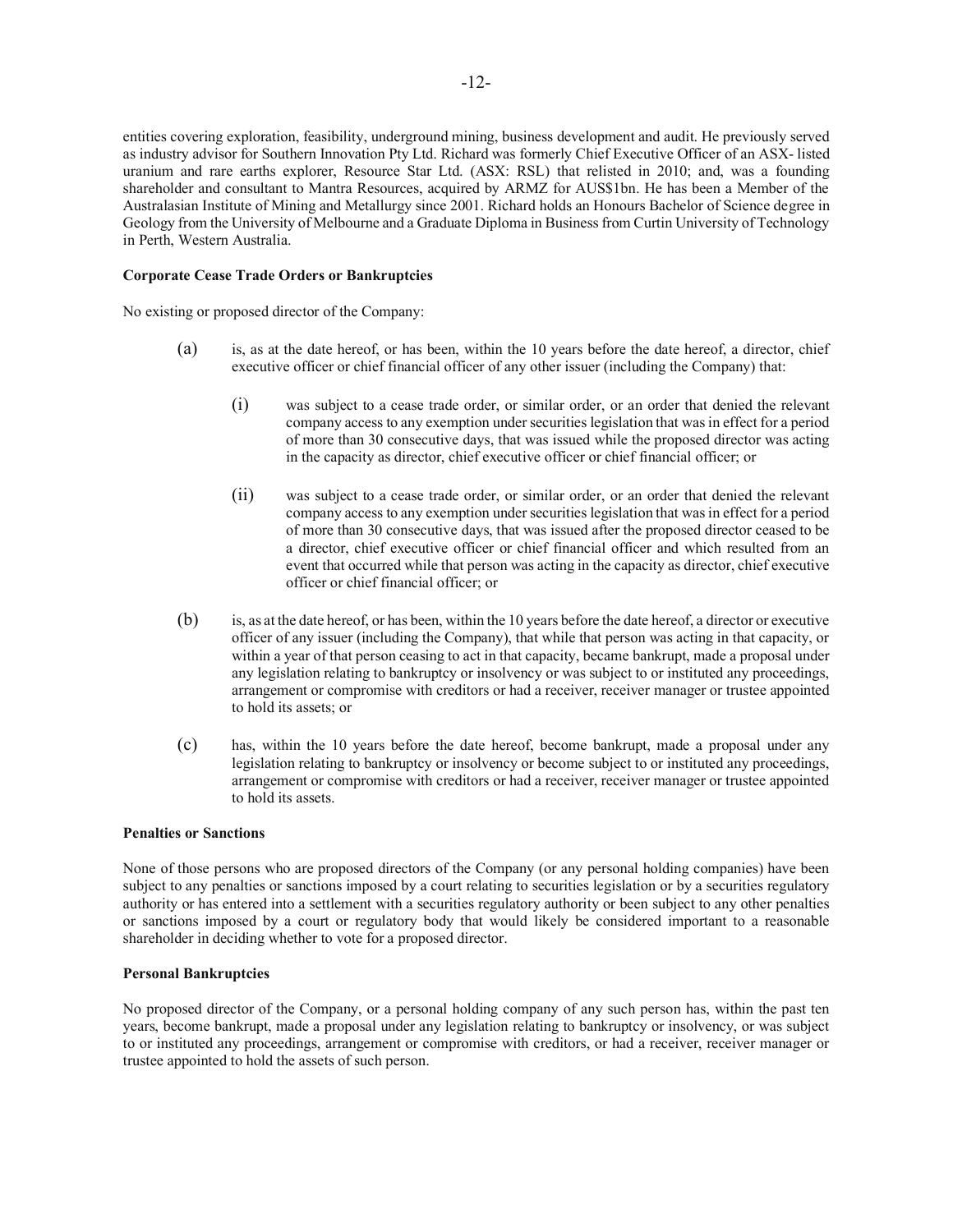**It is the intention of the persons named in the enclosed Instrument of Proxy, if not expressly directed to the contrary in such Instrument of Proxy, to vote such Instruments of Proxy FOR the election of each of the Board specified above as directors of the Company.** 

## 3. Appointment of Auditor

Shareholders will be asked to approve and ratify the appointment of PwC LLP, as auditors of the Company until the next annual meeting of shareholders of the Company at renumeration to be fixed by the directors of the Company. PwC was appointed as the auditor of the Company on July 17, 2020. Unless otherwise directed, Instruments of Proxy given pursuant to this solicitation by the management of the Company will be voted FOR the appointment of PwC as the auditor of the Company to hold office until the next annual general meeting of shareholders and the authorization of the directors to fix the remuneration of the auditor. For more information, see "*Audit Committee – External Auditor Service Fees*" in the Information Circular.

## 4. Approval of Omnibus Plan

The Board adopted the Company's 2020 Incentive Compensation Plan (the "**Omnibus Plan**") on July 28, 2020, which is subject to the approval and ratification of disinterested shareholders to be obtained at the Meeting. The Board determined that it is desirable to have a wide range of incentive awards, including stock options ("**Options**"), restricted share units and performance share units to attract, retain and motivate employees, directors and consultants of the Company.

The Omnibus Plan, with respect to the Options, is a "rolling plan" and, as a result, any and all increases in the number of issued and outstanding Common Shares will result in an increase to the number of Options available for issuance under the Omnibus Plan. For greater certainty, the aggregate number of Common Shares available for issuance pursuant to the settlement of Options shall not exceed 10% of the Company's outstanding share capital.

The full text of the Omnibus Plan is attached to this Information Circular as Schedule "B".

Relevant disinterested shareholders, as described under the heading "*Votes Necessary to Pass Resolutions*" of this Information Circular, will be asked to consider and, if deemed appropriate, approve and ratify the Omnibus Plan and the setting-aside, allotting and reserving 10% of the Company's outstanding common shares from time to time for issuance pursuant to the exercise of stock options granted under the Omnibus Plan (the "**Omnibus Plan Resolution**"). The Omnibus Plan Resolution must be approved by not less than a majority of the votes cast in respect thereof by shareholders other than insiders of the Company eligible to receive awards under the Omnibus Plan and their associates (as defined in TSXV Policies, collectively, the "**Insiders**").

At the Meeting, relevant disinterested shareholders will be asked to vote on the following ordinary resolution:

## "**BE IT RESOLVED THAT**:

- 1. the equity incentive compensation plan (the "**Omnibus Plan**"), substantially in the form attached as Schedule "B" to the Information Circular of the Company be and is hereby approved and ratified; and
- 2. the setting-aside, allotting and reserving 10% of the Company's outstanding common shares from time to time for issuance pursuant to the exercise of stock options granted under the Omnibus Plan is hereby approved and ratified; and
- 3. any one director or officer of the Company is hereby authorized and directed for and on behalf of the Company to execute or cause to be executed, under the corporate seal of the Company or otherwise, and to deliver or cause to be delivered, all such other documents and instruments and to perform or cause to be performed all such other acts and things as in such person's opinion may be necessary or desirable to give full effect to the foregoing resolution and the matters authorized thereby, such determination to be conclusively evidenced by the execution and delivery of such document, agreement or instrument or the doing of any such act or thing."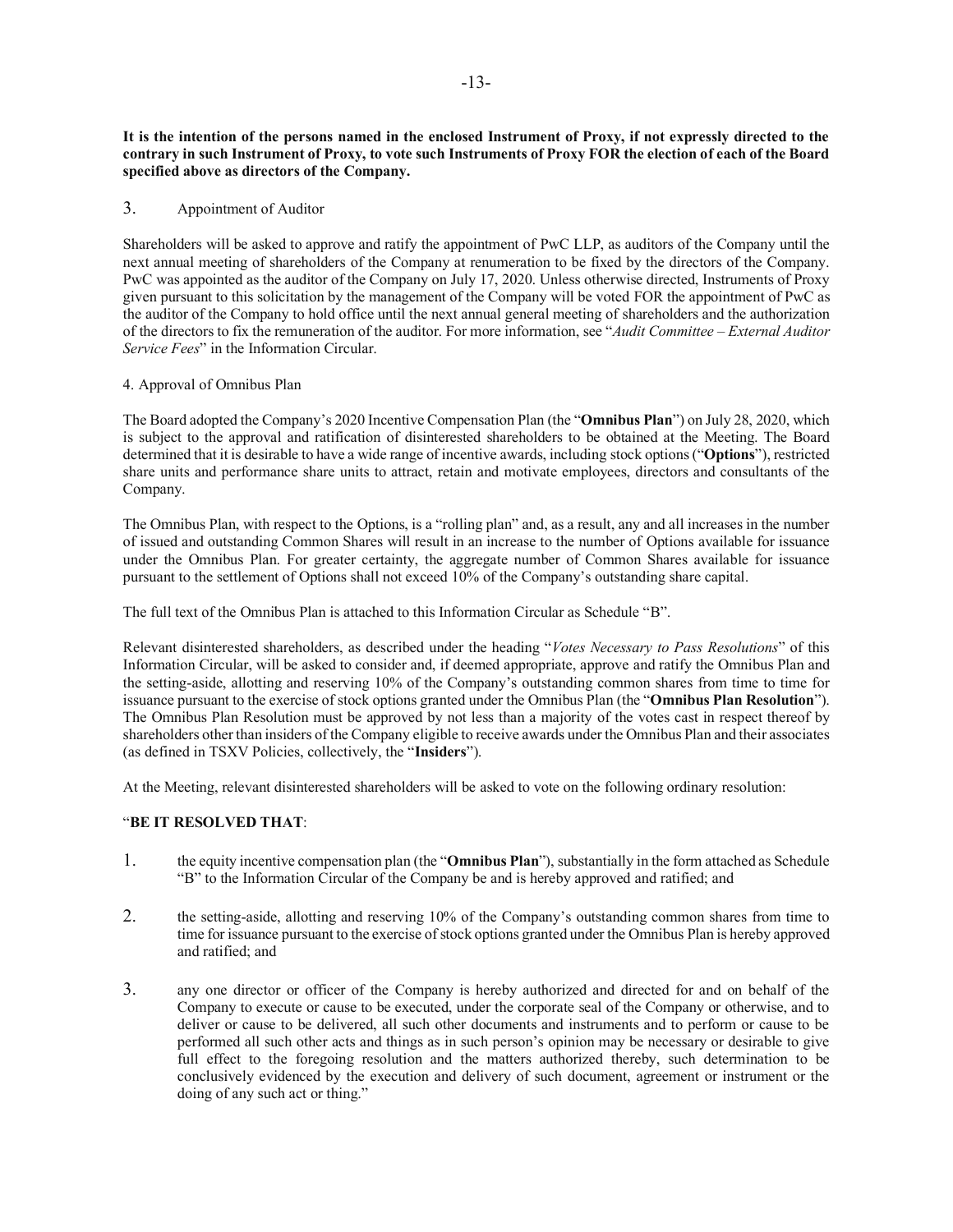**The Board has determined that the Omnibus Plan is in the best interests of the Company and its shareholders. THE BOARD OF DIRECTORS UNANIMOUSLY RECOMMENDS THAT EACH SHAREHOLDER VOTE "FOR" PASSING THE OMNIBUS PLAN RESOLUTION.** Unless authority to do so is withheld, the persons designated as proxyholders in the accompany Instrument of Proxy intend to vote the Common Shares represented by such Instrument of Proxy FOR passing the Omnibus Plan Resolution.

### **VOTES NECESSARY TO PASS RESOLUTIONS**

A plurality of the votes cast at the Meeting is required to pass the resolutions described herein, except with respect to the approval of the Omnibus Plan which is subject to the approval of shareholders excluding votes cast by insiders eligible to receive awards pursuant to the Omnibus Plan and their associates. If there are more nominees for election as directors or appointment of the Company's auditor than there are vacancies to fill, those nominees receiving the greatest number of votes will be elected or appointed, as the case may be, until all such vacancies have been filled. If the number of nominees for election or appointment is equal to the number of vacancies to be filled, all such nominees will be declared elected or appointed by acclamation.

#### **OTHER MATTERS**

Management of the Company knows of no amendment, variation or other matter to come before the Meeting other than the matters referred to in the Notice of Meeting accompanying this Information Circular. However, if any other matter properly comes before the Meeting, the Instrument of Proxy and VIF furnished by the Company will be voted on such matters in accordance with the best judgment of the persons voting the Instrument of Proxy.

### **EXECUTIVE COMPENSATION**

All references to "\$" herein are referring to United States Dollars, unless otherwise noted.

#### **Compensation Discussion and Analysis**

It is the responsibility of the Compensation Committee to determine the level of compensation in respect of the Company's senior executives (including Named Executive Officers) with a view to providing such executives with a competitive compensation package having regard to performance. Performance is defined to include achievement of the Company's strategic objective of growth, development of the business, enhancement of shareholder value and attainment of annual goals as set by the Board.

Compensation for executive officers is composed primarily of three components; base salary, performance bonuses (in cash and/or Common Shares) and the granting of Options and performance share units ("**PSUs**") pursuant to the Company's Omnibus Plan. Performance bonuses are considered from time to time having regard to the above referenced objectives as well as the terms of each officer's employment contract.

With respect to equity issuances, the Chief Executive Officer recommends to the Board the individual equity issuances for each executive officer and director. The Board then takes these recommendations into consideration when making final decisions on compensation for those executive officers. The Board does not use formulas or benchmarks for each grant, but is restricted by the policies of the TSXV and the terms of the Omnibus Plan. Equity issuances under the Omnibus Plan are awarded to executive officers by the Board based upon the level of responsibility and contribution of the individuals towards the Company's goals and objectives. Previous equity issuances to a particular individual will be taken into account when considering future equity issuances to that particular individual.

#### **Director Compensation**

#### **Risks of Compensation Policies and Practices**

The Company's compensation program is designed to provide executive officers incentives for the achievement of near-term and long-term objectives, without motivating them to take unnecessary risk. As part of its review and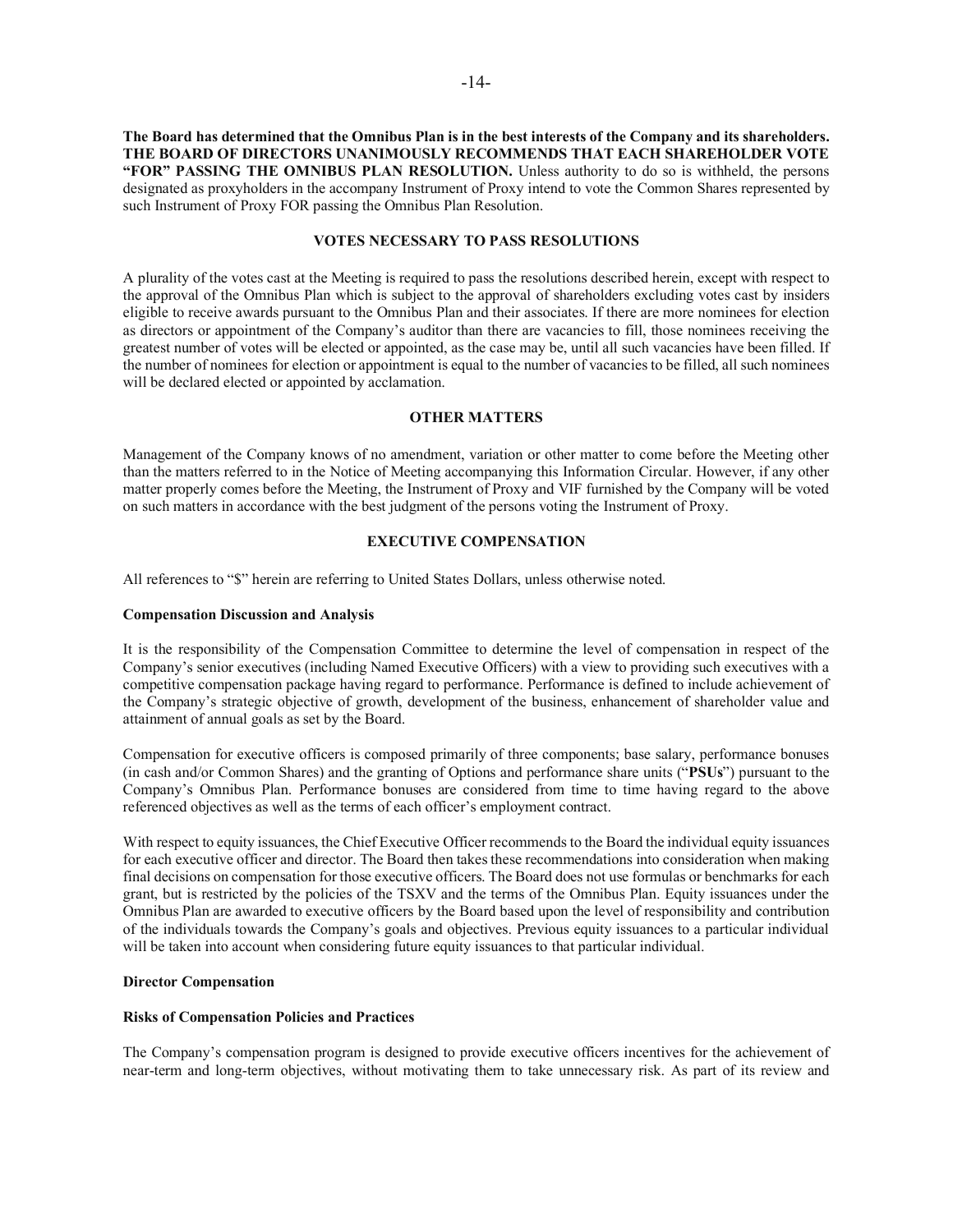discussion of executive compensation, the Board noted the following facts that discourage the Company's executives from taking unnecessary or excessive risk:

- the Company's business strategy and related compensation philosophy; and
- the effective balance, in each case, between near-term and long-term focus, corporate and individual performance, and financial and non-financial performance.

Based on this review, the Board believes that the Company's total executive compensation program does not encourage executive officers to take unnecessary or excessive risk.

### **Compensation Governance**

For a discussion on policies and practices by the Board to determine the compensation of the Company's directors and executive officers, see "*Executive Compensation – Compensation Discussion and Analysis"*.

## **Benefit, Contribution, Pension, Retirement, Deferred Compensation and Actuarial Plans**

The Company currently has no defined benefit, defined contribution, pension, retirement, deferred compensation or actuarial plans for its Named Executive Officers (as defined below) or directors of the Company. Elemental Royalties Limited, a wholly-owned subsidiary registered in England and Wales which employs each of Frederick Bell, Greg Owen and David Baker, provides each employee with a pension contribution equal to 10 per cent of gross salary per year. The directors of the company, excluding Frederick Bell, do not receive any pension contributions.

## **Director and Named Executive Officer Compensation, Excluding Compensation Securities**

The following table sets forth the information required under *Form 51-102F6V-Statement of Executive Compensation - Venture* ("**Form 51-102F6V**"), regarding all compensation paid, payable, granted or otherwise provided during the two most recently completed financial years of the Company, to all persons acting as directors or as "**Named Executive Officers**", as this expression is defined in Form 51-102F6V, for the last two financial years ended December 31, 2020 and December 31, 2019.

During its financial year ended December 31, 2020, the following individuals were Named Executive Officers (as defined in applicable securities legislation) of the Company: Frederick Bell, CEO, Matt Anderson, CFO, and David Baker, VP of Business Development. Frederick Bell also is also a director of the Company. Frederick Bell did not receive any additional compensation for acting as a director of the Company.

| Name and<br>Principal<br><b>Position</b> | Year<br><b>Ended</b><br><b>December</b><br>31 | <b>Salary</b><br>(US\$) | <b>Bonus</b><br>(US\$)   | <b>Committee</b><br>or meeting<br>fees<br>(US\$) | Value of<br>perquisites<br>(US\$) | <b>Pension</b><br>Value<br>(US\$) | <b>All Other</b><br>Compensation<br>(US\$) | <b>Total</b><br>Compensation<br>(US\$) |
|------------------------------------------|-----------------------------------------------|-------------------------|--------------------------|--------------------------------------------------|-----------------------------------|-----------------------------------|--------------------------------------------|----------------------------------------|
| <b>Frederick</b>                         | 2020                                          | 192,144                 | 125,000                  |                                                  |                                   | 12,635                            | 19,214                                     | 329,779                                |
| <b>Bell</b><br><b>CEO</b>                | 2019                                          | 101,352                 | $\overline{\phantom{0}}$ | $\overline{\phantom{0}}$                         |                                   | 3,282                             | $\overline{\phantom{0}}$                   | 104,634                                |
| <b>Matt</b>                              | 2020                                          |                         |                          |                                                  |                                   |                                   | 68,859                                     | 68,859                                 |
| Anderson <sup>(1)</sup><br><b>CFO</b>    | 2019                                          |                         |                          |                                                  |                                   |                                   | 6,852                                      | 6,852                                  |
| <b>David Baker</b>                       | 2020                                          | 111,705                 | 45,102                   | $\overline{\phantom{a}}$                         |                                   | 11,170                            |                                            | 156,807                                |
| VP, Business<br>Development              | 2019                                          | ۰                       | ÷                        |                                                  |                                   | -                                 | ٠                                          | $\overline{\phantom{0}}$               |

### **TABLE OF COMPENSATION EXCLUDING COMPENSATION SECURITIES**

Notes: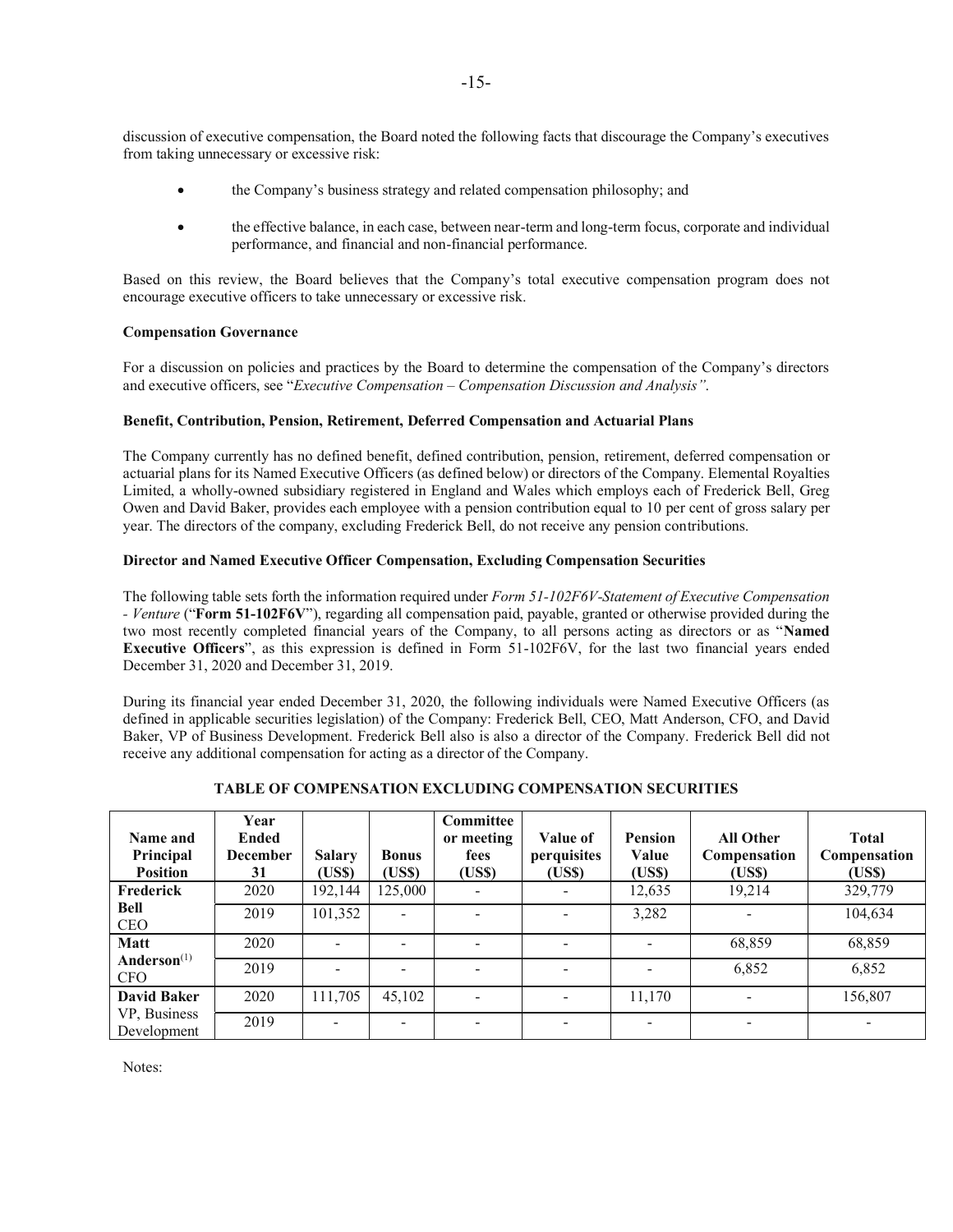1. Matt Anderson is a Managing Director of Malaspina Consultants Inc., a company providing consulting, accounting and administrative services to resource issuers, and the company through which Matt Anderson is engaged as a consultant to the Company providing Chief Financial Officer services.

### **TABLE OF DIRECTOR COMPENSATION EXCLUDING COMPENSATION SECURITIES**

Frederick Bell did not receive any additional compensation as a director of the Company and accordingly, no information with respect to his role as director is disclosed below.

| Name and<br>Principal | Year<br><b>Ended</b><br><b>December</b> | <b>Salary</b> | <b>Bonus</b>             | <b>Committee</b><br>or meeting<br>fees | Value of<br>perquisites | <b>Pension</b><br>Value  | <b>All Other</b><br>Compensation | <b>Total</b><br>Compensation |
|-----------------------|-----------------------------------------|---------------|--------------------------|----------------------------------------|-------------------------|--------------------------|----------------------------------|------------------------------|
| <b>Position</b>       | 31                                      | (US\$)        | (USS)                    | (USS)                                  | (US\$)                  | (USS)                    | (US\$)                           | (USS)                        |
| Peter                 | 2020                                    | 23,253        | -                        |                                        |                         | -                        | -                                | 23,253                       |
| <b>Williams</b>       | 2019                                    | 11,665        |                          |                                        |                         |                          | $\overline{\phantom{a}}$         | 11,665                       |
| (Director)            |                                         |               |                          |                                        |                         |                          |                                  |                              |
| <b>Martin</b>         | $2020^{(1)}$                            | 11,203        |                          |                                        |                         |                          | $\overline{\phantom{0}}$         | 11,203                       |
| <b>Turenne</b>        | 2019                                    | -             |                          |                                        |                         |                          | -                                | $\overline{\phantom{0}}$     |
| (Director)            |                                         |               |                          |                                        |                         |                          |                                  |                              |
| John                  | $2020^{(1)}$                            | 9,560         |                          |                                        |                         | $\overline{\phantom{a}}$ |                                  | 9,560                        |
| <b>Robins</b>         | 2019                                    | ۰             |                          |                                        |                         |                          | -                                | -                            |
| (Director)            |                                         |               |                          |                                        |                         |                          |                                  |                              |
| <b>Simon</b>          | 2020                                    | -             | $\overline{\phantom{0}}$ |                                        |                         |                          | $\overline{\phantom{0}}$         |                              |
| <b>Collins</b>        | 2019                                    |               |                          |                                        |                         |                          | -                                |                              |
| (Director)            |                                         |               |                          |                                        |                         |                          |                                  |                              |

Notes:

(1) Amount *pro rated* as of appointment on July 28, 2020.

### *Outstanding Compensation Securities*

Compensation securities were granted or issued to any named executive officer (**"NEO**") or director by the Company in the financial year ended December 31, 2020 for services provided or to be provided, directly or indirectly, to the Company, as disclosed in the following table:

| Name and<br>position                 | <b>Type of</b><br>compensation<br>security | Number of<br>compensation<br>securities.<br>number of<br>underlying<br>securities.<br>and<br>percentage of<br><b>class</b> | Date of<br><i>issue</i> or<br>grant | Issue,<br>conversion<br>or exercise<br>price(S) | <b>Closing price</b><br>of security or<br>underlying<br>security on<br>date of grant<br>$\left( \mathbb{S}\right)$ | <b>Closing</b><br>price of<br>security or<br>underlying<br>security at<br>year end<br>$\left( \mathbb{S}\right)$ | <b>Expiry</b><br>date |
|--------------------------------------|--------------------------------------------|----------------------------------------------------------------------------------------------------------------------------|-------------------------------------|-------------------------------------------------|--------------------------------------------------------------------------------------------------------------------|------------------------------------------------------------------------------------------------------------------|-----------------------|
| <b>Frederick Bell,</b><br><b>CEO</b> | Options                                    | 30,000<br>Options $(1)$                                                                                                    | July 28,<br>2020                    | C\$1.50                                         | C\$1.30                                                                                                            | CS1.67                                                                                                           | July 28,<br>2025      |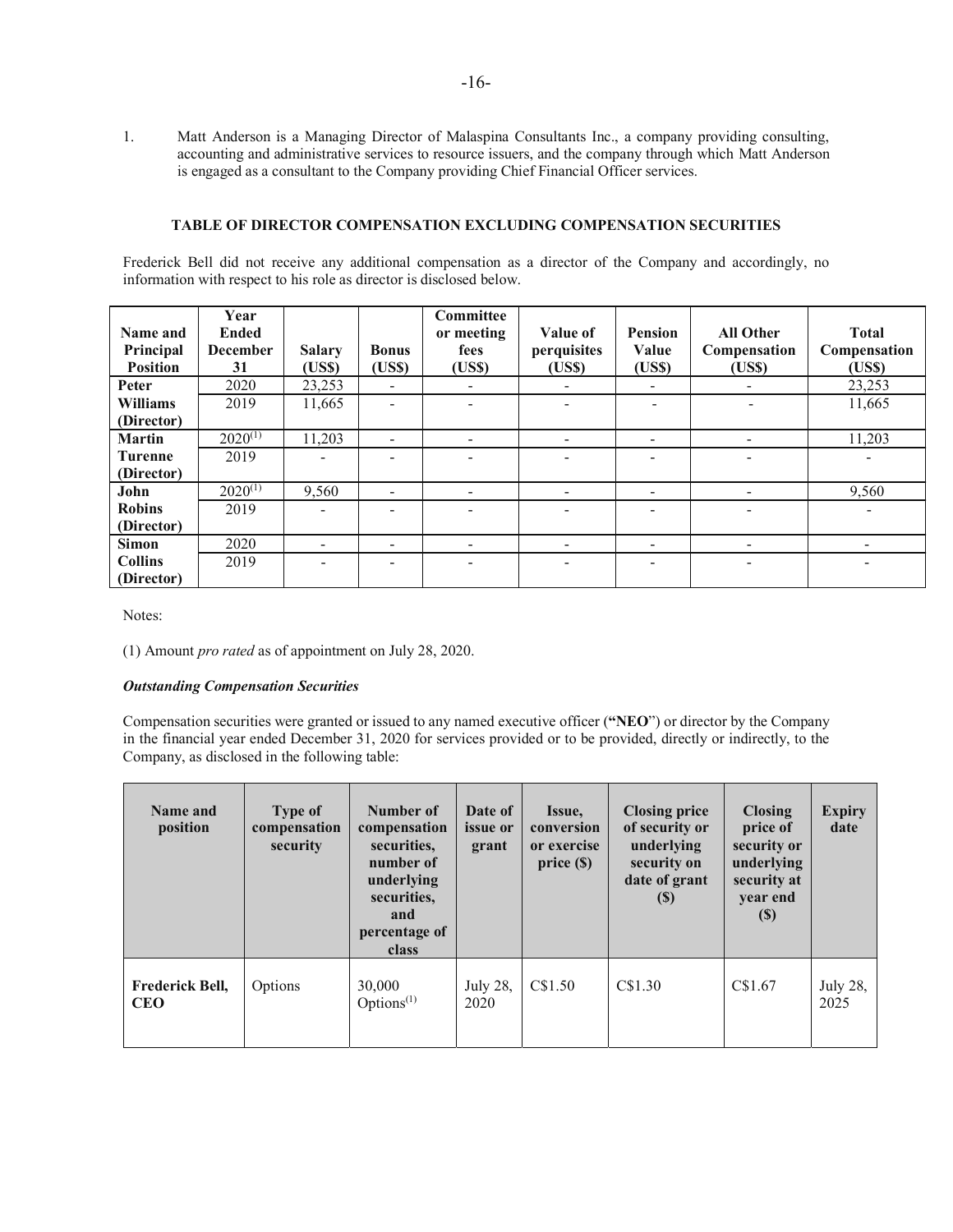| Name and<br>position                                 | <b>Type of</b><br>compensation<br>security      | <b>Number of</b><br>compensation<br>securities,<br>number of<br>underlying<br>securities,<br>and<br>percentage of<br>class | Date of<br>issue or<br>grant | Issue,<br>conversion<br>or exercise<br>price(S) | <b>Closing price</b><br>of security or<br>underlying<br>security on<br>date of grant<br>$(\$)$ | <b>Closing</b><br>price of<br>security or<br>underlying<br>security at<br>year end<br>(S) | <b>Expiry</b><br>date   |
|------------------------------------------------------|-------------------------------------------------|----------------------------------------------------------------------------------------------------------------------------|------------------------------|-------------------------------------------------|------------------------------------------------------------------------------------------------|-------------------------------------------------------------------------------------------|-------------------------|
|                                                      | <b>PSUs</b>                                     | $60,000^{(2)}$                                                                                                             | <b>July 28,</b><br>2020      | C\$1.70                                         | C\$1.30                                                                                        | C\$1.67                                                                                   | July 28,<br>2025        |
|                                                      | <b>PSUs</b>                                     | $120,000^{(3)}$                                                                                                            | July 28,<br>2020             | C\$2.20                                         | C\$1.30                                                                                        | C\$1.67                                                                                   | <b>July 28,</b><br>2025 |
|                                                      | Replacement<br>$\widehat{PSUs}$ <sup>(19)</sup> | 278,099(4)                                                                                                                 | <b>July 28,</b><br>2020      | C\$0.87                                         | C\$1.30                                                                                        | C\$1.67                                                                                   | July 28,<br>2025        |
|                                                      | Replacement<br>$\widehat{PSUs}$ <sup>(19)</sup> | $376,661^{(5)}$                                                                                                            | July 28,<br>2020             | C\$1.08                                         | C\$1.30                                                                                        | C\$1.67                                                                                   | <b>July 28,</b><br>2025 |
|                                                      | Replacement<br>PSUs <sup>(19)</sup>             | $376,661^{(6)}$                                                                                                            | July 28,<br>2020             | C\$1.30                                         | C\$1.30                                                                                        | C\$1.67                                                                                   | July 28,<br>2025        |
|                                                      | Replacement<br>PSUs <sup>(19)</sup>             | $502,219^{(7)}$                                                                                                            | July 28,<br>2020             | C\$1.73                                         | C\$1.30                                                                                        | C\$1.67                                                                                   | July 28,<br>2025        |
| <b>Matt Anderson,</b><br><b>CFO</b>                  | Options                                         | 50,000<br>Options <sup>(8)</sup>                                                                                           | <b>July 28,</b><br>2020      | C\$1.50                                         | C\$1.30                                                                                        | C\$1.67                                                                                   | <b>July 28,</b><br>2025 |
| David Baker,<br><b>VP</b> of Business<br>Development | Options                                         | $30,000^{(9)}$                                                                                                             | July 28,<br>2020             | C\$1.50                                         | C\$1.30                                                                                        | C\$1.67                                                                                   | July 28,<br>2025        |
|                                                      | <b>PSUs</b>                                     | $40,000^{(10)}$                                                                                                            | <b>July 28,</b><br>2020      | C\$1.70                                         | C\$1.30                                                                                        | C\$1.67                                                                                   | July 28,<br>2025        |
|                                                      | <b>PSUs</b>                                     | $90,000^{(11)}$                                                                                                            | <b>July 28,</b><br>2020      | C\$2.20                                         | C\$1.30                                                                                        | C\$1.67                                                                                   | July 28,<br>2025        |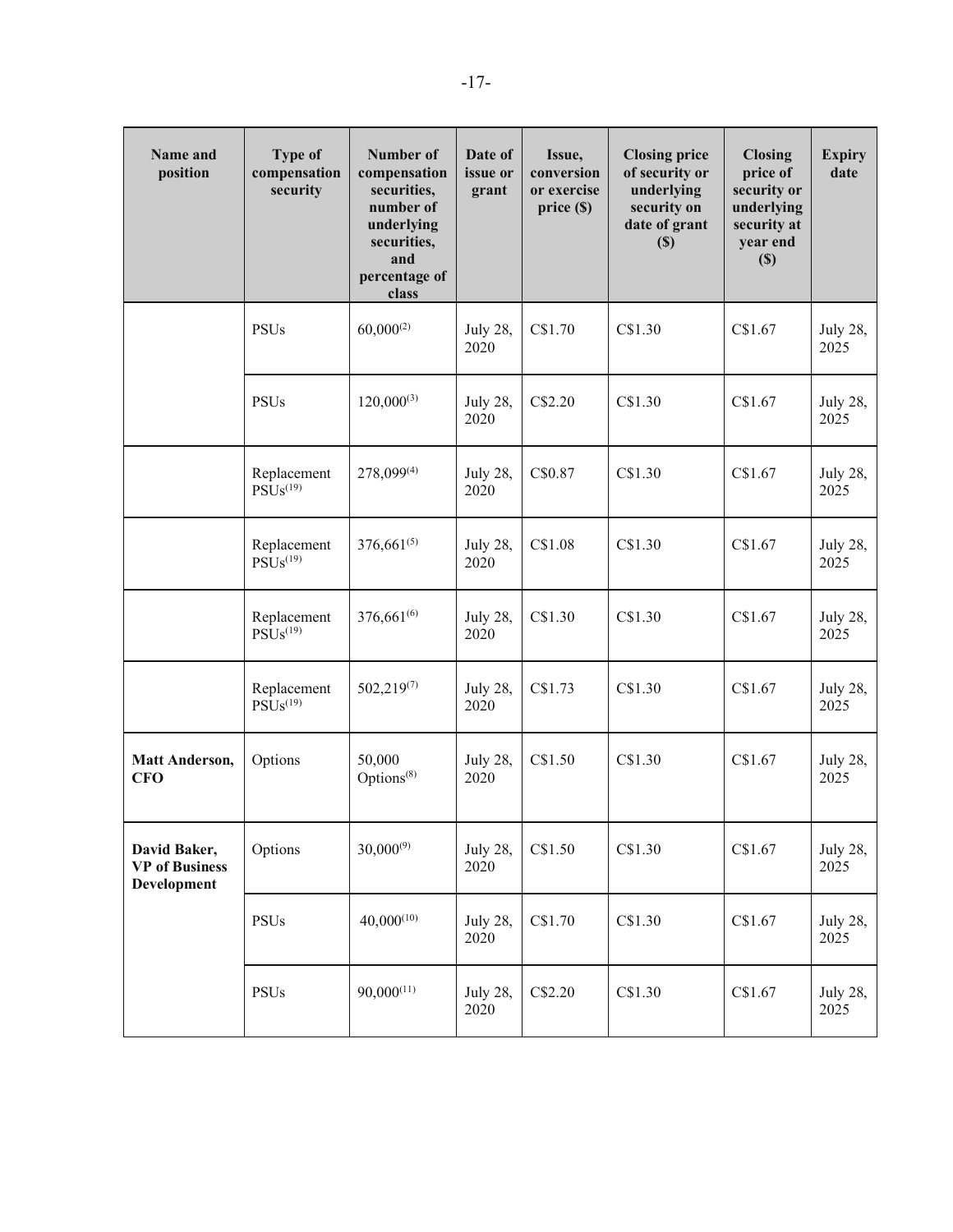| Name and<br>position                         | <b>Type of</b><br>compensation<br>security      | <b>Number of</b><br>compensation<br>securities,<br>number of<br>underlying<br>securities,<br>and<br>percentage of<br>class | Date of<br>issue or<br>grant | Issue,<br>conversion<br>or exercise<br>price (\$) | <b>Closing price</b><br>of security or<br>underlying<br>security on<br>date of grant<br>(S) | <b>Closing</b><br>price of<br>security or<br>underlying<br>security at<br>year end<br>(S) | <b>Expiry</b><br>date   |
|----------------------------------------------|-------------------------------------------------|----------------------------------------------------------------------------------------------------------------------------|------------------------------|---------------------------------------------------|---------------------------------------------------------------------------------------------|-------------------------------------------------------------------------------------------|-------------------------|
| <b>Peter Williams</b><br>- Director          | Options                                         | $175,000^{(12)}$                                                                                                           | July 28,<br>2020             | C\$1.50                                           | C\$1.30                                                                                     | C\$1.67                                                                                   | July 28,<br>2025        |
|                                              | Replacement<br>PSUs <sup>(19)</sup>             | $46,349^{(13)}$                                                                                                            | <b>July 28,</b><br>2020      | C\$0.87                                           | C\$1.30                                                                                     | C\$1.67                                                                                   | July 28,<br>2025        |
|                                              | Replacement<br>PSUs <sup>(19)</sup>             | 57,949(14)                                                                                                                 | July 28,<br>2020             | C\$1.08                                           | C\$1.30                                                                                     | C\$1.67                                                                                   | <b>July 28,</b><br>2025 |
|                                              | Replacement<br>$\widehat{\mathrm{PSUs}}^{(19)}$ | 57,949(15)                                                                                                                 | July 28,<br>2020             | C\$1.30                                           | C\$1.30                                                                                     | C\$1.67                                                                                   | <b>July 28,</b><br>2025 |
|                                              | Replacement<br>$PS\rm \tilde{U}s^{(19)}$        | $77,267^{(16)}$                                                                                                            | <b>July 28,</b><br>2020      | C\$1.73                                           | C\$1.30                                                                                     | C\$1.67                                                                                   | <b>July 28,</b><br>2025 |
| John Robins -<br><b>Director</b>             | Options                                         | $175,000^{(17)}$                                                                                                           | July 28,<br>2020             | C\$1.50                                           | C\$1.30                                                                                     | C\$1.67                                                                                   | <b>July 28,</b><br>2025 |
| <b>Martin</b><br>Turenne-<br><b>Director</b> | Options                                         | $175,000^{(18)}$                                                                                                           | July 28,<br>2020             | C\$1.50                                           | C\$1.30                                                                                     | C\$1.67                                                                                   | July 28,<br>2025        |

Notes:

(1) 3.33% of total Options granted during the year ended December 31, 2020.

(2) 12% of total PSUs granted during the year ended December 31, 2020.

(3) 24% of total PSUs granted during the year ended December 31, 2020.

(4) 12% of total Replacement PSUs granted during the year ended December 31, 2020.

(5) 15% of total Replacement PSUs granted during the year ended December 31, 2020.

(6) 15% of total Replacement PSUs granted during the year ended December 31, 2020.

(7) 20% of total Replacement PSUs granted during the year ended December 31, 2020.

(9) 3.33% of total Options granted during the year ended December 31, 2020.

(10) 8% of total PSUs granted during the year ended December 31, 2020.

(11) 19% of total PSUs granted during the year ended December 31, 2020.

(12) 19% of total Options granted during the year ended December 31, 2020.

(13) 2% of total Replacement PSUs granted during the year ended December 31, 2020.

(14) 2% of total Replacement PSUs granted during the year ended December 31, 2020.

<sup>(8) 5.56%</sup> of total Options granted during the year ended December 31, 2020.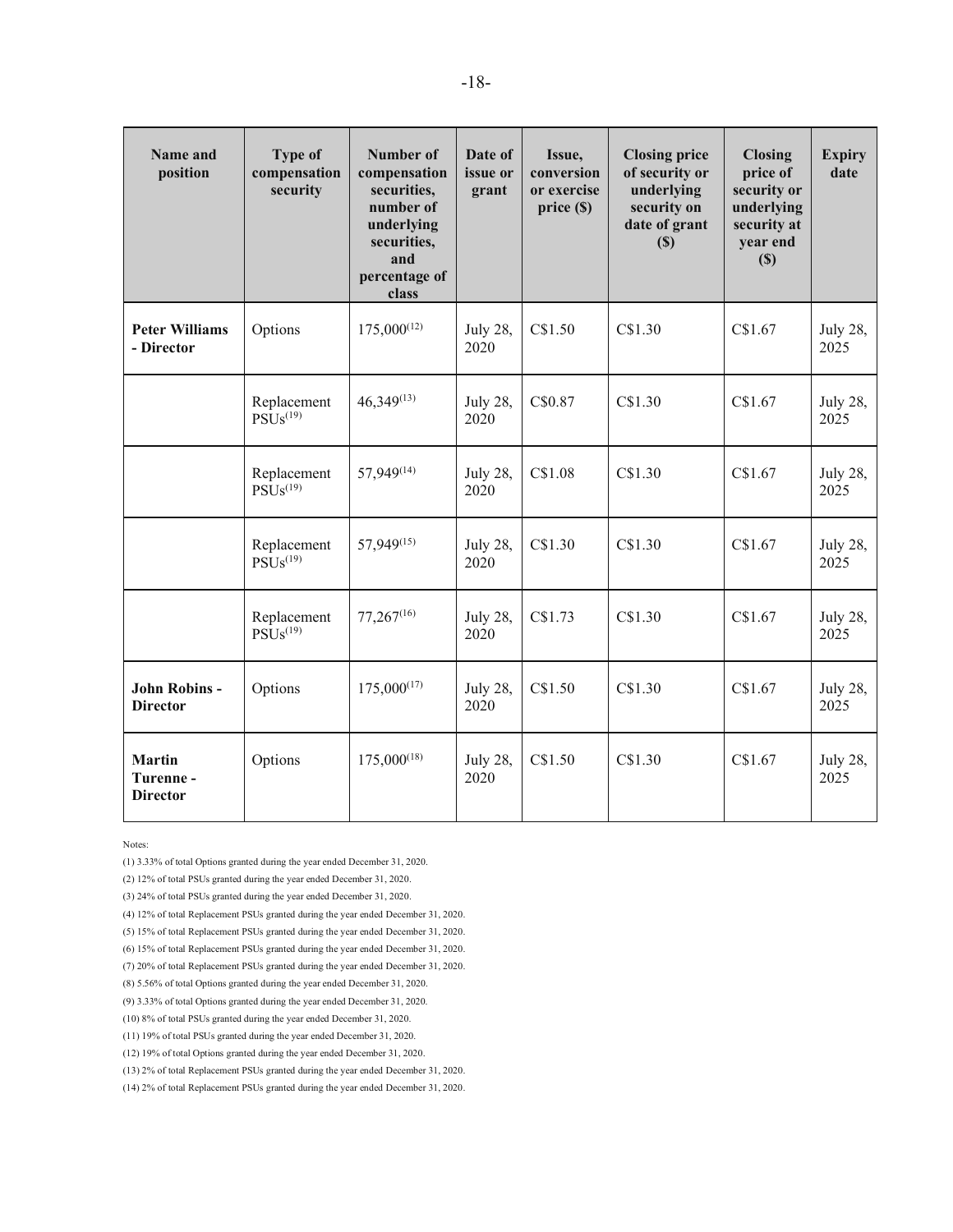(15) 2% of total Replacement PSUs granted during the year ended December 31, 2020.

- (16) 3% of total Replacement PSUs granted during the year ended December 31, 2020.
- (17) 19% of total Options granted during the year ended December 31, 2020.
- (18) 19% of total Options granted during the year ended December 31, 2020.

(19) Replacement PSUs were originally issued in Elemental Royalties Limited in June 2018 and exchanged for Replacement PSUs on Elemental Royalties Corp. on July 20, 2020.

As of the date of this Information Circular, no directors or NEOs have exercised their compensation securities, and no compensation securities have vested.

#### **Termination and Change of Control Benefits**

Other than as described below, as of the date of this Information Circular, the Company is not a party to any contract, agreement, plan or arrangement with its NEOs that provide for payments to NEOs at, following, or in connection with any termination (whether voluntary, involuntary or constructive), resignation or retirement, or as a result of a change in control of the Company or a change in a NEOs' responsibilities.

#### **Frederick Bell, Chief Executive Officer**

Elemental Royalties Limited ("**ERL**") is party to an employment agreement with Frederick Bell (the "**Bell Agreement**"). The Bell Agreement continues until terminated in accordance with its terms. The Bell Agreement provides for a salary of \$300,000, exclusive of bonuses, benefits and other compensation payable (if any), and subject to adjustment in accordance with the terms of the Bell Agreement or as may be agreed to by the parties. The Bell Agreement may be terminated by Frederick Bell by giving ERL three months' prior written notice of his intention to do so. The Bell Agreement may be terminated by the Company by giving Frederick Bell three months' prior written notice of its intention to do so and making a payment of twelve months of salary and most recent bonus, which as of the Record Date, would have been \$425,000, with termination as of immediate effect.

Pursuant to the terms of the Bell Agreement, in the event there is a "Change in Control" (as such term is defined in the Bell Agreement) which results in the dismissal or constructive dismissal during the first six months from the date of the Change of Control, Frederick Bell is entitled to receive a payment of twenty-four months of salary and most recent bonus, which as of the Record Date, would have been \$725,000, and Frederick Bell is entitled for a period of one year in accordance with the terms of ERL's Omnibus Plan to exercise any stock options or PSUs granted to him and then outstanding as of the date of such election.

Should the Bell Agreement be terminated by ERL for cause or voluntarily terminated by Frederick Bell, Frederick Bell is not entitled to any termination or severance payment other than payment by ERL of compensation earned by Frederick Bell to the date of termination.

### **Matt Anderson, Chief Financial Officer**

ERL is party to a consulting agreement with Matthew Anderson (the "**Anderson Agreement**"). The Anderson Agreement is valid as of December 31, 2021 and subject to adjustment effective January 1, 2022, which ongoing renewal. Pursuant to the agreement, Matt Anderson provides certain services customary for a chief financial officer through Malaspina Consultants Inc. at a charge of CAD\$7,500 per month plus GST. The terms of the Anderson Agreement may be cancelled by either party by providing 60 days' written notice.

#### **David Baker, Vice President of Business Development**

ERL is party to a services agreement with David Baker (the "**Baker Agreement**"). The Baker Agreement continues until terminated in accordance with its terms. The Baker Agreement provides for a salary of £95,000, exclusive of bonuses, benefits and other compensation payable (if any), and subject to adjustment in accordance with the terms of the Baker Agreement or as may be agreed to by the parties. The Baker Agreement may be terminated by either party by providing three month's prior written notice. Once notice of termination has been provided, the Company in its sole discretion reserves the right to make a payment in lieu of the notice, which shall be for a sum equivalent to David Baker's salary for the duration of the notice period, which as of the Record Date, would have been £23,750, with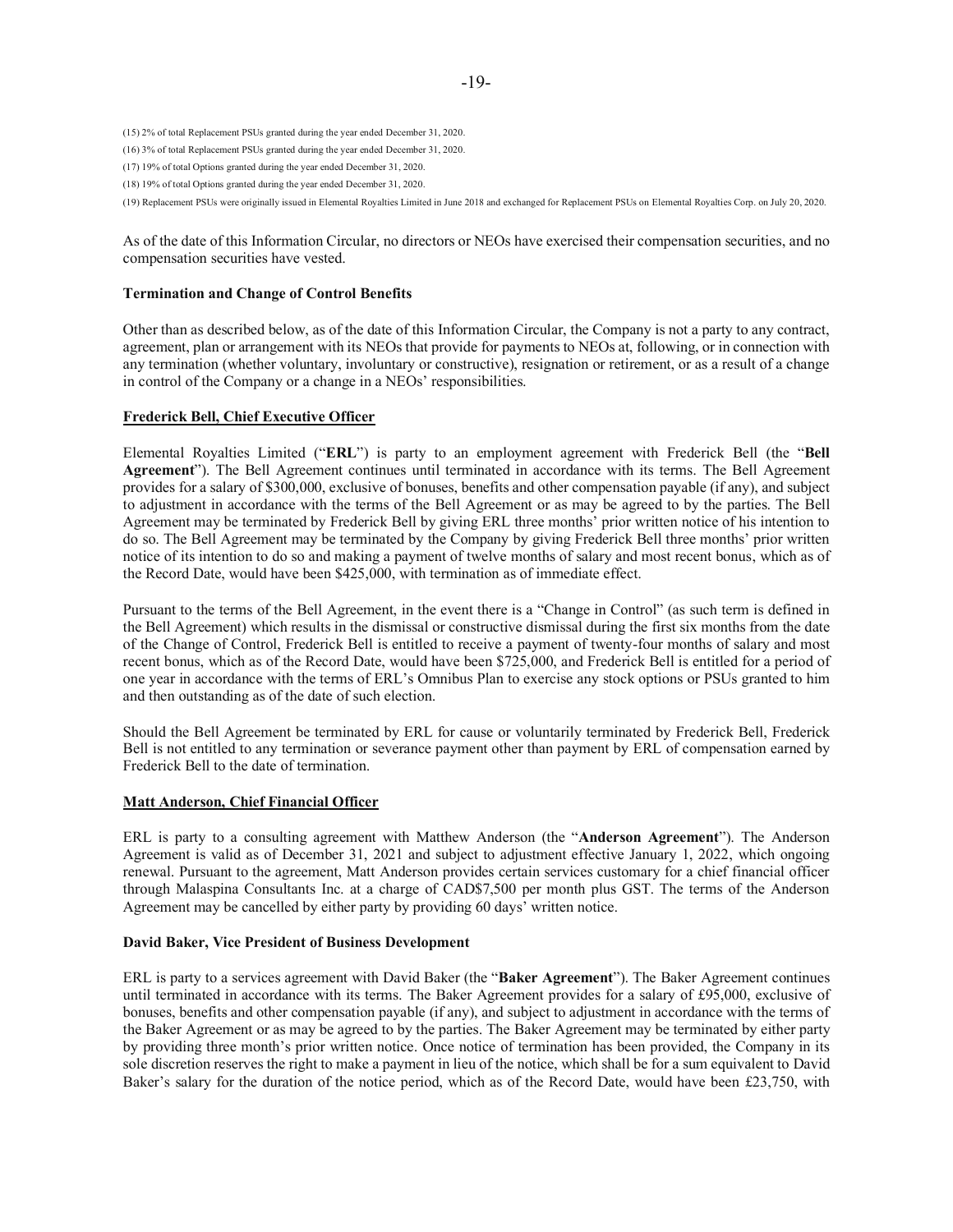termination upon immediate effect. Upon termination, David Baker is subject to "Restrictive Covenants" (as such term is defined in the Baker Agreement), which includes non-solicitation and non-compete restrictions for six months.

Pursuant to the terms of the Baker Agreement, in the event there is a "Change in Control" (as such term is defined in the Baker Agreement) which results in the resignation, dismissal or constructive dismissal during the first six months from the date of the Change of Control, David Baker is entitled to receive a payment of twelve months total remuneration.

#### **OMNIBUS PLAN**

The Omnibus Plan was adopted by the Board on July 28<sup>th</sup>, 2020 and permits the grant of Options, Restricted Share Units ("**RSUs**") and PSUs, (individually, or collectively, an "**Award**") to eligible Participants (as defined in the Omnibus Plan). The Omnibus Plan, and any Awards issued thereunder, will be effective upon the ratification of the Omnibus Plan by disinterested shareholders of the Company. Thereafter, the Omnibus Plan will continue to be effective until the date it is terminated by the Board in accordance with the Omnibus Plan.

The purpose of the Omnibus Plan is to: (i) provide the Company with a mechanism to attract, retain and motivate highly qualified directors, officers, employees and consultants of the Company and its affiliates; (ii) align the interests of Participants with that of other shareholders of the Company generally; and (iii) enable and encourage Participants to participate in the long-term growth of the Company through the acquisition of Common Shares as long-term investments.

Under the Omnibus Plan, the maximum number of Common Shares issuable from treasury pursuant to Awards shall not exceed 10% of the total outstanding Common Shares from time to time less the number of Common Shares issuable pursuant to any "**Share Units**" (being RSUs or PSUs) issued under the Omnibus Plan and any other securitybased compensation arrangements of the Company, including the amended and restated stock option plan of Fengro Industries Corp. dated April 18, 2016. For greater certainty, the aggregate number of Common Shares available for issuance pursuant to settlement of Options shall not exceed 10% of the Company's outstanding share capital. The Omnibus Plan with respect to the Options is a "rolling plan" and as a result, any and all increases in the number of issued and outstanding Common Shares will result in an increase to the number of Options for issuance under the Omnibus Plan. Shares in respect of which Options have not been exercised and are no longer subject to being purchased pursuant to the terms of any Options shall be available for further Options under the Omnibus Plan. For so long as the Company is listed on the TSXV or on another exchange that requires the Company to fix the number of Common Shares to be issued in settlement of Share Units, the maximum number of Common Shares available for issuance pursuant to the settlement of Share Units shall be 2,895,109 Common Shares. The maximum number of Common Shares for which Awards may be issued to any one Participant in any 12-month period shall not exceed 5% of the outstanding Common Shares, calculated on the date an Award is granted to the Participant, unless the Company obtains disinterested shareholder approval as required by the policies of the TSXV. The aggregate number of Common Shares for which Awards may be issued to any one Consultant (as defined by the TSXV) within any 12-month period shall not exceed 2% of the outstanding Common Shares, calculated on the date an Award is granted to the Consultant. The aggregate number of Common Shares for which Options may be issued to any company or individual ("**Persons**") retained to provide Investor Relations Activities (as defined by the TSXV) within any 12-month period shall not exceed 2% of the outstanding Common Shares, calculated on the date an Option is granted to such Persons.

Other than Options, Awards may not be granted to Persons retained to provide Investor Relations Activities, except if such person is also an employee of the Company.

Unless disinterested shareholder approval as required by the policies of the TSXV is obtained: (i) the maximum number of Common Shares for which Awards may be issued to Insiders (as a group) at any point in time shall not exceed 10% of the outstanding Common Shares; and (ii) the aggregate number of Awards granted to Insiders (as a group), within any 12-month period, shall not exceed 10% of the outstanding Common Shares, calculated at the date an Award is granted to any Insider.

The Omnibus Plan provides for customary adjustments or substitutions, as applicable, in the number of Common Shares that may be issued under the Omnibus Plan in the event of a merger, arrangement, amalgamation, consolidation,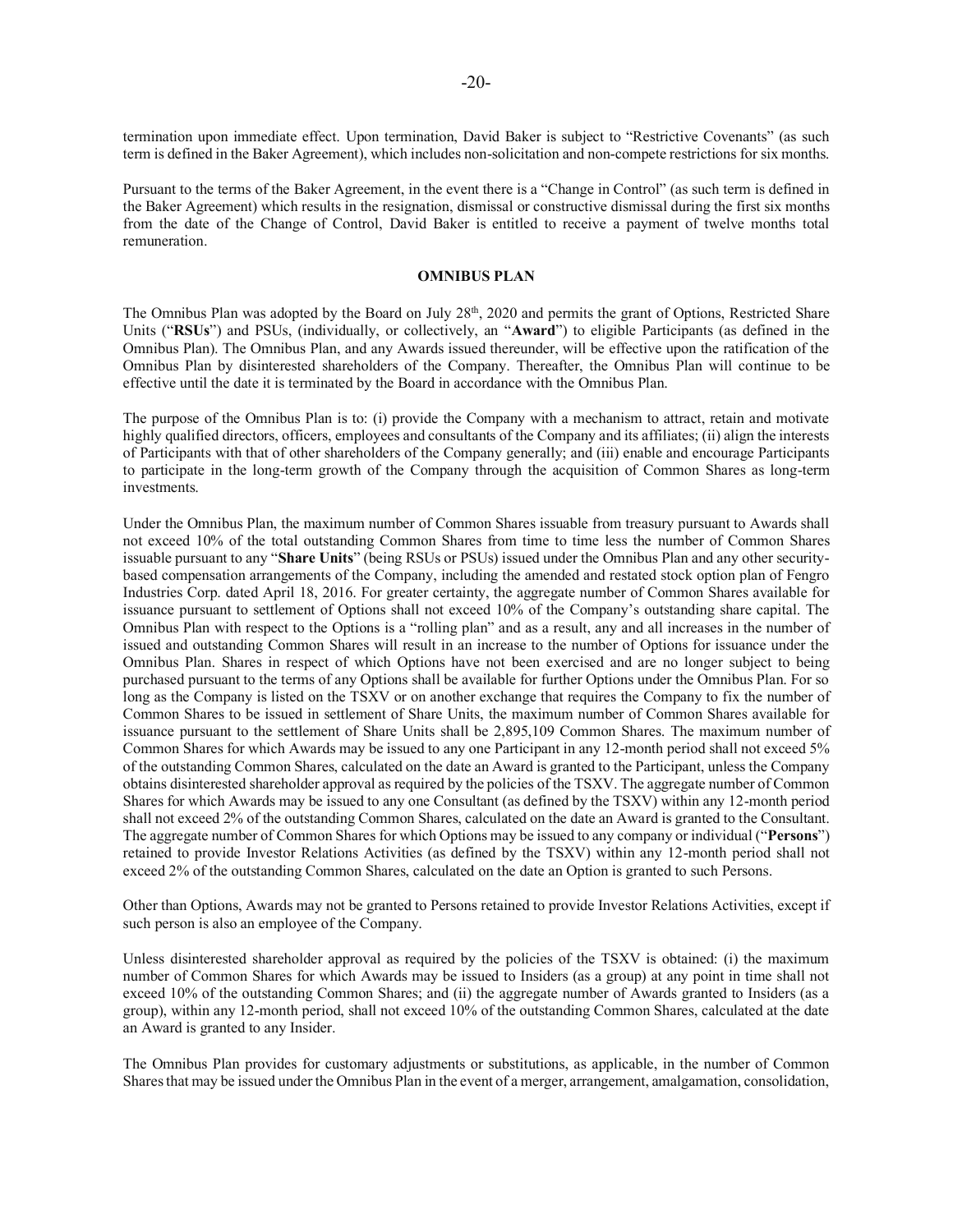reorganization, recapitalization, separation, stock dividend, extraordinary dividend, stock split, reverse stock split, split up, spin-off or other distribution of stock or property of the Company, combination of securities, exchange of securities, dividend in kind, or other like change in capital structure or distribution (other than normal cash dividends) to the Company's shareholders, or any similar corporate event or transaction.

If there is a Change of Control (as defined in the Omnibus Plan), any Awards held by a Participant shall automatically vest following such Change of Control, on the Termination Date (as defined in the Omnibus Plan), if the Participant is an employee, officer or a director and their employment, or officer or director position is terminated within 12 months following the Change of Control, provided that no acceleration of Awards shall occur in the case of a Participant that was retained to provide Investor Relations Activities unless the approval of the TSXV is either obtained or not required. Notwithstanding the foregoing, in the event of an actual or potential Change of Control of the Company, the Board may, in its sole discretion, without the necessity or requirement for the agreement of any Participant: (i) accelerate, conditionally or otherwise, on such terms as it sees fit, the vesting date of any Awards; (ii) permit the conditional redemption or exercise of any Awards, on such terms as it sees fit; (iii) otherwise amend or modify the terms of any Awards, including for greater certainty by (1) permitting Participants to exercise or redeem any Awards to assist the Participants to participate in the actual or potential Change of Control, or (2) providing that any Awards exercised or exercised shall be exercisable or redeemed for, in lieu of Common Shares, such property (including shares of another entity or cash) that shareholders of the Company will receive in the Change of Control; and (iv) terminate, following the successful completion of a Change of Control, on such terms as it sees fit, the Awards not exercised or redeemed prior to the successful completion of such Change of Control.

#### *Incentive Awards*

#### *Options*

Subject to the terms and conditions of the Omnibus Plan and any policies of the TSXV, the Board may grant Options to Participants in such amounts and upon such terms (including the exercise price, duration of the Options, the number of Common Shares to which the Option pertains, and the conditions, if any, upon which an Option shall become vested and exercisable) as the Board shall determine.

The exercise price of the Options will be determined by the Board at the time any Option is granted. In no event will such exercise price be lower than the last closing price of the Common Shares on the TSXV less any discount permitted by the rules or policies of the TSXV at the time the Option is granted. Such price upon exercise of any Option shall be payable to the Company in full in cash, certified cheque or wire transfer.

Unless otherwise specified in an Award Agreement (as defined in the Omnibus Plan), and subject to any provisions of the Omnibus Plan or the applicable Award Agreement relating to acceleration of vesting of Options, Options shall vest subject to TSXV policies, and the Board may, in its sole discretion, determine the time during which an Option shall vest and the method of vesting, or that no vesting restriction shall exist. If the Board does not determine a vesting schedule at the time of grant of any particular Option, such Option shall be exercisable in whole at any time, or in part from time to time, during the term of the Option, subject to the applicable requirements of the TSXV. Options issued to any Persons retained to provide Investor Relations Activities must vest in stages over a period of not less than 12 months, with no more than 1/4 of the Options vesting in any three-month period.

Subject to any requirements of the TSXV, the Board may determine the expiry date of each Option. Subject to a limited extension if an Option expires during a black out period, Options may be exercised for a period of up to ten (10) years after the grant date, provided that: (i) upon a Participant's termination for cause, all Options, whether vested or not, as at the date on which a Participant ceases to be eligible to participate under the Omnibus Plan (the "**Termination Date**") as a result of termination of employment, will automatically and immediately expire and be forfeited; (ii) upon the death of a Participant, all unvested Options as at the Termination Date shall automatically and immediately vest, and all vested Options will continue to be subject to the Omnibus Plan and be exercisable for a period of 12 months after the Termination Date; (iii) in the case of the disability of a Participant, all Options shall remain and continue to vest (and are exercisable) in accordance with the terms of the Omnibus Plan for a period of 12 months after the Termination Date, provided that any Options that have not been exercised (whether vested or not) within 12 months after the Termination Date shall automatically and immediately expire and be forfeited on such date; (iv) in the case of the retirement of a Participant, the Board shall have discretion, with respect to such Options, to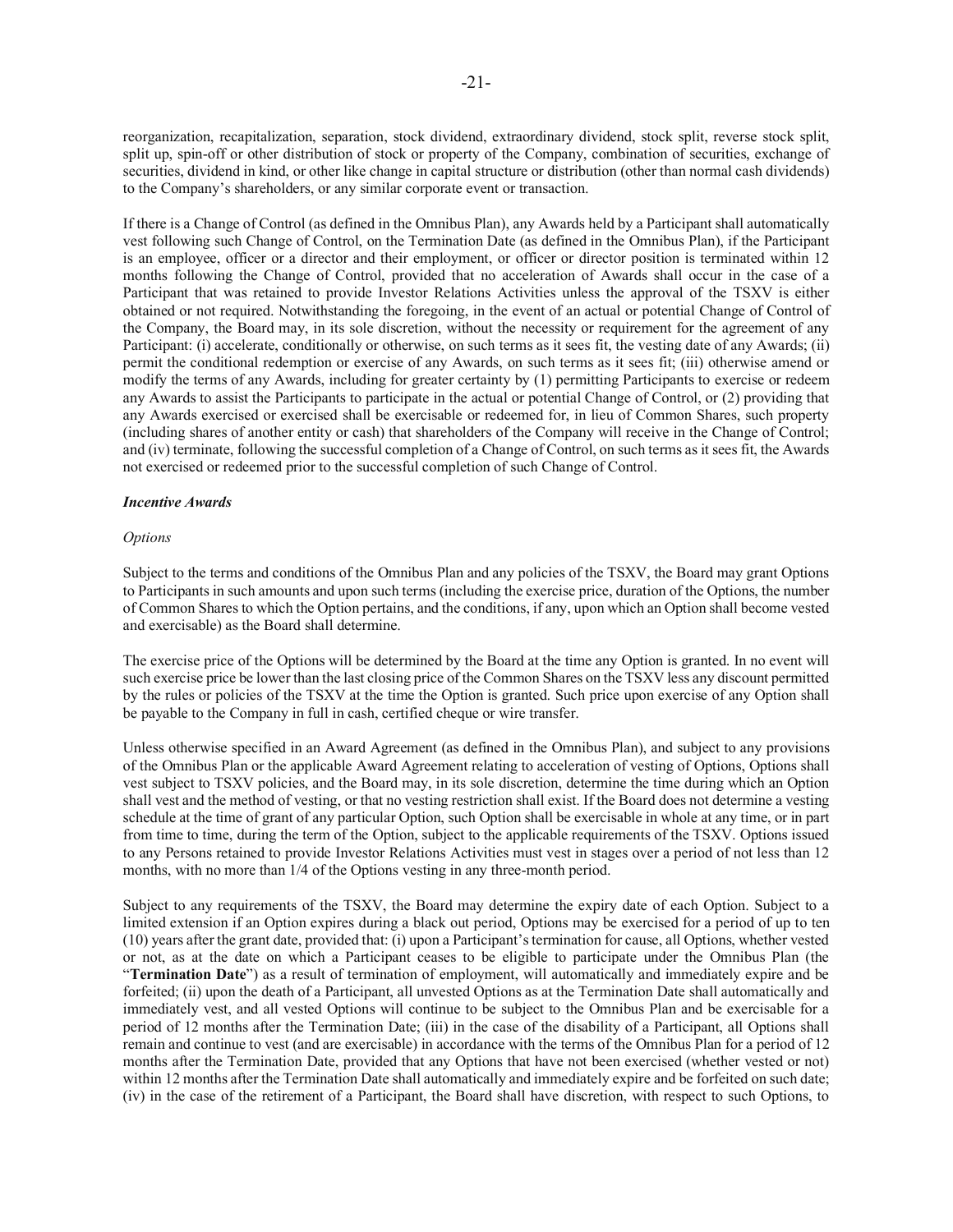(v) in all other cases where a Participant ceases to be eligible under the Omnibus Plan, including a termination without cause or a voluntary resignation, unless otherwise determined by the Board, all unvested Options shall automatically and immediately expire and be forfeited as of the Termination Date, and all vested Options will continue to be subject to the Omnibus Plan and be exercisable for a period of 90 days after the Termination Date, provided that any Options that have not been exercised within 90 days after the Termination Date shall automatically and immediately expire and be forfeited on such date.

## *Restricted Share Units*

Subject to the terms and conditions of the Omnibus Plan and any policies of the TSXV, the Board may grant RSUs to Participants in such amounts and upon such terms (including time-based restrictions on vesting, restrictions under applicable laws or under the requirements of the TSXV) as the Board shall determine.

When and if RSUs become payable, the Participant issued such RSUs shall be entitled to receive payment from the Company in settlement of such RSU: (i) in a number of Common Shares (issued from treasury) equal to the number of RSUs being settled, or (ii) in any other form, all as determined by the Board at its sole discretion. The Board's determination regarding the form of payout shall be set forth or reserved for later determination in the Award Agreement for the grant of the RSUs.

Unless otherwise specified in an Award agreement granting RSUs, RSUs shall vest at the discretion of the Board, subject to the policies of the TSXV, provided that, and subject to the Board's discretion: (i) upon a Participant's termination for cause, all RSUs, whether vested (if not yet paid out) or not as at the Termination Date will automatically and immediately expire and be forfeited; (ii) upon the death of a Participant, all unvested RSUs as at the Termination Date shall automatically and immediately vest and be paid out to the Participant's estate; (iii) in the case of the disability of a Participant, all RSUs shall remain and continue to vest in accordance with the terms of the Omnibus Plan for a period of 12 months after the Termination Date, provided that any RSUs that have not been vested within 12 months after the Termination Date shall automatically and immediately expire and be forfeited on such date; (iv) in the case of the retirement of a Participant, the Board shall have discretion, with respect to such RSUs, to determine whether to accelerate the vesting of such RSUs, cancel such RSUs with or without payment and determine how long, if at all, such RSUs may remain outstanding following the Termination Date, provided, however, that in no event shall such RSUs be exercisable for more than 12 months after the Termination Date; and (v) in all other cases where a Participant ceases to be eligible under the Omnibus Plan, including a termination without cause or a voluntary resignation, unless otherwise determined by the Board, all unvested RSUs shall automatically and immediately expire and be forfeited as of the Termination Date, and all vested RSUs will be paid out in accordance with the Omnibus Plan.

Participants holding RSUs may, if the Board so determines, be credited with dividends paid with respect of the underlying Common Shares or dividend equivalents while they are so held in a manner determined by the Board in its sole discretion.

### *Performance Share Units*

Subject to the terms and conditions of the Omnibus Plan and any policies of the TSXV, the Board may grant PSUs to Participants in such amounts and upon such terms (including the performance criteria applicable to such PSUs) as the Board shall determine. Each PSU shall have an initial value equal to the fair market value of a Common Share on the date of grant. After the applicable performance period has ended, the holder of a PSU shall be entitled to receive payout on the value and number of PSUs, determined as a function of the extent to which the corresponding performance criteria have been achieved.

Subject to the terms of the Omnibus Plan, the Board, in its sole discretion, may pay earned PSUs in the form of a number of Common Shares issued from treasury equal to the number of earned PSUs at the end of the applicable performance period. Any Common Shares may be granted subject to any restrictions deemed appropriate by the Board. Participants holding PSUs may, if the Board so determines, be credited with dividends paid with respect of the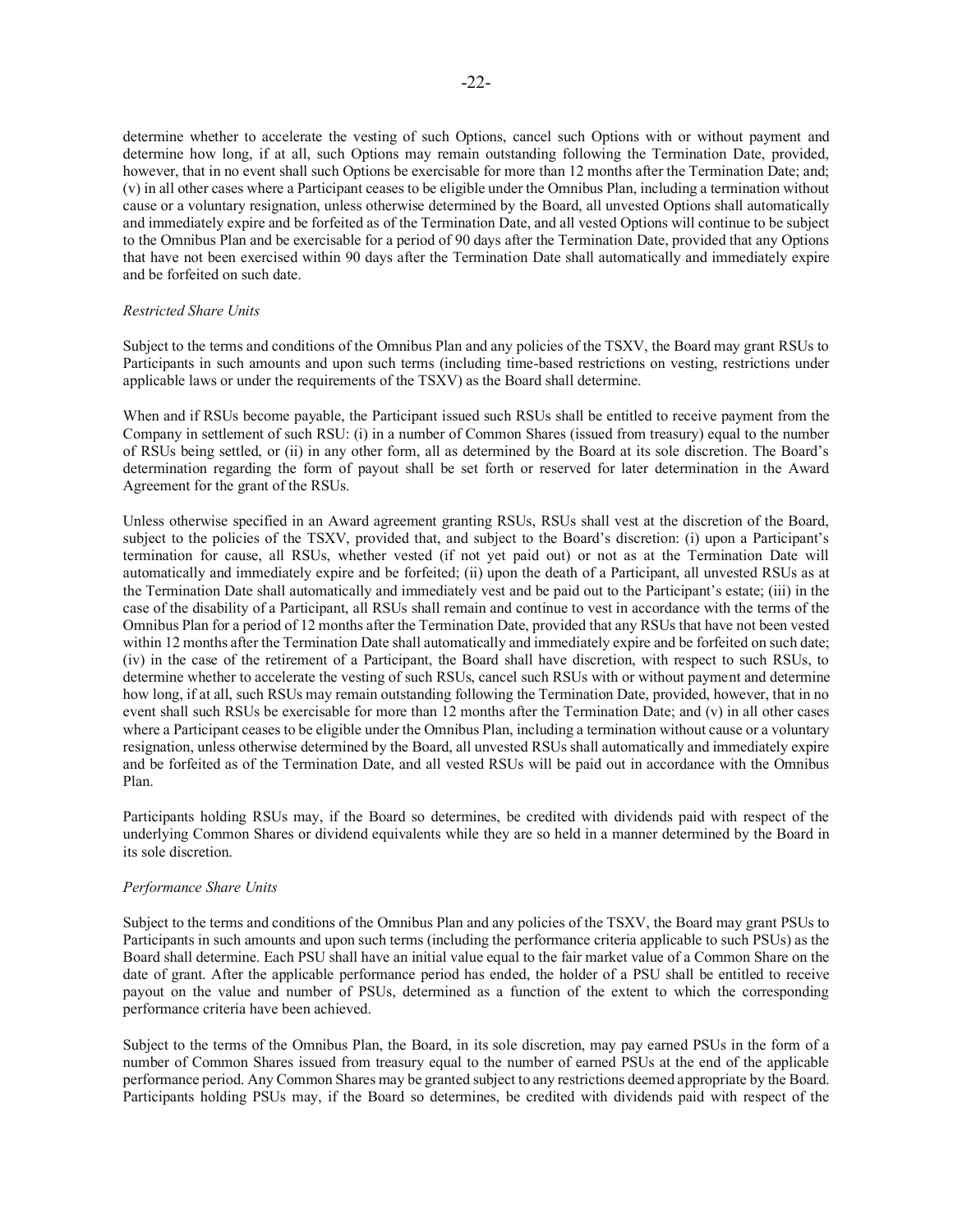underlying Common Shares or dividend equivalents while they are so held in a manner determined by the Board in its sole discretion.

The extent to which a Participant shall have the right to retain PSUs following termination of the Participant's employment or other relationship with the Company shall be set out in each PSU Award Agreement and determined in the sole discretion of the Board, and need not be uniform among all PSUs issued pursuant to the Omnibus Plan, and may reflect distinctions based on the reasons for termination, provided that the provisions shall comply with the applicable rules of the TSXV.

#### **Securities Authorized for Issuance Under Equity Compensation Plans**

The following table sets forth the Company's compensation plans under which equity securities are authorized for issuance as at December 31, 2020.

| <b>Plan Category</b>                                            | Number of securities to<br>be issued upon exercise<br>of outstanding options,<br>warrants and rights | Weighted-average<br>exercise price of<br>outstanding options,<br>warrants and rights | <b>Number of securities</b><br>remaining available for<br>future issuance under<br>equity compensation<br>plans |
|-----------------------------------------------------------------|------------------------------------------------------------------------------------------------------|--------------------------------------------------------------------------------------|-----------------------------------------------------------------------------------------------------------------|
| Equity<br>compensation<br>plans approved by security<br>holders | Nil                                                                                                  | Nil                                                                                  | Nil                                                                                                             |
| compensation<br>Equity                                          | PSU <sub>s</sub> - 2,895,209                                                                         | $PSUs - N/A$                                                                         | $PSUs - Nil$                                                                                                    |
| plans not approved by<br>securityholders                        | Options - 900,000                                                                                    | Options $-C$1.50$                                                                    | Options $-3,104,013$                                                                                            |
| Total                                                           | PSU <sub>s</sub> - 2,895,209                                                                         | $PSUs - N/A$                                                                         | $PSUs-Nil$                                                                                                      |
|                                                                 | Options - 900,000                                                                                    | Options $-C$1.50$                                                                    | Options $-3,104,013$                                                                                            |

### **CORPORATE GOVERNANCE DISCLOSURE**

#### **General**

The Board views effective corporate governance as an essential element for the effective and efficient operation of the Company. The Company believes that effective corporate governance improves corporate performance and benefits all of its shareholders. The following statement of corporate governance practices sets out the Board's review of the Company's governance practices relative to National Instrument 58-101 - *Disclosure of Corporate Governance Practices* and National Policy 58-201 - *Corporate Governance Guidelines*.

#### **Board of Directors**

The Board maintains the exercise of independent supervision over management by ensuring that the majority of its directors are independent. Frederick Bell, Chief Executive Officer, has been determined to not be independent by virtue of each of his respective position as chief executive officer of the Company.

#### **Standing Committees of the Board**

The Company has an Audit Committee comprised of John Robins, Peter Williams and Martin Turenne. The Company has a Compensation Committee comprised of Peter Williams and Martin Turenne.

#### **Other Public Company Directorships**

The following members of the Board currently hold directorships in other reporting issuers as set forth below: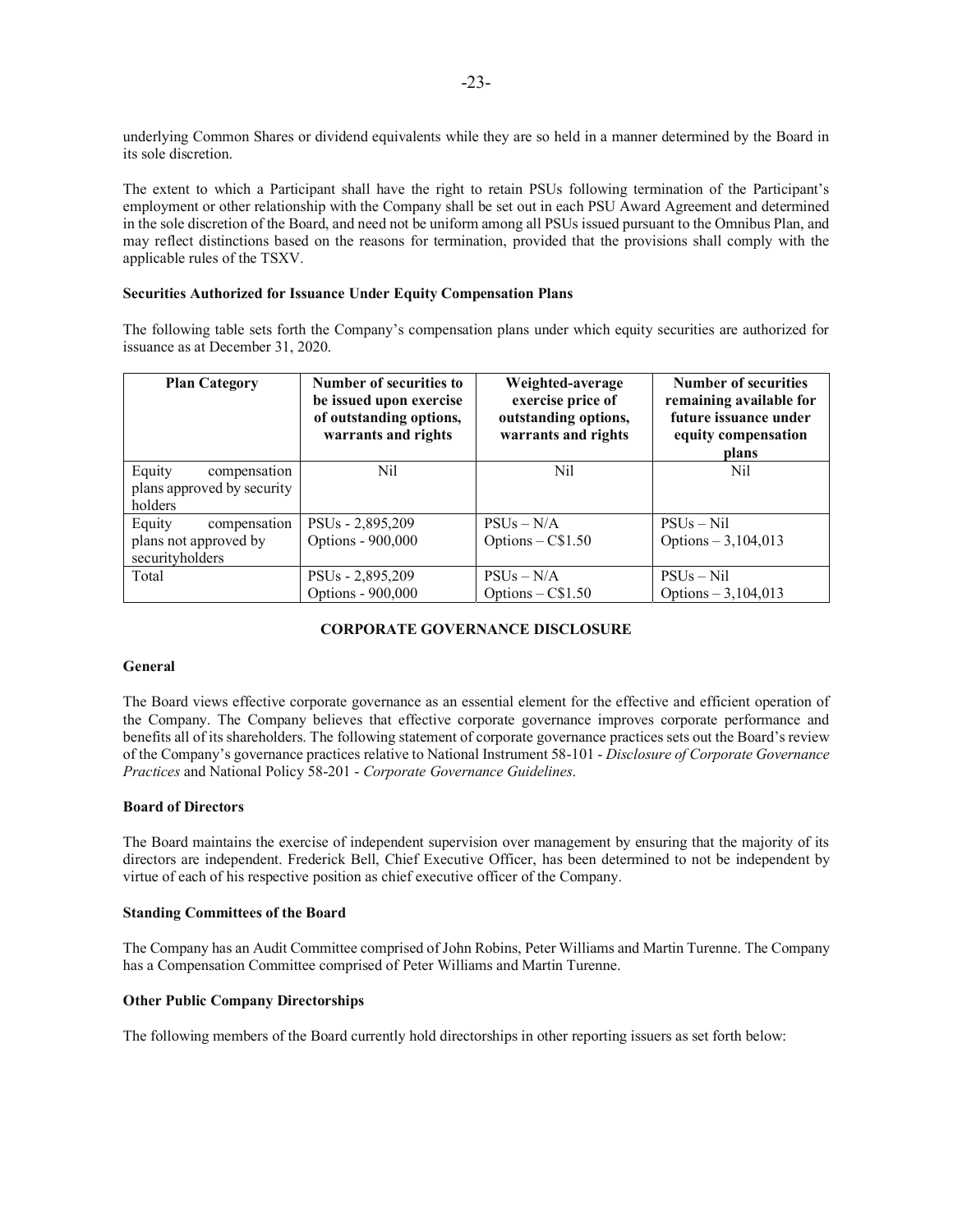|                    | Name of                         |                  |                                        |
|--------------------|---------------------------------|------------------|----------------------------------------|
| <b>Name</b>        | <b>Reporting Issuer</b>         | Exchange         | <b>Position</b>                        |
| <b>Peter</b>       | African Gold Ltd.               | <b>ASX</b>       | Director                               |
| <b>Williams</b>    |                                 |                  |                                        |
|                    | Alderan Resources Limited       | ASX <sup>1</sup> | <b>Executive Director</b>              |
|                    | Benz Mining Ltd.                | TSX-V            | Director                               |
| <b>Martin</b>      | FPX Nickel Corp.                | <b>TSXV</b>      | Officer                                |
| <b>Turenne</b>     |                                 |                  | (CEO/CFO) /                            |
|                    |                                 |                  | Director                               |
| <b>John Robins</b> | <b>Great Bear Royalties</b>     | <b>TSXV</b>      | Director                               |
|                    | Fireweed Zinc Ltd.              | <b>TSXV</b>      | <b>Executive Chairman and Director</b> |
|                    | K <sub>2</sub> Gold Corporation | <b>TSXV</b>      | Executive Chairman and Director        |
|                    | Bluestone Resources Inc.        | <b>TSXV</b>      | <b>Executive Chairman and Director</b> |

### **Orientation and Continuing Education of Board Members**

The Chief Executive Officer is responsible for ensuring that new directors are provided with an orientation program, which includes: information regarding the role of the Board, its committees and the duties and obligations of directors; the business and operations of the Company; documents from recent meetings of the Board; and opportunities for meetings and discussion with senior management and other directors.

## **Nomination of Directors**

The size of the Board is reviewed annually when the Board considers the number of directors to recommend for election at the annual general meeting of shareholders. The Board takes into account the number of directors required to carry out the Board duties effectively, and to maintain a diversity of view and experience.

## **COMPENSATION OF DIRECTORS AND OFFICERS**

### **Compensation Committee Mandate**

The Company's Compensation Committee is comprised of two directors, each of whom are persons determined by the Board to be independent directors within the meaning of NI 58-101. The Compensation Committee is comprised of Peter Williams (Chair) and Martin Turenne. The Board believes that the Compensation Committee can conduct its activities in an objective manner.

The Board believes that the members of the Compensation Committee individually and collectively possess the requisite knowledge, skill and experience in governance and compensation matters, including human resource management, executive compensation matters and general business leadership, to fulfill the committee's mandate. All members of the Compensation Committee have substantial knowledge and experience as current and former senior executives of large and complex organizations and on the boards of other publicly traded entities.

The Board has adopted a written charter setting forth the purpose, composition, authority and responsibility of the Compensation Committee. The Compensation Committee's purpose is to assist the Board in:

- The performance, evaluation and compensation of senior executives;
- Developing a compensation structure for senior executives including salaries, annual and long-term incentive plans including plans involving share issuances and other share-based awards;
- Establishing policies and procedures designed to identify and mitigate risks associated with our compensation policies and practices;
- x Reviewing and, if appropriate, recommending to the Board the approval of any adoption, amendment or termination of our incentive or equity-based compensation arrangements (and the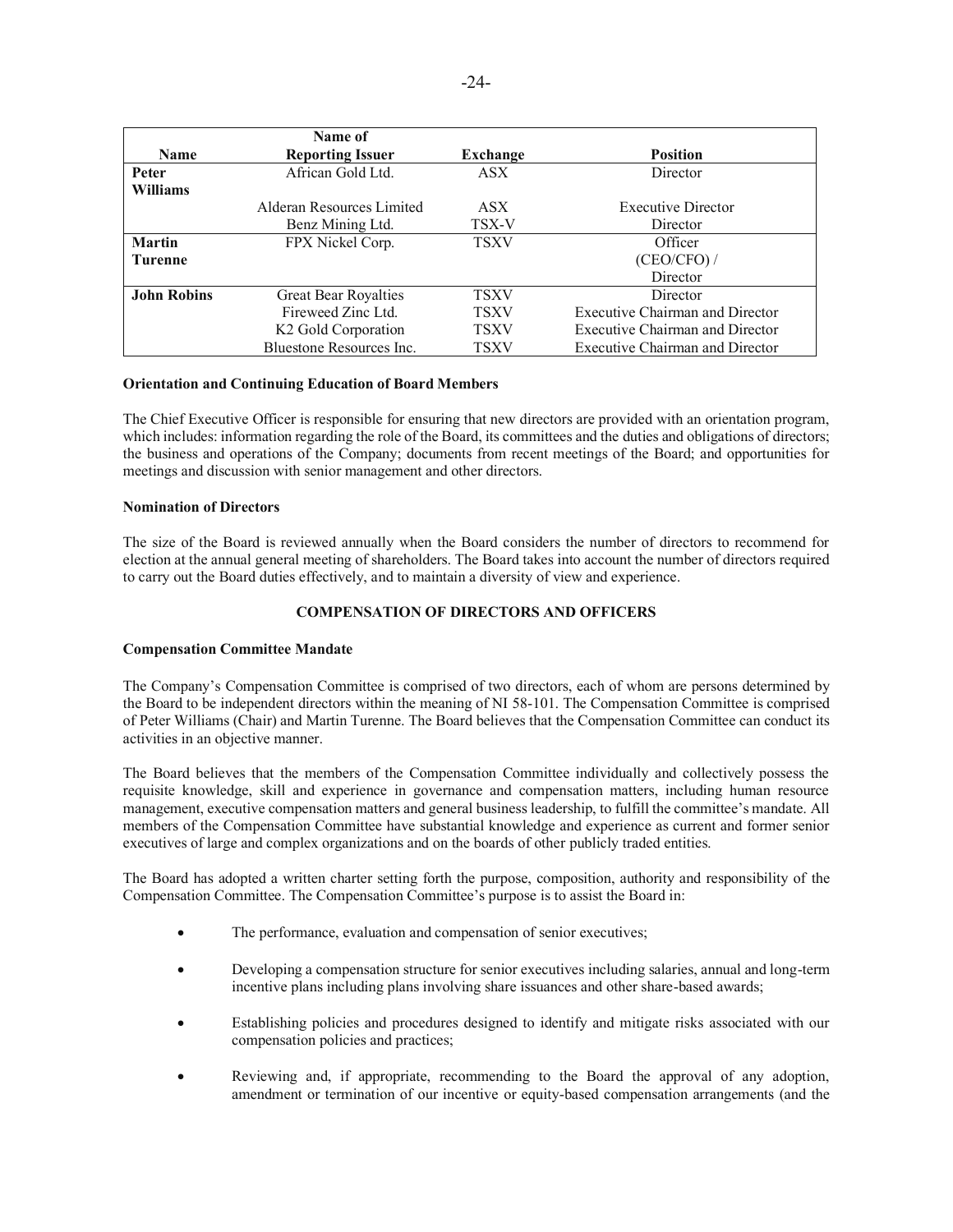aggregate number of Common Shares to be reserved for issuance thereunder), and overseeing their administration and discharging any duties imposed on the committee by any such arrangements; and

• Assessing the compensation of the directors.

The Board is responsible for approving the compensation of the Chief Executive Officer, as well as, based on the recommendations of the Chief Executive Officer, the compensation of other executive officers, including the NEOs (as defined herein).

Further particulars of the process by which compensation for executive officers is determined is provided under "*Executive Compensation*".

#### **Trading Restrictions**

All of the Company's directors, officers, employees, consultants, contractors and agents are subject to its securities trading policy. This policy prohibits trading in the Company's securities while in possession of material undisclosed information about the Company. Further, the Company's securities trading policy prohibits the communication of material non-public information, from insiders to any person, including family or friends. Insiders are also prohibited from making any recommendations or express opinions on the basis of material non-public information for the purpose of or in the context of trading in the Company's securities of any other public company when having knowledge has not been generally disclosed.

The Company observes blackout periods prior to quarterly and annual financial statement announcements. Regular blackout periods commence (a) two calendar weeks before the scheduled release of the Company's quarterly financial statements; or (b) four calendar weeks before the scheduled release of the Company's annual financial statements, and end at the opening of the market on the second full trading day following the date of the public disclosure of the applicable financial statements. In addition, the Company may deem it appropriate to apply an extraordinary blackout period by issuing notice instructing specified individuals not to trade in the securities of the Company or any other publicly-owned company under special circumstances and until otherwise notified.

#### **Assessment of Directors, the Board and Board Committees**

The Board monitors the adequacy of information given to directors, the communications between the Board and management and the strategic direction and processes of the Board, its Audit Committee and Compensation Committee, to satisfy itself that the Board, its committees and its individual directors are performing effectively.

### **AUDIT COMMITTEE DISCLOSURE**

The following information is provided in accordance with Form 52-110F2V under National Instrument 52-110 – *Audit Committees* ("**NI 52-110**").

#### **Audit Committee Mandate**

The Audit Committee is a committee of the Board established for the purpose of overseeing the accounting and financial reporting processes of the Company and annual external audits of the consolidated financial statements. The Audit Committee has formally set out its responsibilities and composition requirements in fulfilling its oversight in relation to the Company's internal accounting standards and practices, financial information, accounting systems and procedures. See Schedule "A" hereto for a copy of the Audit Committee charter of the Company.

The Audit Committee consists of three directors, being Peter Williams and John Robins, together with the committee chair, Martin Turenne. All are persons determined by the Board to be "independent" directors and "financially literate" within the meaning of NI 52-110. Each Audit Committee member has an understanding of the accounting principles used to prepare financial statements and varied experience as to the general application of such accounting principles, as well as an understanding of the internal controls and procedures necessary for financial reporting.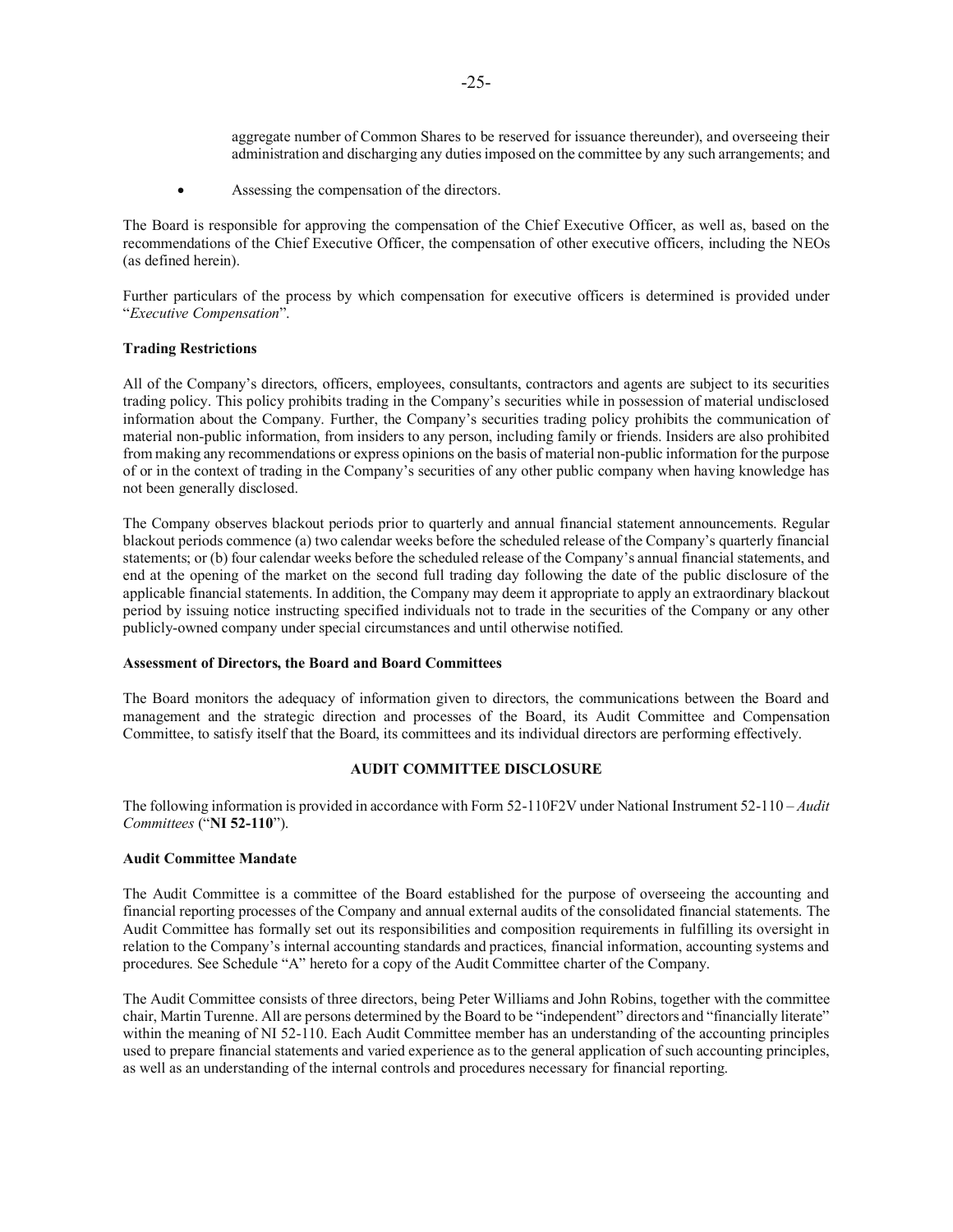The Board has adopted a written charter, in the form set forth in Schedule "A", setting forth the purpose, composition, authority and responsibility of the Audit Committee, consistent with NI 52-110. The Audit Committee assists the Board in fulfilling its oversight of:

- Financial statements and financial reporting processes;
- Risk management initiatives;
- Systems of internal controls over financial reporting and disclosure controls and procedures;
- The annual independent audit of our financial statements;
- Legal and regulatory compliance and compliance with the Whistleblower Policy;
- Related party transactions; and
- Public disclosure of financial information extracted or derived from our financial statements.

It is the responsibility of the Audit Committee to maintain free and open means of communication between the Audit Committee, the external auditors and management of the Company. The Audit Committee has been given full access to the Company's management and records and external auditors as necessary to carry out these responsibilities. The Audit Committee has the authority to carry out such special investigations as it sees fit in respect of any matters within its various roles and responsibilities. The Company provides appropriate funding, as determined by the Audit Committee, for the payment of compensation to the independent auditor for the purpose of rendering or issuing an audit report and to any advisors employed by the Audit Committee.

### **External Auditor Service Fees**

The aggregate fees incurred by the Company's external auditors for each of the last two fiscal years for audit fees are as follows:

| <b>Financial</b><br>Year<br><b>Ending</b> | <b>Auditor</b>                       | Audit<br>$Fees^{(1)}$ | Audit<br><b>Related</b><br>$\text{Fees}^{(2)}$ | Tax $Fees^{(3)}$         | <b>All Other</b><br>$\text{Fees}^{(4)}$ | <b>Total</b> |
|-------------------------------------------|--------------------------------------|-----------------------|------------------------------------------------|--------------------------|-----------------------------------------|--------------|
| 2020                                      | PricewaterhouseCoopers<br><b>LLP</b> | 53,376                | $\overline{\phantom{a}}$                       | -                        |                                         | 53,376       |
| 2019                                      | <b>PKF</b> International<br>Limited  | 21,687                | -                                              | $\overline{\phantom{0}}$ | -                                       | 21,687       |

Notes:

- (1) The aggregate audit fees incurred.
- (2) The aggregate fees incurred for assurance and related services that are reasonably related to the performance of the audit or review of the Company's financial statements and which are not included under the heading "*External Audit Fee Service Fees*".
- (3) Fees incurred for preparation of Company's corporate tax return.
- (4) The aggregate fees incurred for products and services other than as set out under the headings "*Audit Fees*", "*Audit Related Fees*" and "*Tax Fees*".

Pursuant to Section 6.1 of NI 52-110, the Company is exempt from the requirements of Part 3 (Composition of the Audit Committee) and Part 5 (Reporting Obligations) of NI 52-110.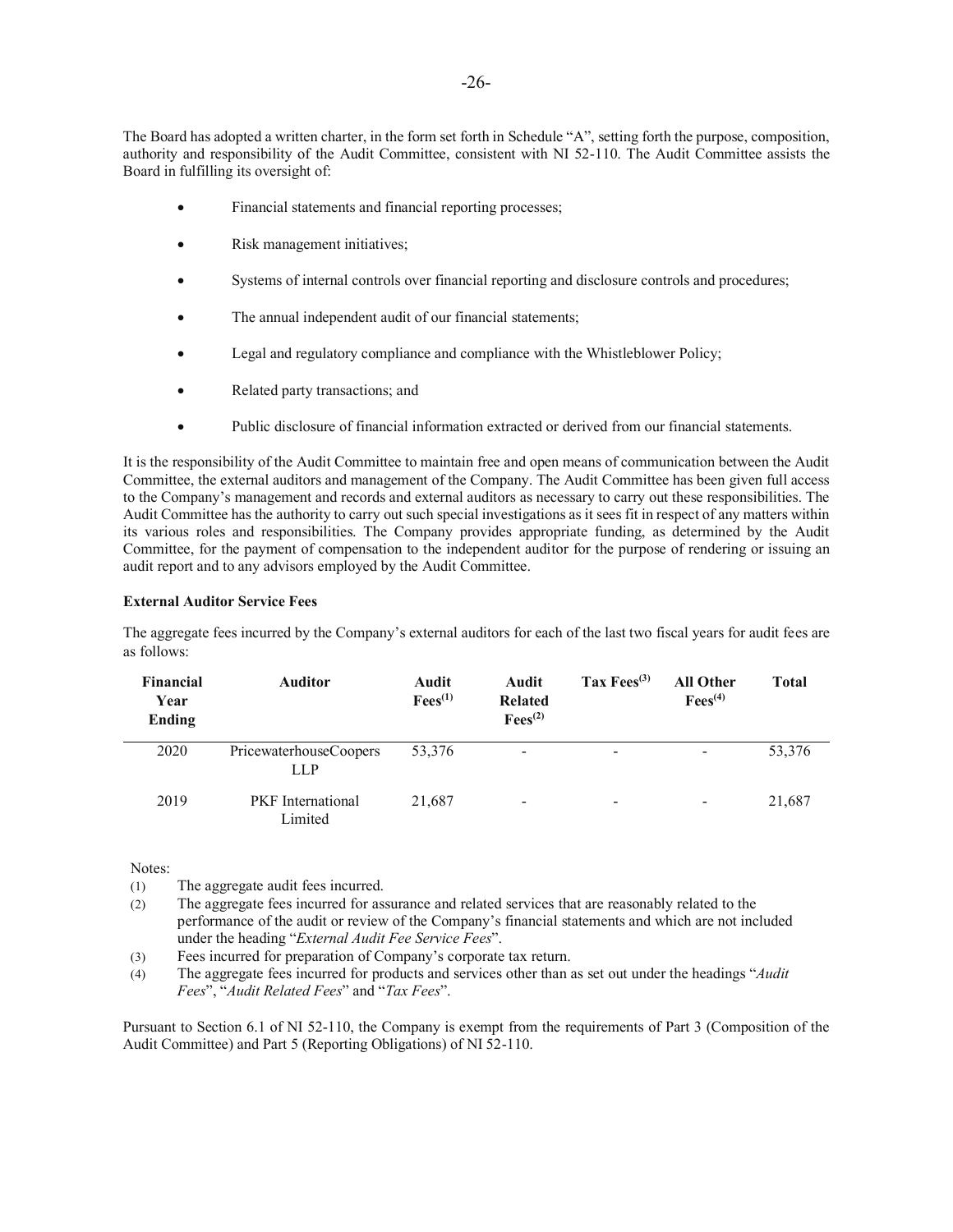### **INDEBTEDNESS OF DIRECTORS AND EXECUTIVE OFFICERS**

No director, executive officer or proposed director of the Company or any associate of the foregoing is, or at any time since the beginning of the Company's most recently completed financial year has been, indebted to the Company, nor were any of these individuals indebted to any other entity which indebtedness was the subject of a guarantee, support agreement, letter of credit or similar arrangement or understanding provided by the Company, including under any securities purchase or other program.

### **INTEREST OF CERTAIN PERSONS IN MATTERS TO BE ACTED UPON**

Other than as disclosed herein, no person who has been a director or executive officer of the Company at any time since the beginning of the last financial year, nor any proposed nominee for election as a director of the Company, nor any associate or affiliate of any of the foregoing, has any material interest, directly or indirectly, by way of beneficial ownership of securities or otherwise, in any matter to be acted upon.

### **INTEREST OF INFORMED PERSONS IN MATERIAL TRANSACTIONS**

The Company is not aware of any material transaction involving any informed person of the Company, any proposed director of the Company, or any associate or affiliate of any of informed person or proposed director.

There are potential conflicts of interest to which the directors and officers of the Company may be subject in connection with the operations of the Company. Some of the directors and officers of the Company are engaged and will continue to be engaged in other business opportunities on their own behalf and on behalf of other companies, and situations may arise where such directors and officers will be in competition with the Company. Individuals concerned shall be governed in any conflicts or potential conflicts by applicable law and internal policies of the Company.

For the purposes of the above, "informed person" means: (a) a director or executive officer of the Company; (b) a director or executive officer of a company that is itself an informed person or subsidiary of the Company; (c) any person or company who beneficially owns, directly or indirectly, voting securities of the Company or who exercises control or direction over voting securities of the Company or a combination of both carrying more than 10% of the voting rights attached to all outstanding voting securities of the Company other than voting securities held by the person or company as underwriter in the course of a distribution; and (d) the Company after having purchased, redeemed or otherwise acquired any of its securities, for so long as it holds any of its securities.

### **ADDITIONAL INFORMATION**

Additional information relating to the Company may be found under the Company's profile on SEDAR at www.sedar.com. Financial information for the Company's last financial year is provided in its comparative financial statements and management's discussion and analysis, and is also available on the SEDAR website.

To request copies of the Company's financial statements and management's discussion and analysis and any document to be approved at the Meeting, shareholders may contact the Company as follows:

Greg Owen, VP Operations

e-mail: greg@elementalroyalties.com Telephone: +44 (0) 203 983 7043

#### **DATED** this 21<sup>st</sup> day of May, 2021 **BY ORDER OF THE BOARD OF DIRECTORS OF ELEMENTAL ROYALTIES CORP.**

(signed) "*Frederick Bell*" Chief Executive Officer and Director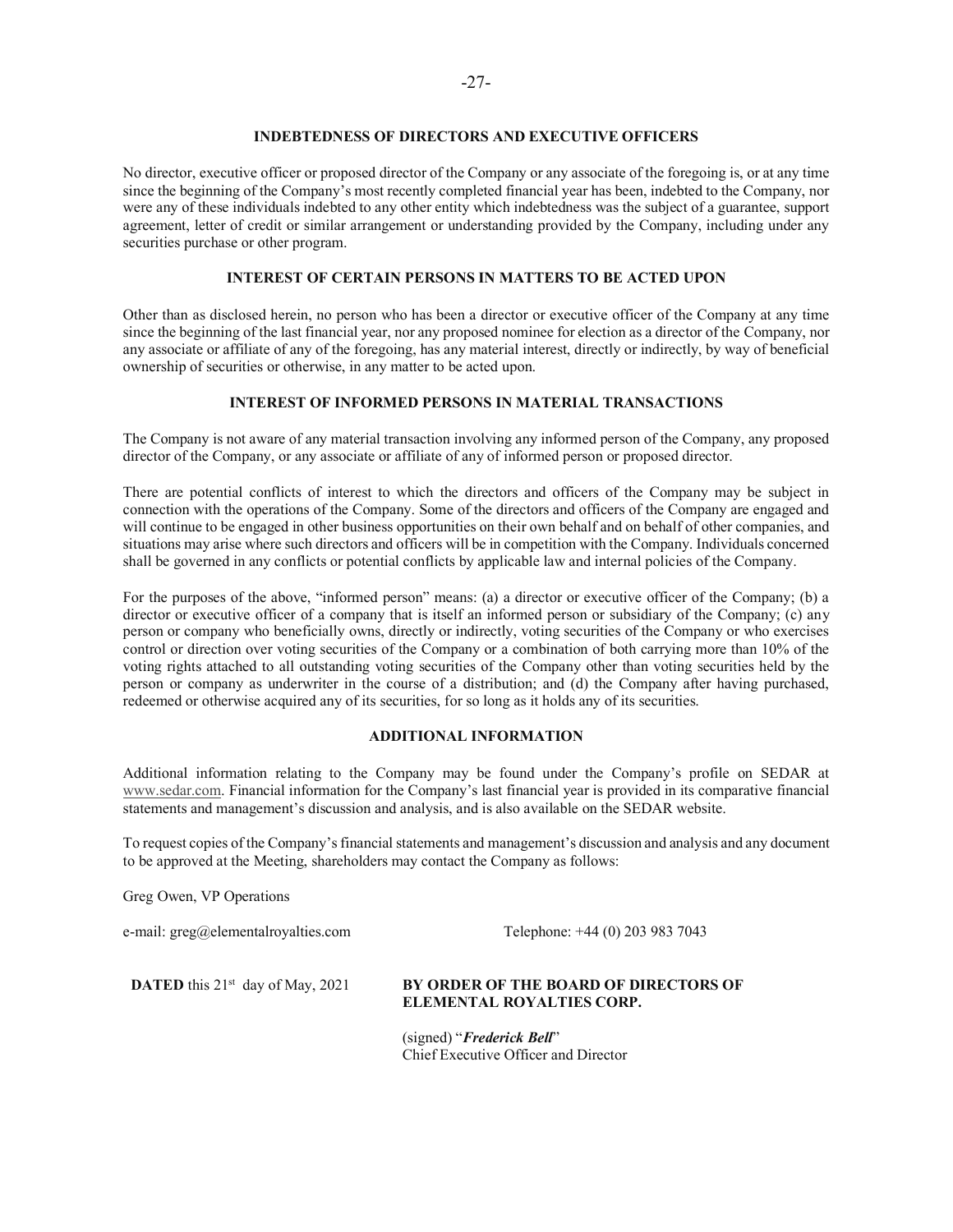### **SCHEDULE "A"**

## **ELEMENTAL ROYALTIES CORP. ("COMPANY") AUDIT COMMITTEE CHARTER**

### **INTRODUCTION**

This Charter sets forth the purpose, composition, responsibilities and authority of the Audit Committee (the "**Committee**") of the board of directors (the "**Board**") of Elemental Royalties Corp. (the "**Company**").

## **1. STATEMENT OF PURPOSE**

The purpose of the Committee is to assist the Board in fulfilling its oversight responsibilities with respect to:

- Financial reporting and related financial disclosure;
- Risk management;
- Internal control over financial reporting and disclosure controls and procedures;
- The annual independent audit of the Company's financial statements;
- Legal and regulatory compliance and compliance with the Code of Conduct;
- Related party transactions; and
- Compliance with public disclosure requirements.

## **2. COMMITTEE MEMBERSHIP**

The Committee shall consist of as many directors of the Board as the Board may determine (the "**Members**"), but in any event, not less than three (3) Members. Each Member shall be independent and financially literate within the meaning of National Instrument 52-110 — Audit Committees ("**NI 52-110**") and any other applicable securities laws and the rules of any stock exchanges upon which the Company's securities are listed. NI 52-110 requires, among other things, that to be independent, a Member be free of any relationship which could, in the view of the Board, reasonably interfere with the exercise of a Member's independent judgment. No Member shall: (i) accept, directly or indirectly, any consulting or advisory or other compensatory fee from the Company or any of its subsidiaries (other than remuneration for acting in his or her capacity as a member of the Board and as a member of Board Committees); or (ii) be an "**affiliated entity**" within the meaning of NI 52-110.

Members shall be appointed by the Board. Any Member may be removed and replaced at any time by the Board, and will automatically cease to be a Member if he or she ceases to meet the qualifications required of Members. The Board will fill vacancies on the Committee by appointment from among qualified directors of the Board. If a vacancy exists on the Committee, the remaining Members may exercise all of the Committee's powers so long as there is a quorum in accordance with Section 3 below.

#### **Chair**

The Board will designate one of the independent directors of the Board to be the chair of the Committee (the "**Chair**") and the Chair may be removed or replaced at any time by the Board.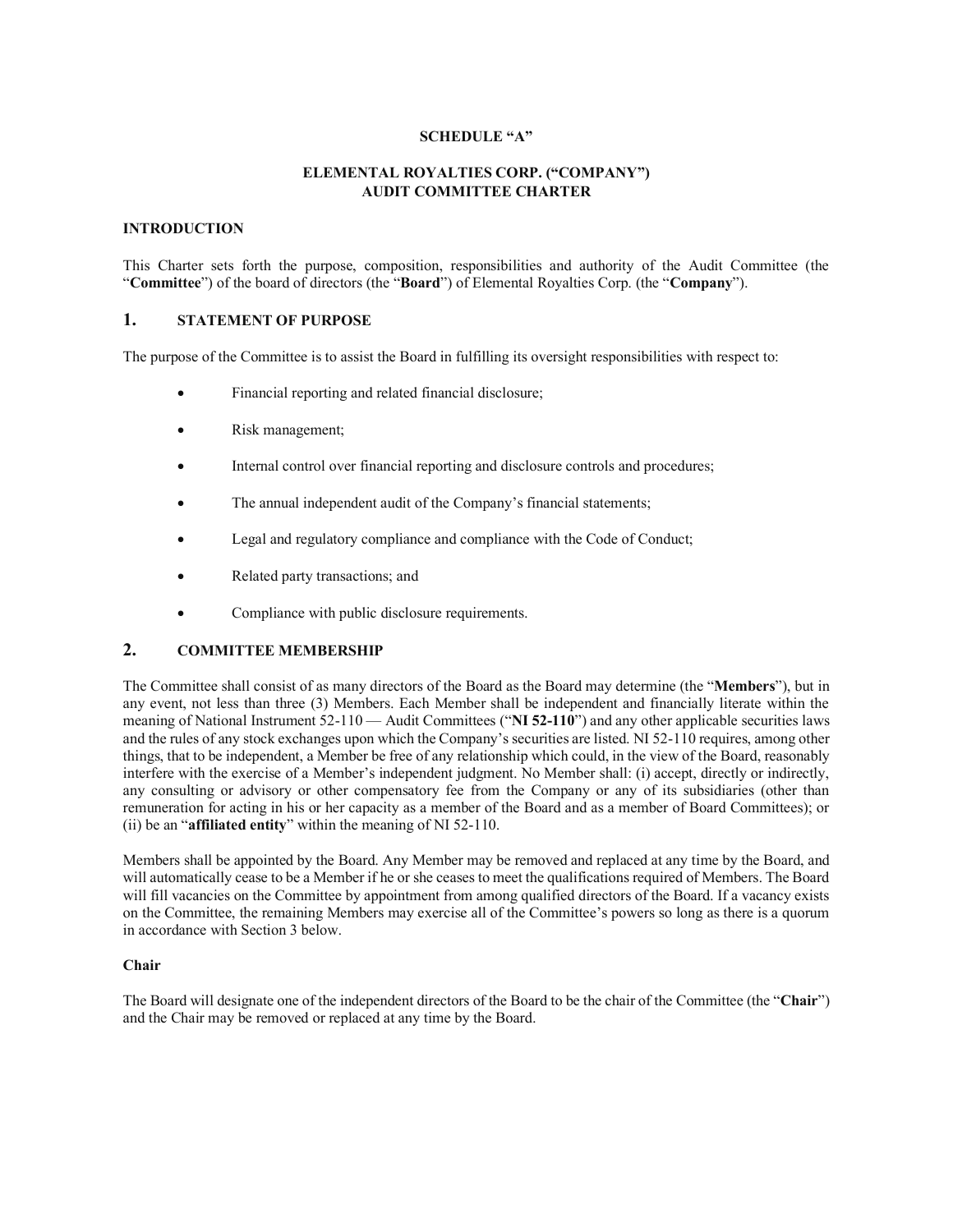### **Qualifications**

Subject to the permitted phase-in periods contemplated by Section 3.2 and Section 3.8 of NI 52-110, all Members shall be independent and financially literate as described above. Members must have suitable experience and must be familiar with auditing and financial matters.

#### **Attendance of Management and other Persons**

The Committee may invite, at its discretion, senior executives of the Company or such persons as it sees fit to attend meetings of the Committee and to take part in the discussion and consideration of the affairs of the Committee. The Committee may also require senior executives or other employees of the Company to produce such information and reports as the Committee may deem appropriate in the proper exercise of its duties. Senior executives and other employees of the Company shall attend a Committee meeting if invited by the Committee. The Committee may meet without senior executives in attendance for a portion of any meeting of the Committee.

Delegation Subject to applicable law, the Committee may delegate any or all of its functions to any of its Members or any subset thereof, or other persons, from time to time as it sees fit.

## **3. COMMITTEE OPERATIONS**

#### **Meetings**

The Chair, in consultation with the other Members, shall determine the schedule and frequency of meetings of the Committee. Meetings of the Committee shall be held at such times and places as the Chair may determine. To the extent possible, advance notice of each meeting will be given to each Member unless all Members are present and waive notice, or if those absent waive notice before or after a meeting. Members may attend all meetings of the Committee either in person or by telephone, video or other electronic means. Powers of the Committee may also be exercised by written resolutions signed by all Members.

At the request of the external auditors of the Company, the Chief Executive Officer or the Chief Financial Officer of the Company or any Member, the Chair shall convene a meeting of the Committee. Any such request shall set out in reasonable detail the business proposed to be conducted at the meeting so requested.

#### **Agenda and Reporting**

To the extent possible, in advance of every regular meeting of the Committee, the Chair shall prepare and distribute, or cause to be prepared and distributed, to the Members and others as deemed appropriate by the Chair, an agenda of matters to be addressed at the meeting together with appropriate briefing materials.

The Chair shall report to the Board on the Committee's activities since the last Board meeting. However, the Chair may report orally to the Board on any matter in his or her view requiring the immediate attention of the Board. Minutes of each meeting of the Committee shall be circulated to the Board following approval of the minutes by the Members.

The Committee shall oversee the preparation of, review and approve the applicable disclosure for inclusion in the Company's annual information form.

#### **Secretary and Minutes**

The Corporate Secretary of the Company may act as the secretary of the Committee unless an alternative secretary is appointed by the Committee. The secretary of the Committee shall keep regular minutes of Committee proceedings and shall circulate such minutes to all Members and to the chair of the Board (and to any other director of the Board that requests that they be sent to him or her) on a timely basis.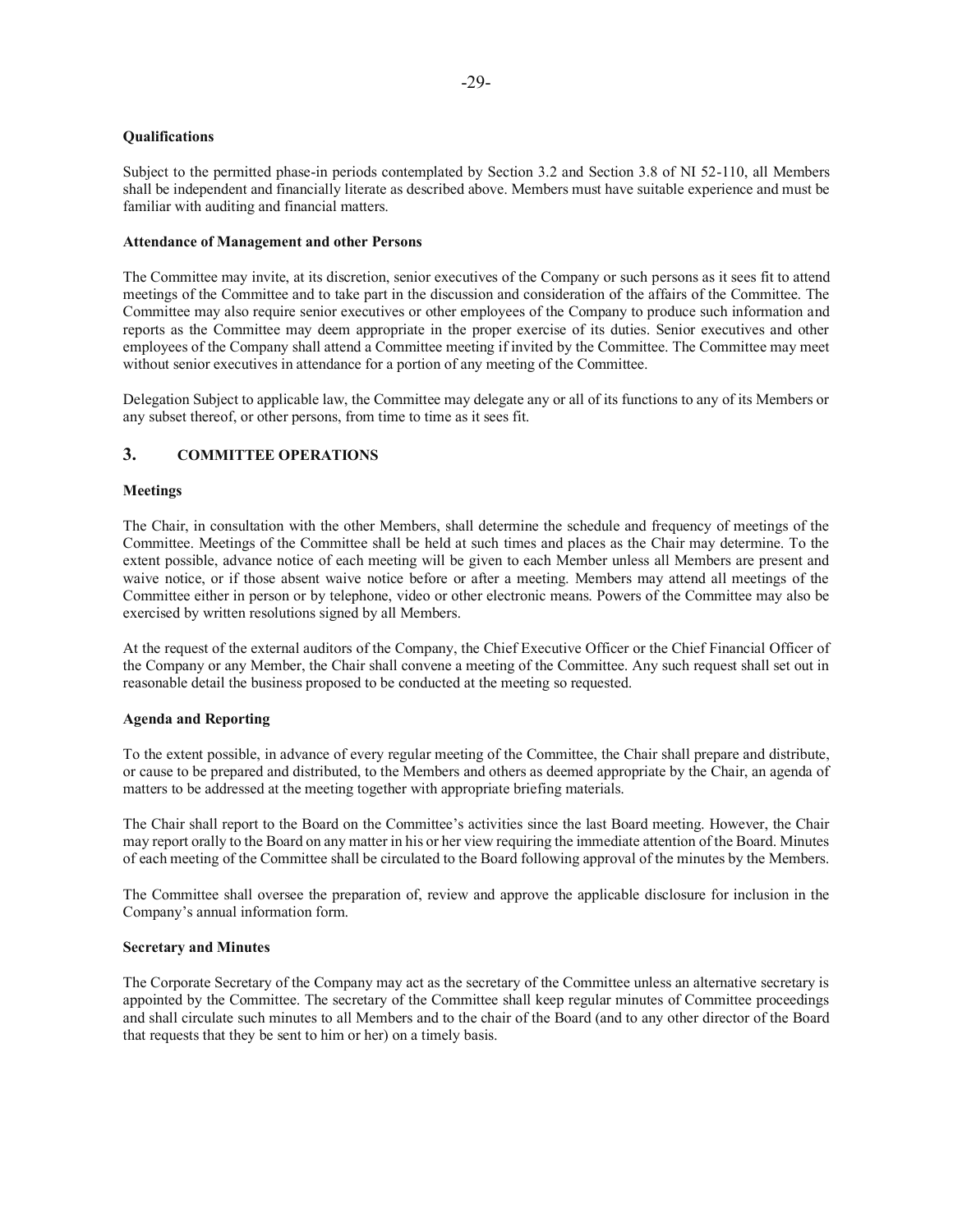### **Quorum and Procedure**

A quorum for any meeting of the Committee will be a simple majority of the Members in office. The procedure at meetings will be determined by the Committee. The powers of the Committee may be exercised by a simple majority of Members at a meeting where a quorum is present or by resolution in writing signed by all Members. In the absence of the Chair, the Committee may appoint one of its other Members to act as Chair of any meeting.

#### **Exercise of Power between Meetings**

Between meetings, the Chair, or any Member designated for such purpose by the Committee, may, if required in the circumstance, exercise any power delegated by the Committee on an interim basis. The Chair or other designated Member will promptly report to the other Members in any case in which this interim power is exercised.

## **4. DUTIES AND RESPONSIBILITIES**

The Committee is responsible for performing the duties set out below and any other duties that may be assigned to it by the Board, as well as any other functions that may be necessary or appropriate for the performance of its duties.

### **Financial Reporting and Disclosure**

Review and recommend to the Board for approval, the interim and audited annual financial statements, including the auditors' report thereon, management's discussion and analysis, financial reports, press releases related to such financial statements and reports, and other applicable financial disclosure, prior to the public disclosure of such information.

Review and recommend to the Board for approval, where appropriate, financial information contained in any prospectuses, annual information forms, annual reports to shareholders, management proxy circulars, material change disclosures of a financial nature and similar disclosure documents, prior to the public disclosure of such documents or information.

Review with senior executives of the Company, and with external auditors, significant accounting principles and disclosure issues and alternative treatments under International Financial Reporting Standards ("**IFRS**"), with a view to gaining reasonable assurance that financial statements are accurate, complete and present fairly the Company's financial position and the results of its operations in accordance with IFRS, as applicable.

Seek to ensure that adequate procedures are in place for the review of the Company's public disclosure of financial information extracted or derived from the Company's financial statements, the Company's disclosure controls and procedures and periodically assess the adequacy of those procedures and recommend any proposed changes to the Board for consideration.

#### **Risk Management**

Review the Company's major financial risk exposures and the steps taken to monitor and control such exposures, including the use of any financial derivatives and hedging activities.

Review and make recommendations to the Board regarding the adequacy of the Company's risk management policies and procedures with regard to identification of the Company's principal risks and implementation of appropriate systems and controls to manage such risks including an assessment of the adequacy of insurance coverage maintained by the Company.

### **Internal Controls and Internal Audit**

Review the adequacy and effectiveness of the Company's internal control and management information systems through discussions with senior executives of the Company and the external auditor relating to the maintenance of (i) necessary books, records and accounts in sufficient detail to accurately and fairly reflect the Company's transactions;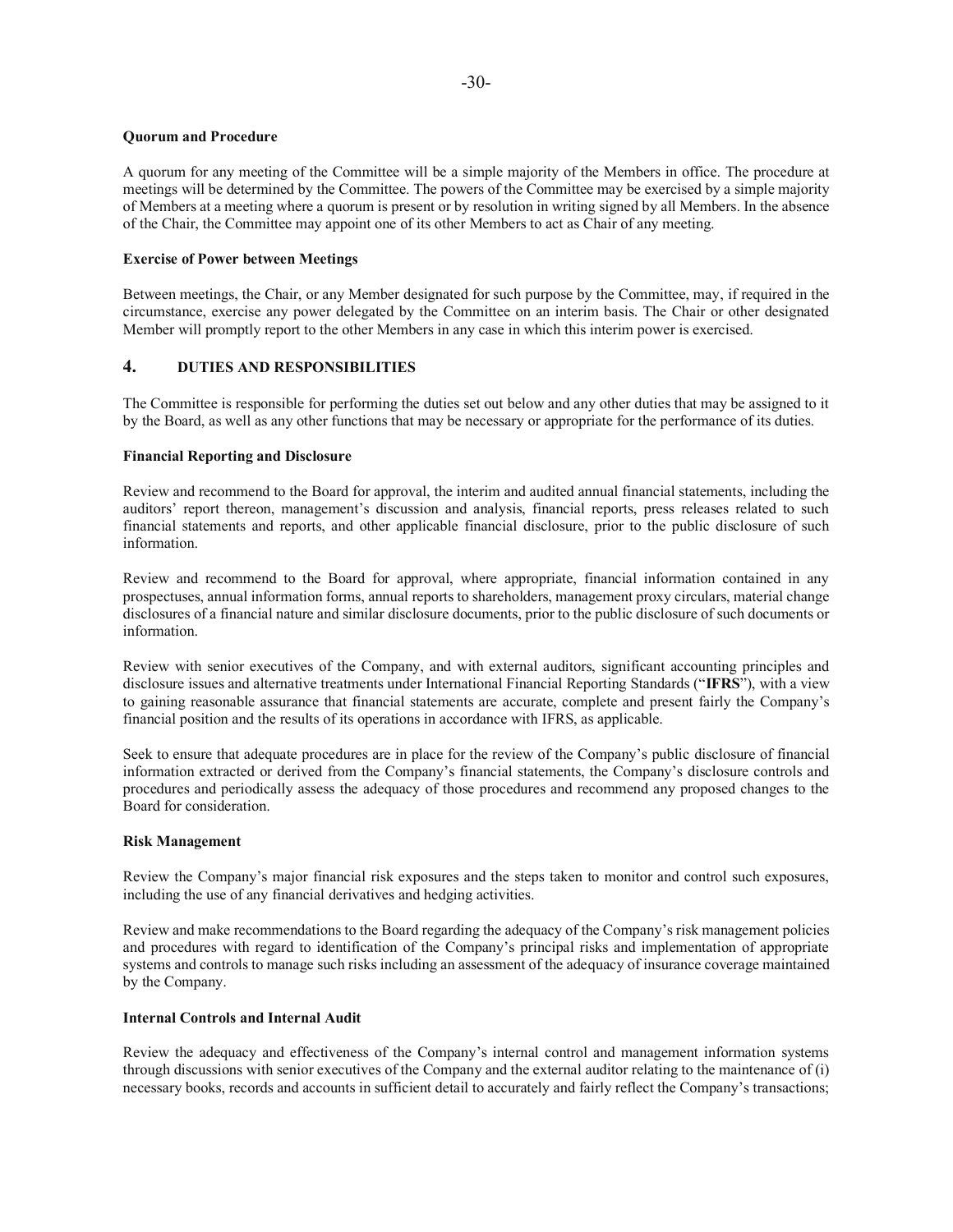(ii) effective internal control over financial reporting; and (iii) adequate processes for assessing the risk of material misstatements in the financial statements and for detecting control weaknesses or fraud. From time to time the Committee shall assess any requirements or changes with respect to the establishment or operations of the internal audit function having regard to the size and stage of development of the Company at any particular time. Satisfy itself, through discussions with senior executives of the Company that the adequacy of internal controls, systems and procedures has been periodically assessed in accordance with regulatory requirements and recommendations.

Periodically review the Company's policies and procedures for reviewing and approving or ratifying related- party transactions.

#### **External Audit**

Recommend to the Board a firm of external auditors to be nominated for appointment as the external auditors of the Company.

Ensure the external auditors report directly to the Committee on a regular basis. Review the independence of the external auditors.

Review and recommend to the Board the fee, scope and timing of the audit and other related services rendered by the external auditors.

Review and approve the audit plan of the external auditors, including the scope and staffing of the audit, prior to the commencement of the audit. Establish and maintain a direct line of communication with the Company's external auditors.

At each meeting, the Committee shall meet in private session, if required, and may meet with the external auditors, with management, and with the Committee members only.

Review and assess the compensation and oversight of the work of the external auditors of the Company with respect to preparing and issuing an audit report or performing other audit or review services for the Company, including the resolution of issues between senior executives of the Company and the external auditors regarding financial reporting. The external auditor shall report directly to the Committee.

Review the results of the external audit and the external auditors' report thereon, including discussions with the external auditors as to the quality of accounting principles used and any alternative treatments of financial information that have been discussed with senior executives of the Company and any other matters.

Review any material written communications between senior executives of the Company and the external auditors and any significant disagreements between the senior executives and the external auditors regarding financial reporting.

Discuss with the external auditors their perception of the Company's financial and accounting personnel, records and systems, the cooperation which the external auditors received during their course of their review and availability of records, data and other requested information and any recommendations with respect thereto.

Discuss with the external auditors their perception of the Company's identification and management of risks, including the adequacy or effectiveness of policies and procedures implemented to mitigate such risks.

Recommend to the Board any change of the external auditors and oversee any such change to ensure compliance with NI 52-110 and other applicable securities laws and any other significant issues related to the change, including the response of the incumbent auditors, and enquire as to the qualifications of the proposed auditors before making its recommendations to the Board.

Review and assess, at least annually, the performance of the external auditors, including (i) reviewing and evaluating the lead partner on the external auditor's engagement with the Company; and (ii) considering whether the auditor's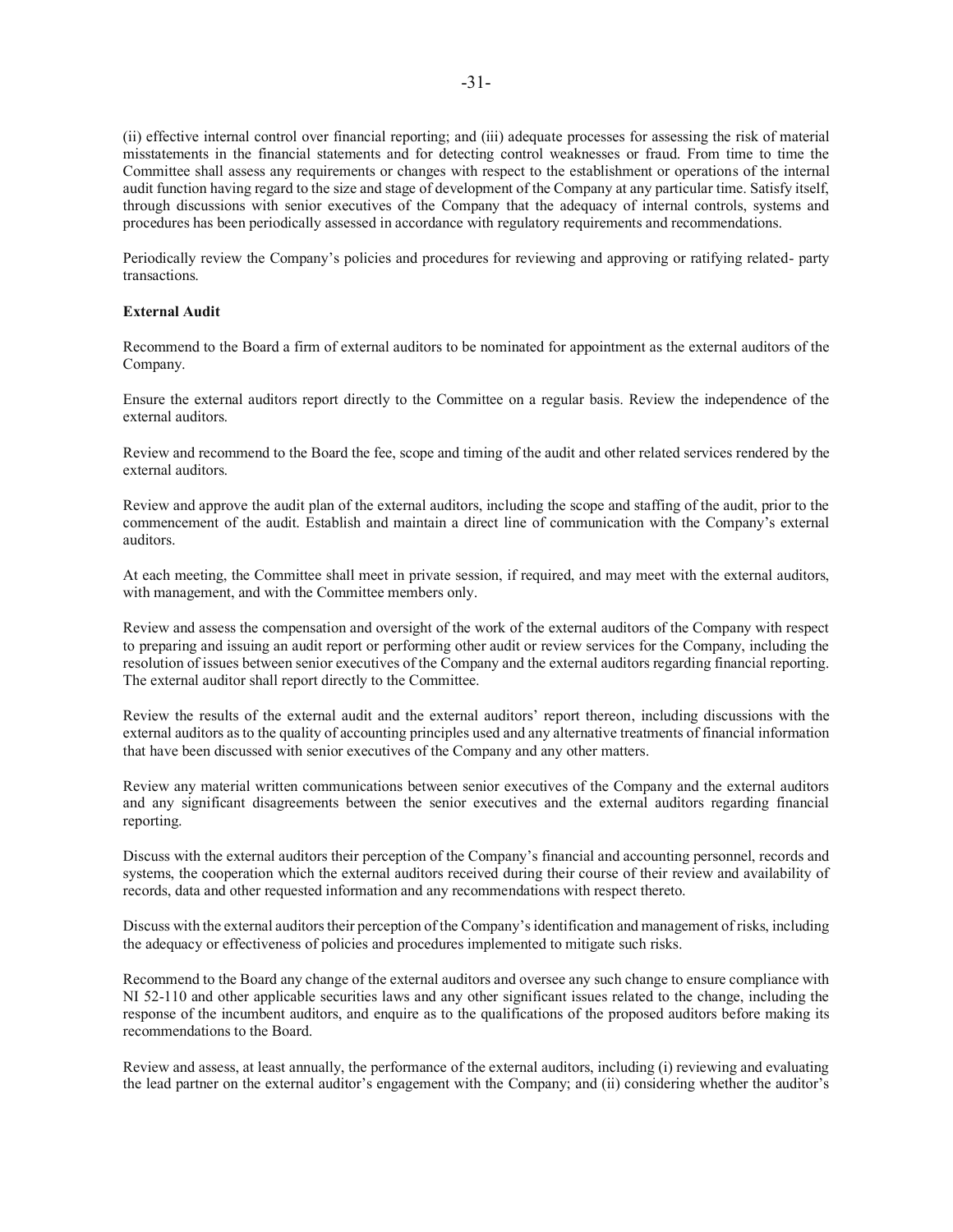quality controls are adequate and the provision of permitted non-audit services are compatible with maintaining the auditor's independence.

#### **Associated Responsibilities**

Monitor and periodically review the Code of Conduct of the Company and associated procedures for:

- The receipt, retention and treatment of complaints received by the Company regarding accounting and internal accounting controls or auditing matters;
- The confidential, anonymous submission by directors, officers and employees of the Company of concerns regarding questionable accounting or auditing matters; and
- Any violations of applicable law, rules or regulations that relate to corporate reporting and disclosure, or violations of the Company's Code of Conduct.

Review and approve the Company's hiring policies regarding employees and partners, and former employees and partners, of the present and former external auditors of the Company.

#### **Non-Audit Services**

Pre-approve all non-audit services to be provided to the Company or any subsidiary entities by its external auditors or by the external auditors of such subsidiary entities, in accordance with NI 52-110 and other applicable securities laws, if any. The Committee may delegate to one or more of its Members the authority to pre-approve non-audit services but pre-approval by such Member or Members so delegated shall be presented to the full Committee at its first scheduled meeting following such pre-approval.

#### **Other Duties**

Direct and supervise the investigation into any matter brought to its attention within the scope of the Committee's duties. Perform such other duties as may be assigned to it by the Board from time to time or as may be required by applicable law.

## **5. THE COMMITTEE CHAIR**

In addition to the responsibilities of the Chair described above, the Chair has the primary responsibility for overseeing and reporting on the evaluations to be conducted by the Committee, as well as monitoring developments with respect to accounting and auditing matters in general and reporting to the Committee on any related significant developments.

### **6. COMMITTEE EVALUATION**

The performance of the Committee shall be evaluated by the Board as part of its regular evaluation of the Board committees.

### **7. ACCESS TO INFORMATION AND AUTHORITY TO RETAIN INDEPENDENT ADVISORS**

The Committee shall be granted unrestricted access to all information regarding the Company that is necessary or desirable to fulfil its duties and all directors, officers and employees of the Company will be directed to cooperate as requested by Members. The Committee has the authority to retain, at the Company's expense, independent legal, financial, and other advisors, consultants and experts to assist the Committee in fulfilling its duties and responsibilities, including sole authority to retain and to approve their fees. In selecting such advisors, consultants and experts, the Committee shall take into account factors relevant to their independence from the Company's management and other relevant considerations.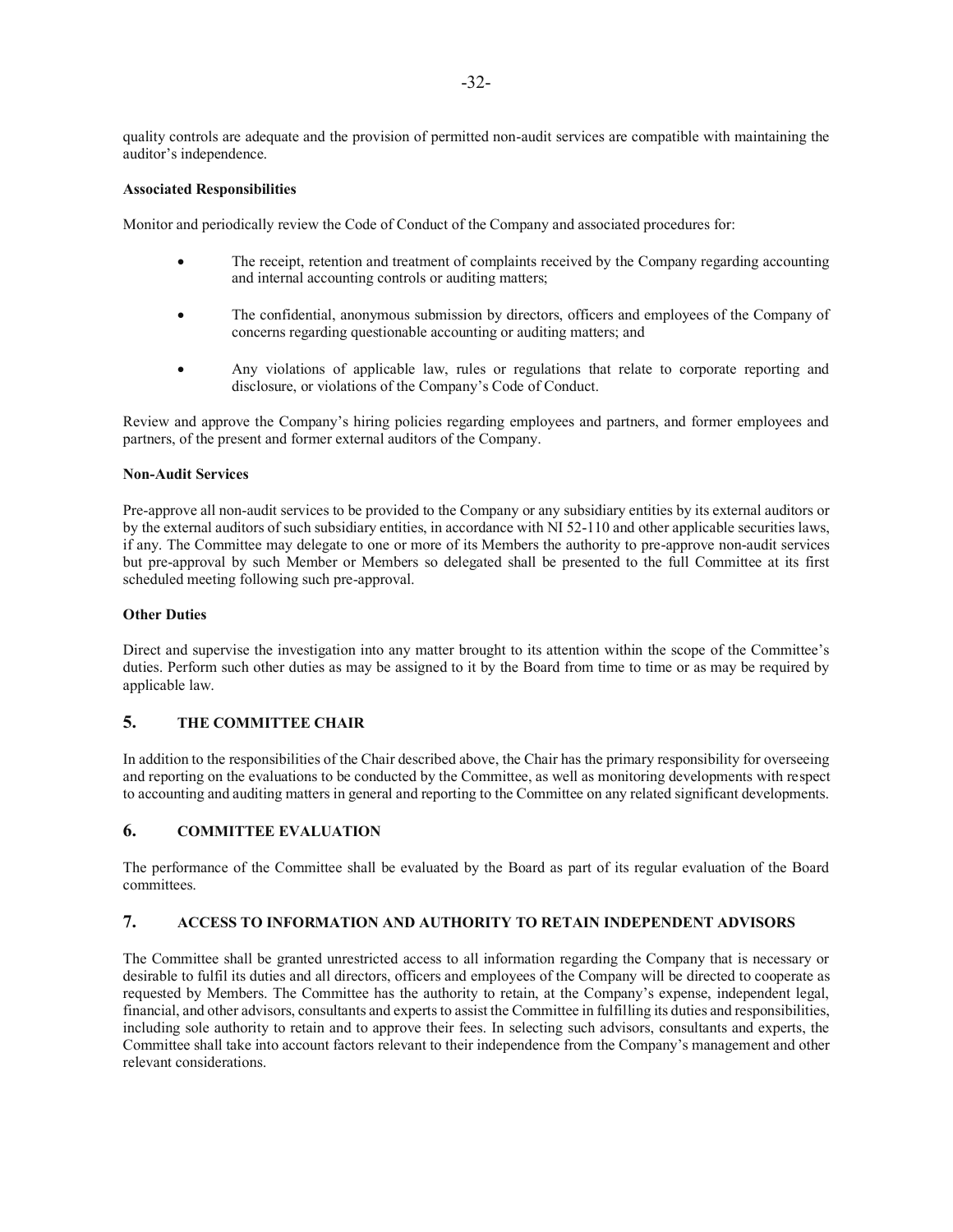The Committee shall discharge its responsibilities, and shall assess the information provided by the Company's management and the external advisors, in accordance with its business judgment. Members are entitled to rely, absent knowledge to the contrary, on the integrity of the persons and organizations from whom they receive information, and on the accuracy and completeness of the information provided. Nothing in this Charter is intended or may be construed as imposing on any member of the Committee or the Board a standard of care or diligence that is in any way more onerous or extensive than the standard to which the directors of the Board are subject under applicable law.

The Committee also has the authority to communicate directly with internal and external auditors. While the Committee has the responsibilities and powers set forth in this Charter, it is not the duty of the Committee to plan or conduct audits or to determine that the Company's financial statements are complete and accurate or comply with IFRS and other applicable requirements. These are the responsibilities of the senior executives of the Company responsible for such matters and the external auditors. The Committee, the Chair and any Members identified as having accounting or related financial expertise are directors of the Board, appointed to the Committee to provide broad oversight of the financial, risk and control related activities of the Company, and are specifically not accountable or responsible for the day-to-day operation or performance of such activities. Although the designation of a Member as having accounting or related financial expertise for disclosure purposes is based on that individual's education and experience, which that individual will bring to bear in carrying out his or her duties on the Committee, such designation does not impose on such person any duties, obligations or liability that are greater than the duties, obligations and liability imposed on such person as a member of the Committee and the Board in the absence of such designation. Rather, the role of a Member who is identified as having accounting or related financial expertise, like the role of all Members, is to oversee the process, not to certify or guarantee the internal or external audit of the Company's financial information or public disclosure. This Charter is not intended to change or interpret the constating documents of the Company or applicable law or stock exchange rule to which the Company is subject, and this Charter should be interpreted in a manner consistent with the constating documents of the Company and all applicable laws and rules.

The Board may, from time to time, permit departures from the terms of this Charter, either prospectively or retrospectively. This Charter is not intended to give rise to civil liability on the part of the Company or its directors or officers, to shareholders, security holders, customers, suppliers, competitors, employees or other persons, or to any other liability whatsoever on their part.

## **8. REVIEW OF CHARTER**

The Committee shall periodically review and assess the adequacy of this Charter and recommend any proposed changes to the Board for consideration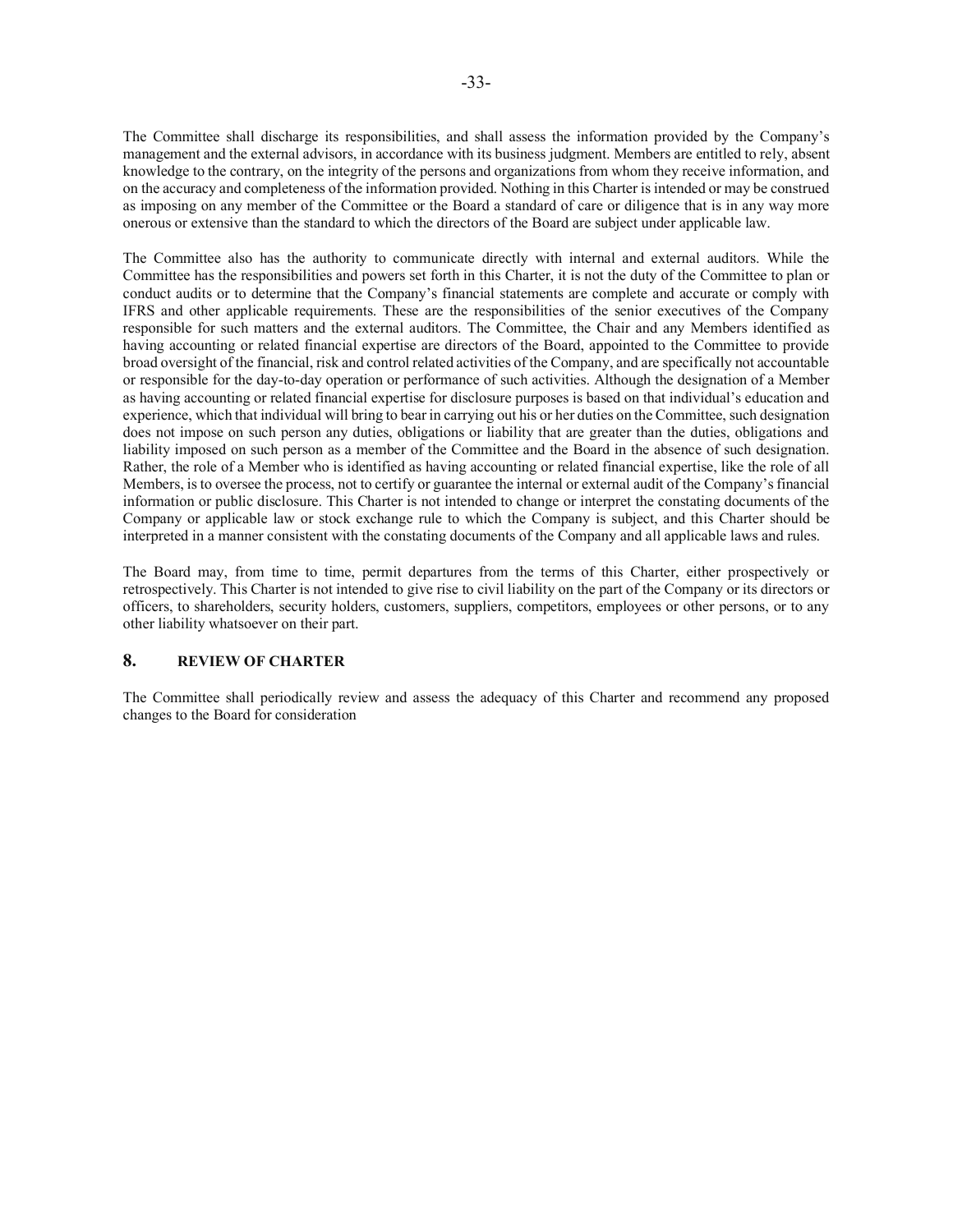# **SCHEDULE "B"**

## **OMNIBUS PLAN**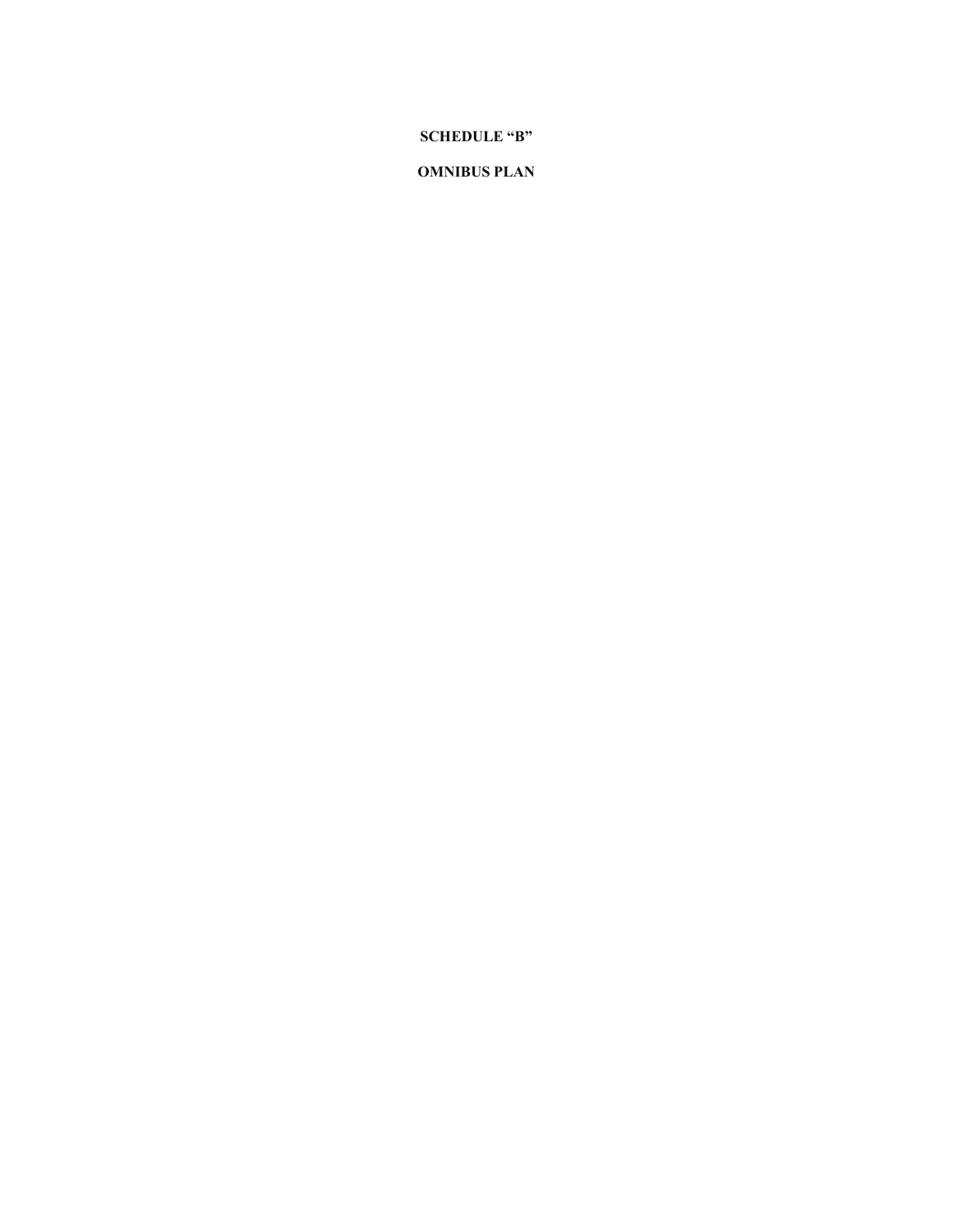# **ELEMENTAL ROYALTIES CORP.**

## **2020 INCENTIVE COMPENSATION PLAN**

## **ARTICLE 1 ESTABLISHMENT, PURPOSE AND DURATION**

1.1 Establishment of the Plan. The following is the omnibus equity incentive compensation plan of Elemental Royalties Corp. (the "**Company**") pursuant to which share based compensation Awards (as defined below) may be granted to eligible Participants (as defined below). The name of the plan is the Elemental 2020 Incentive Compensation Plan (the "**Plan**").

The Plan permits the grant of Options, Restricted Share Units and Performance Share Units (as such terms are defined below). The Plan was approved by the Board (as defined below) on July 28, 2020 and will be effective upon ratification of Company shareholders (the "**Effective Date**") until the date it is terminated by the Board in accordance with the Plan.

- 1.2 Purposes of the Plan. The purposes of the Plan are to: (i) provide the Company with a mechanism to attract, retain and motivate highly qualified directors, officers, employees and consultants of the Company and its Affiliates; (ii) align the interests of Participants with that of other shareholders of the Company generally; and (iii) enable and encourage Participants to participate in the long-term growth of the Company through the acquisition of Shares (as defined below) as long-term investments.
- 1.3 Successor Plan. This Plan shall, in respect of Options (as defined below), serve as the successor to the Company's share option plan most recently reapproved by the holders of the Company's Shares on October 18, 2019 (the "**Predecessor Plan**"). No further awards shall be made under the Predecessor Plan from and after the Effective Date of the Plan.

## **ARTICLE 2 DEFINITIONS**

- 2.1 Whenever used in the Plan, the following terms shall have the respective meanings set forth below, unless the context clearly requires otherwise, and when such meaning is intended, such term shall be capitalized.
	- (a) "**Affiliate**" means any corporation, partnership or other entity (i) in which the Company, directly or indirectly, has majority ownership interest or (ii) which the Company controls. For the purposes of this definition, the Company is deemed to "control" such corporation, partnership or other entity if the Company possesses, directly or indirectly, the power to direct or cause the direction of the management and policies of such corporation, partnership or other entity, whether through the ownership of voting securities, by contract or otherwise, and includes a corporation which is considered to be a subsidiary for purposes of consolidation under International Financial Reporting Standards.
	- (b) "**Award**" means, individually or collectively, a grant under the Plan of Options, Restricted Share Units or Performance Share Units, in each case subject to the terms of the Plan.
	- (c) "**Award Agreement**" means either (i) a written agreement entered into by the Company or an Affiliate of the Company and a Participant setting forth the terms and provisions applicable to Awards granted under the Plan; or (ii) a written statement issued by the Company or an Affiliate of the Company to a Participant describing the terms and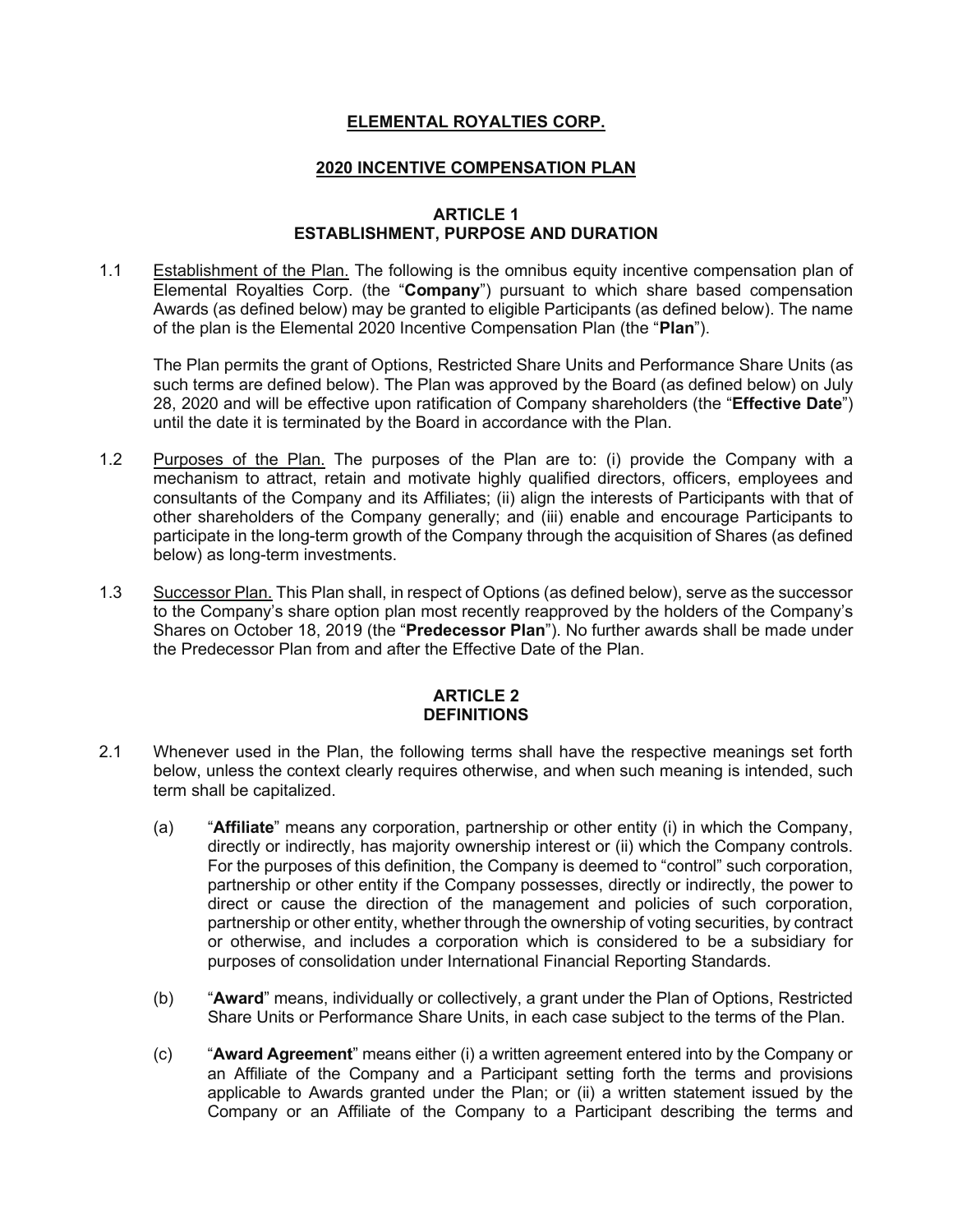provisions of such Award. All Award Agreements shall be deemed to incorporate the provisions of the Plan, subject to such modifications or additions as the Committee may, in its sole discretion, determine appropriate. An Award Agreement need not be identical to other Award Agreements either in form or substance.

- (d) "**Blackout Period**" means a period of time during which the Participant cannot sell Shares, due to applicable law or policies of the Company in respect of insider trading.
- (e) "**Board**" or "**Board of Directors**" means the Board of Directors of the Company as may be constituted from time to time.
- (f) "**Cause**" means (i) if the Participant has a written agreement pursuant to which he or she offers his or her services to the Company and the term "cause" is defined in such agreement, "cause" as defined in such agreement; or otherwise (ii) (a) the inability of the Participant to perform his or her duties due to a legal impediment such as an injunction, restraining order or other type of judicial judgment, decree or order entered against the Participant; (b) the failure of the Participant to follow the Company's reasonable instructions with respect to the performance of his or her duties; (c) any material breach by the Participant of his or her obligations under any code of ethics, any other code of business conduct or any lawful policies or procedures of the Company; (d) excessive absenteeism, flagrant neglect of duties, serious misconduct, or conviction of crime or fraud; and (e) any other act or omission of the Participant which would in law permit an employer to, without notice or payment in lieu of notice, terminate the employment of an employee.
- (g) "**Change of Control**" means the occurrence of any one or more of the following events:
	- (i) a consolidation, merger, amalgamation, arrangement or other reorganization or acquisition involving the Company as a result of which the holders of Shares prior to the completion of the transaction hold or beneficially own, directly or indirectly, less than 50% of the outstanding Voting Securities of the successor corporation after completion of the transaction;
	- (ii) the sale, lease, exchange or other disposition, in a single transaction or a series of related transactions, of all or substantially all of the assets of the Company and/or any of its subsidiaries to any other person or entity, other than a disposition to a wholly-owned subsidiary in the course of a reorganization of the assets of the Company and its subsidiaries;
	- (iii) a resolution is adopted to wind-up, dissolve or liquidate the Company;
	- (iv) an acquisition by any person, entity or group of persons or entities acting jointly or in concert of beneficial ownership of more than 50% of the Voting Securities, or securities convertible into, exercisable for or carrying the right to purchase more than 50% of the Voting Securities on a post-conversion basis, assuming only the conversion or exercise of securities beneficially owned by the acquiror; or
	- (v) the Board adopts a resolution to the effect that a Change of Control as defined herein has occurred or is imminent.
- (h) "**Committee**" means the Board of Directors or if so delegated in whole or in part by the Board, any duly authorized committee of the Board appointed by the Board to administer the Plan.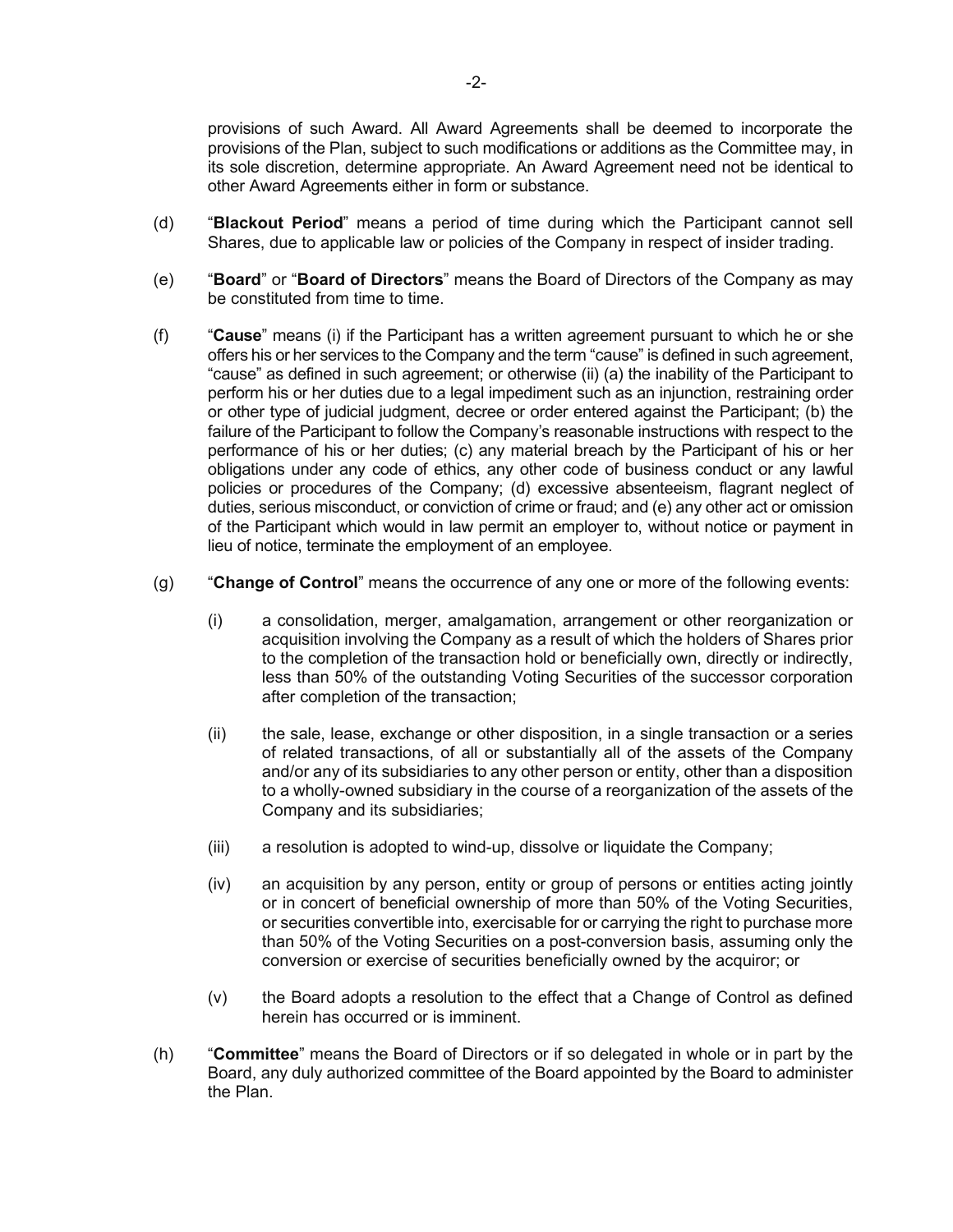- (i) "**Company**" means Elemental Royalties Corp., a company existing under the *Business Corporations Act* (British Columbia), and any successor thereof.
- (j) "**Consultant**" has the meaning set out in Policy 4.4 of the Exchange or such replacement definition for so long as the Shares are listed on the Exchange, and if the Shares are not so listed, shall have the meaning, if any, that applies to a listing of the Shares on such other exchange as the Shares are then listed on.
- (k) "**Corporate Reorganization**" shall have the meaning ascribed to such term under section 4.6 herein.
- (l) "**Director**" means any individual who is a member of the Board of Directors of the Company.
- (m) "**Disability**" means the disability of the Participant which would entitle the Participant to receive disability benefits pursuant to the long-term disability plan of the Company (if one exists) then covering the Participant, provided that the Board may, in its sole discretion, determine that, notwithstanding the provisions of any such long-term disability plan, the Participant is permanently disabled for the purposes of the Plan.
- (n) "**Dividend Equivalent**" means a right with respect to an Award to receive cash, Shares or other property equal in value and form to dividends declared by the Board and paid with respect to outstanding Shares. Dividend Equivalents shall not apply to an Award unless specifically provided for in the Award Agreement, and if specifically provided for in the Award Agreement shall be subject to such terms and conditions set forth in the Award Agreement as the Committee shall determine.
- (o) "**Employee**" means any employee or officer of the Company or an Affiliate of the Company. Directors who are not otherwise employed by the Company or an Affiliate of the Company shall not be considered Employees under the Plan.
- (p) "**Exchange**" means the TSX Venture Exchange, or if the Shares are not listed on the TSX Venture Exchange, such other principal market on which the Shares of the Company are then traded as designated by the Committee from time to time.
- (q) "**Exchange Hold Period**" means a four month resale restriction imposed by the Exchange, as set forth in the Exchange Policies.
- (r) "**Exchange Policies**" mean the policies of the Exchange, including those set forth in the Corporate Finance Manual of the Exchange.
- (s) "**FMV**" means, unless otherwise required by any applicable provision of any regulations thereunder or by any applicable accounting standard for the Company's desired accounting for Awards or by the rules of the Exchange, a price that is determined by the Committee, provided that such price cannot be less than the last closing price of the Shares on the Exchange less any discount permitted by the rules or policies of the Exchange.
- (t) "**Insider**" shall have the meaning ascribed thereto in Exchange Policies.
- (u) "**Investor Relations Activities**" shall have the meaning ascribed thereto in Exchange Policies.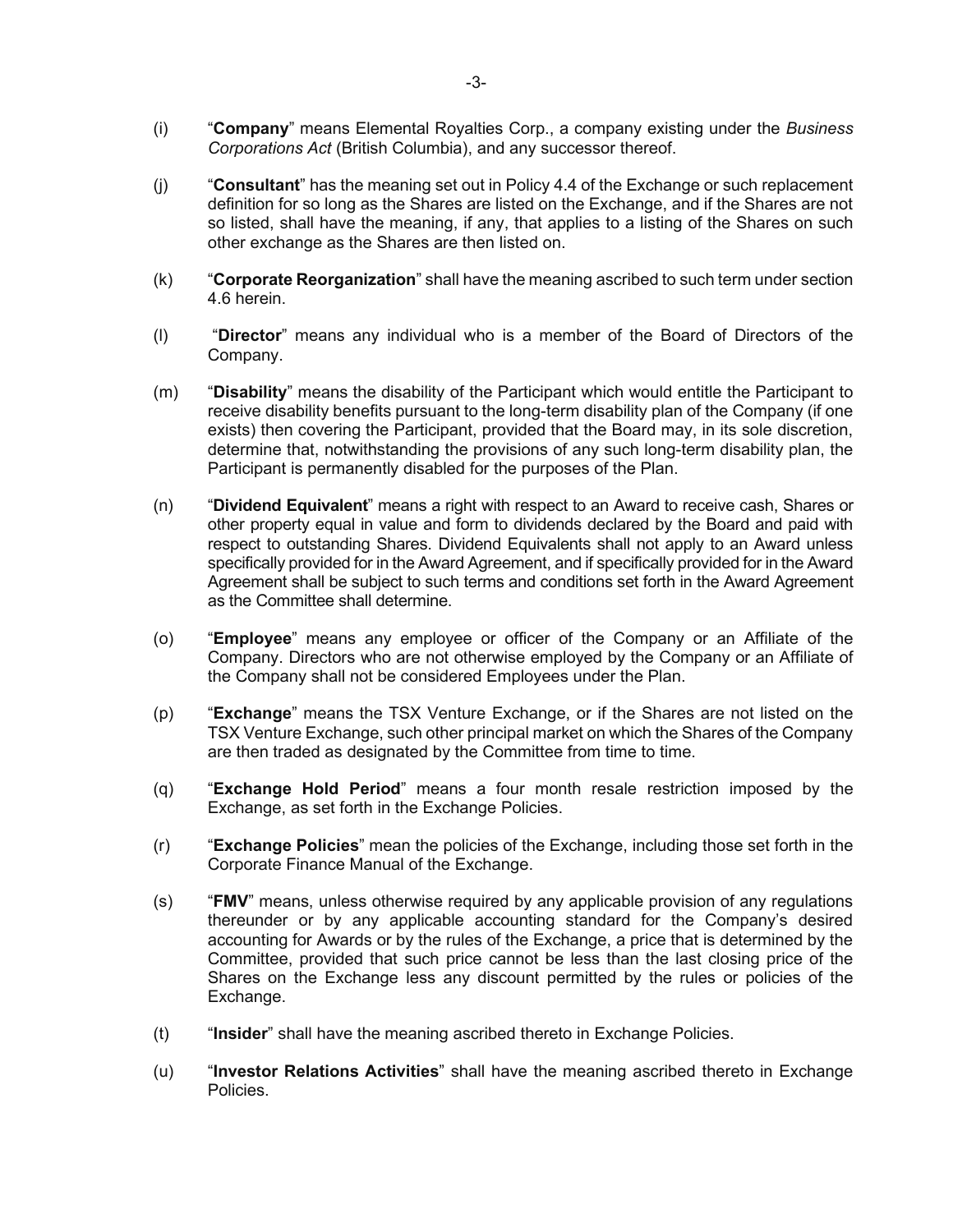- (v) "**Non-Employee Director**" means a Director who is not an Employee.
- (w) "**Notice Period**" means any period of contractual notice or reasonable notice that the Company or an Affiliate of the Company may be required at law, by contract or otherwise agrees to provide to a Participant upon termination of employment, whether or not the Company or Affiliate elects to pay severance in lieu of providing notice to the Participant, provided that where a Participant's employment contract provides for an increased severance or termination payment in the event of termination following a Change of Control, the Notice Period for the purposes of the Plan shall be the Notice Period under such contract applicable to a termination which does not follow a Change of Control.
- (x) "**Option**" means the conditional right to purchase Shares at a stated Option Price for a specified period of time subject to the terms of the Plan.
- (y) "**Option Price**" means the price at which a Share may be purchased by a Participant pursuant to an Option, as determined by the Committee.
- (z) "**Participant**" means an Employee, Non-Employee Director or Consultant who has been selected to receive an Award, or who has an outstanding Award granted under the Plan or the Predecessor Plan.
- (aa) "**Performance Period**" means the period of time during which the assigned performance criteria must be met in order to determine the degree of payout and/or vesting with respect to an Award.
- (bb) "**Performance Share Unit**" means an Award granted under Article 9 herein and subject to the terms of the Plan, denominated in units, the value of which at the time it is payable is determined as a function of the extent to which corresponding performance criteria have been achieved.
- (cc) "**Period of Restriction**" means the period when an Award of Restricted Share Units is subject to forfeiture based on the passage of time, the achievement of performance criteria, and/or upon the occurrence of other events as determined by the Committee, in its discretion.
- (dd) "**Person**" shall have the meaning ascribed to such term in Exchange Policies.
- (ee) "**Reserve**" shall have the meaning ascribed to such term under section 4.1 herein.
- (ff) "**Restricted Share Unit**" means an Award denominated in units subject to a Period of Restriction, with a right to receive Shares upon settlement of the Award, granted under Article 7 herein and subject to the terms of the Plan.
- (gg) "**Retirement**" or "**Retire**" means a Participant's permanent withdrawal from employment or office with the Company or an Affiliate of the Company on terms and conditions accepted and determined by the Board.
- (hh) "**Shares**" means common shares of the Company.
- (ii) "**Share Units**" means Performance Share Units and Restricted Share Units, including any Dividend Equivalent granted with respect to a Performance Share Unit and/or Restricted Share Unit.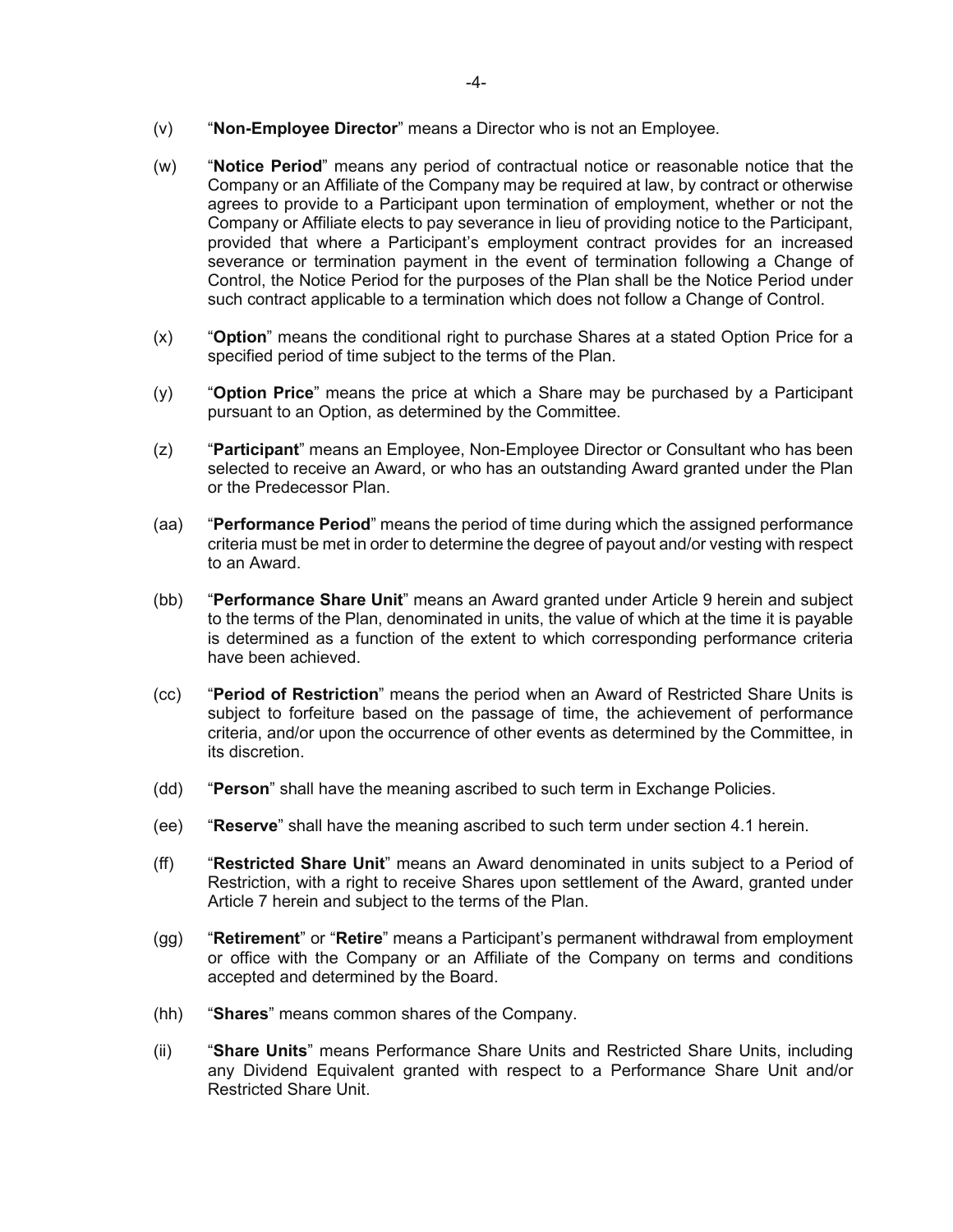- (jj) "**Termination Date**" means the date on which a Participant ceases to be eligible to participate under the Plan as a result of a termination of employment, officer position, board service or consulting arrangement with the Company or any Affiliate of the Company for any reason, including death, Retirement, resignation or termination with or without Cause. For the purposes of the Plan, a Participant's employment, officer position, board service or consulting arrangement with the Company or an Affiliate of the Company shall be considered to have terminated effective on the last day of the Participant's actual and active employment, officer position or board or consulting service with the Company or the Affiliate whether such day is selected by agreement with the individual, unilaterally by the Company or the Affiliate and whether with or without advance notice to the Participant. For the avoidance of doubt, no period of notice or pay in lieu of notice that is given or that ought to have been given under applicable law in respect of such termination of employment that follows or is in respect of a period after the Participant's last day of actual and active employment shall be considered as extending the Participant's period of employment for the purposes of determining his or her entitlement under the Plan.
- (kk) "**Voting Securities**" shall mean any securities of the Company ordinarily carrying the right to vote at elections of directors and any securities immediately convertible into or exchangeable for such securities.

## **ARTICLE 3 ADMINISTRATION**

- 3.1 General. The Committee shall be responsible for administering the Plan. The Committee may employ legal counsel, consultants, accountants, agents and other individuals, any of whom may be an Employee, and the Committee, the Company, and its officers and Directors shall be entitled to rely upon the advice, opinions or valuations of any such persons. All actions taken and all interpretations and determinations made by the Committee shall be final, conclusive and binding upon the Participants, the Company, and all other interested parties. No member of the Committee will be liable for any action or determination taken or made in good faith with respect to the Plan or Awards granted hereunder. Each member of the Committee shall be entitled to indemnification by the Company with respect to any such determination or action in the manner provided for by the Company and its subsidiaries.
- 3.2 Authority of the Committee. The Committee shall have full and exclusive discretionary power to determine the terms and provisions of Award Agreements, to interpret the terms and the intent of the Plan and any Award Agreement or other agreement ancillary to or in connection with the Plan, to determine eligibility for Awards, and to adopt such rules, regulations and guidelines for administering the Plan as the Committee may deem necessary or proper. Such authority shall include, but not be limited to, selecting Award recipients, establishing all Award terms and conditions, including grant, exercise price, issue price and vesting terms, determining any performance goals applicable to Awards and whether such performance goals have been achieved, and, subject to Article 13, adopting modifications and amendments to the Plan or any Award Agreement, including, without limitation, any that are necessary or appropriate to comply with the laws or compensation practices of the jurisdictions in which the Company and its Affiliates operate. All costs incurred in connection with this Plan shall be for the account of the Company. This Plan shall be administered in accordance with the Exchange Policies by the Committee so long as the Shares are listed on the Exchange.
- 3.3 Delegation. The Committee may delegate to one or more of its members any of the Committee's administrative duties or powers as it may deem advisable; provided, however, that any such delegation must be permitted under applicable corporate law.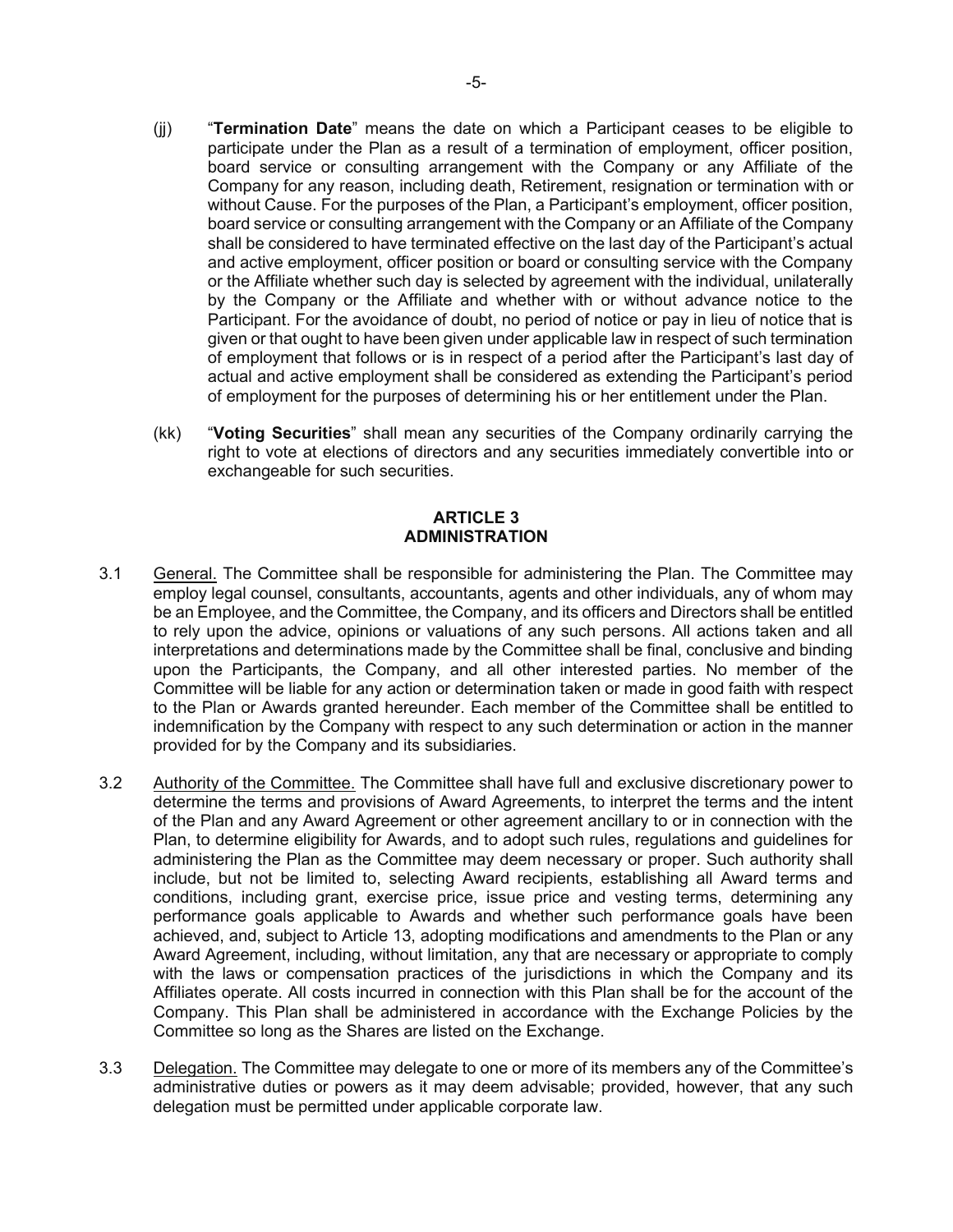- 3.4 Record Keeping. The Company shall maintain a register in which shall be recorded:
	- (a) the name and address of each Participant;
	- (b) the number of Shares subject to Awards granted to each Participant; and
	- (c) the aggregate number of Shares subject to Awards.

## **ARTICLE 4 SHARES SUBJECT TO THE PLAN AND MAXIMUM AWARDS**

- 4.1 Maximum Number of Shares Available for Awards. The maximum number of Shares available for issuance pursuant to the exercise or redemption, as applicable of Awards granted under the Plan, will be 10% of the total outstanding Shares from time to time less the number of Shares issuable pursuant to any Share Units issued hereunder and other security-based compensation arrangements of the Company (the "**Reserve**"). For greater certainty, the aggregate number of Shares available for issuance pursuant to settlement of Options shall not exceed 10% of the Company's outstanding share capital. Shares in respect of which Options have not been exercised and are no longer subject to being purchased pursuant to the terms of any Options shall be available for further Options under the Plan. The Plan with respect to the Options is a "rolling plan" and as a result, any and all increases in the number of issued and outstanding Shares will result in an increase to the Reserve.
- 4.2 Maximum Number of Shares Available for the Settlement of Share Units. For so long as the Company is listed on the TSX Venture Exchange or on another exchange that requires the Company to fix the number of Shares to be issued in settlement of Share Units, the maximum number of Shares available for issuance pursuant to the settlement of Share Units shall be 2,895,109 Shares. For greater certainty, the aggregate number of Shares available for issuance pursuant to settlement of Share Units shall not exceed the lesser of (i) 10% of the Company's outstanding Share capital less the number of Options outstanding; and (ii) 2,895,109 less the number of Share Units redeemed for Shares.
- 4.3 Award Grants to Individuals. The aggregate number of Shares for which Awards may be issued to any one Participant in any 12-month period shall not exceed 5% of the outstanding Shares, calculated on the date an Award is granted to the Participant, unless the Company obtains disinterested shareholder approval as required by the policies of the Exchange. The aggregate number of Shares for which Awards may be issued to any one Consultant within any 12-month period shall not exceed 2% of the outstanding Shares, calculated on the date an Award is granted to the Consultant.
- 4.4 Award Grants to Persons Providing Investor Relations Activities. The aggregate number of Shares for which Options may be issued to any Persons retained to provide Investor Relations Activities within any 12-month period shall not exceed 2% of the outstanding Shares, calculated on the date an Option is granted to such Persons. Awards other than Options may not be granted to Persons retained to provide Investor Relations Activities, except if such person is also an employee of the Company.
- 4.5 Award Grants to Insiders. Unless disinterested shareholder approval as required by the policies of the Exchange is obtained: (i) the maximum number of Shares for which Awards may be issued to Insiders (as a group) at any point in time shall not exceed 10% of the outstanding Shares; and (ii) the aggregate number of Awards granted to Insiders (as a group), within any 12-month period,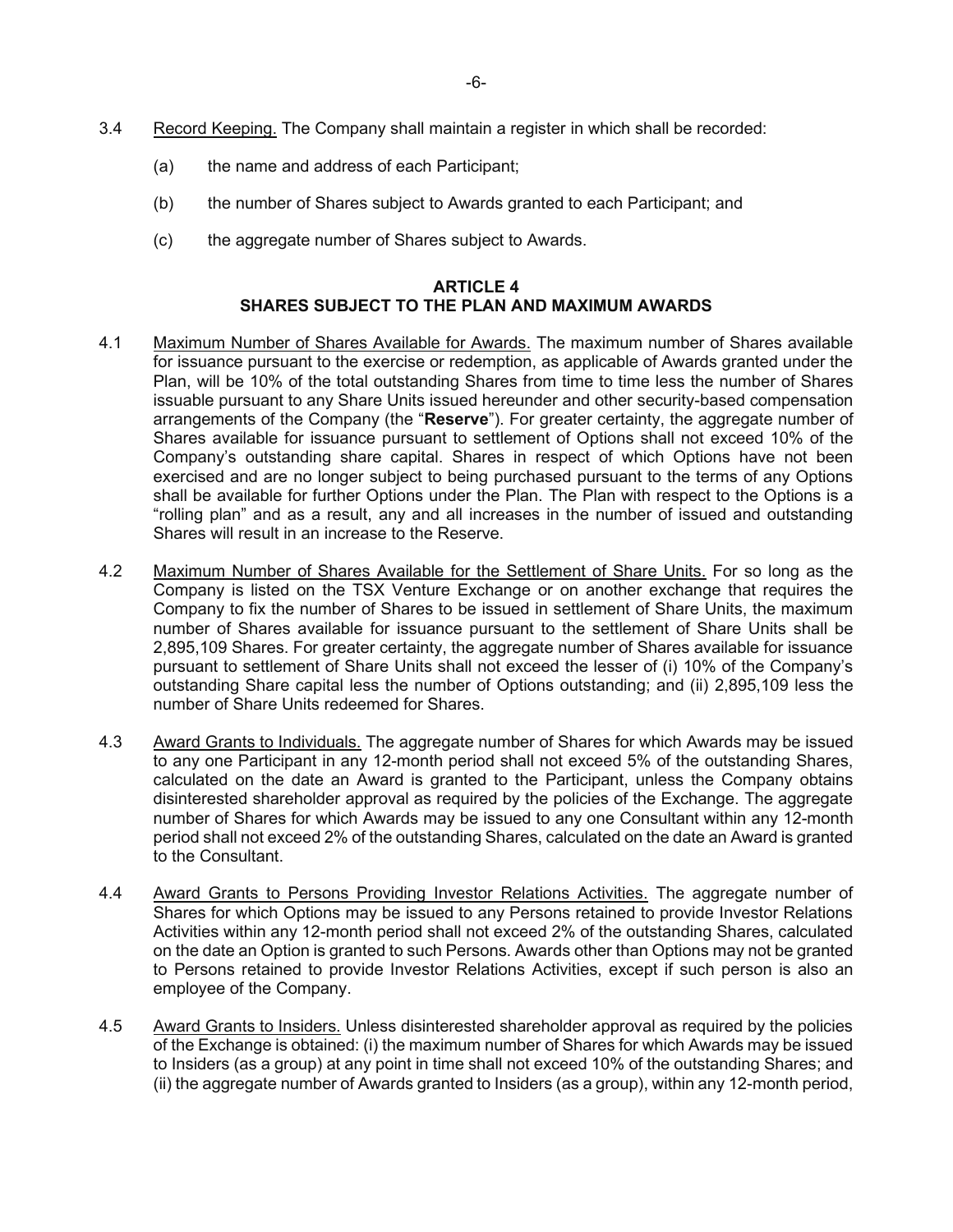shall not exceed 10% of the outstanding Shares, calculated at the date an Award is granted to any Insider.

4.6 Adjustments in Authorized Shares. In the event of any corporate event or transaction (collectively, a "**Corporate Reorganization**") (including, but not limited to, a change in the Shares of the Company or the capitalization of the Company) such as a merger, arrangement, amalgamation, consolidation, reorganization, recapitalization, separation, stock dividend, extraordinary dividend, stock split, reverse stock split, split up, spin-off or other distribution of stock or property of the Company, combination of securities, exchange of securities, dividend in kind, or other like change in capital structure or distribution (other than normal cash dividends) to shareholders of the Company, or any similar corporate event or transaction, the Committee shall make or provide for such adjustments or substitutions, as applicable, in the number and kind of Shares that may be issued under the Plan, the number and kind of Shares subject to outstanding Awards, the Option Price, grant price or exercise price applicable to outstanding Awards, the limit on issuing Awards other than Options granted with an Option Price equal to at least the FMV of a Share on the date of grant and any other value determinations applicable to outstanding Awards or to the Plan, as are equitably necessary to prevent dilution or enlargement of Participants' rights under the Plan that otherwise would result from such corporate event or transaction. In connection with a Corporate Reorganization, the Committee shall have the discretion to permit a holder of Options to purchase (at the times, for the consideration, and subject to the terms and conditions set out in the Plan and the applicable Award Agreement) and the holder will then accept on the exercise of such Option, in lieu of the Shares that such holder would otherwise have been entitled to purchase, the kind and amount of shares or other securities or property that such holder would have been entitled to receive as a result of the Corporate Reorganization if, on the effective date thereof, that holder had owned all Shares that were subject to the Option. Such adjustments shall be made automatically, without the necessity of Committee action, on the customary arithmetical basis in the case of any stock split, including a stock split effected by means of a stock dividend, and in the case of any other dividend paid in Shares.

The Committee shall also make appropriate adjustments in the terms of any Awards under the Plan as are equitably necessary to reflect such Corporate Reorganization and may modify any other terms of outstanding Awards, including modifications of performance criteria and changes in the length of Performance Periods. The determination of the Committee as to the foregoing adjustments, if any, shall be conclusive and binding on Participants under the Plan, provided that any such adjustments must comply with all regulatory requirements.

Subject to the provisions of Article 11 and any applicable law or regulatory requirement, without affecting the number of Shares reserved or available hereunder, the Committee may authorize the issuance, assumption, substitution or conversion of Awards under the Plan in connection with any Corporate Reorganization, upon such terms and conditions as it may deem appropriate. Additionally, the Committee may amend the Plan, or adopt supplements to the Plan, in such manner as it deems appropriate to provide for such issuance, assumption, substitution or conversion as provided in the previous sentence.

## **ARTICLE 5 ELIGIBILITY AND PARTICIPATION**

- 5.1 Eligibility. Awards under the Plan shall be granted only to bona fide Employees, Non-Employee Directors and Consultants, as per the policies of the Exchange.
- 5.2 Actual Participation. Subject to the provisions of the Plan, the Committee may, from time to time, in its sole discretion select from among eligible Employees, Non-Employee Directors and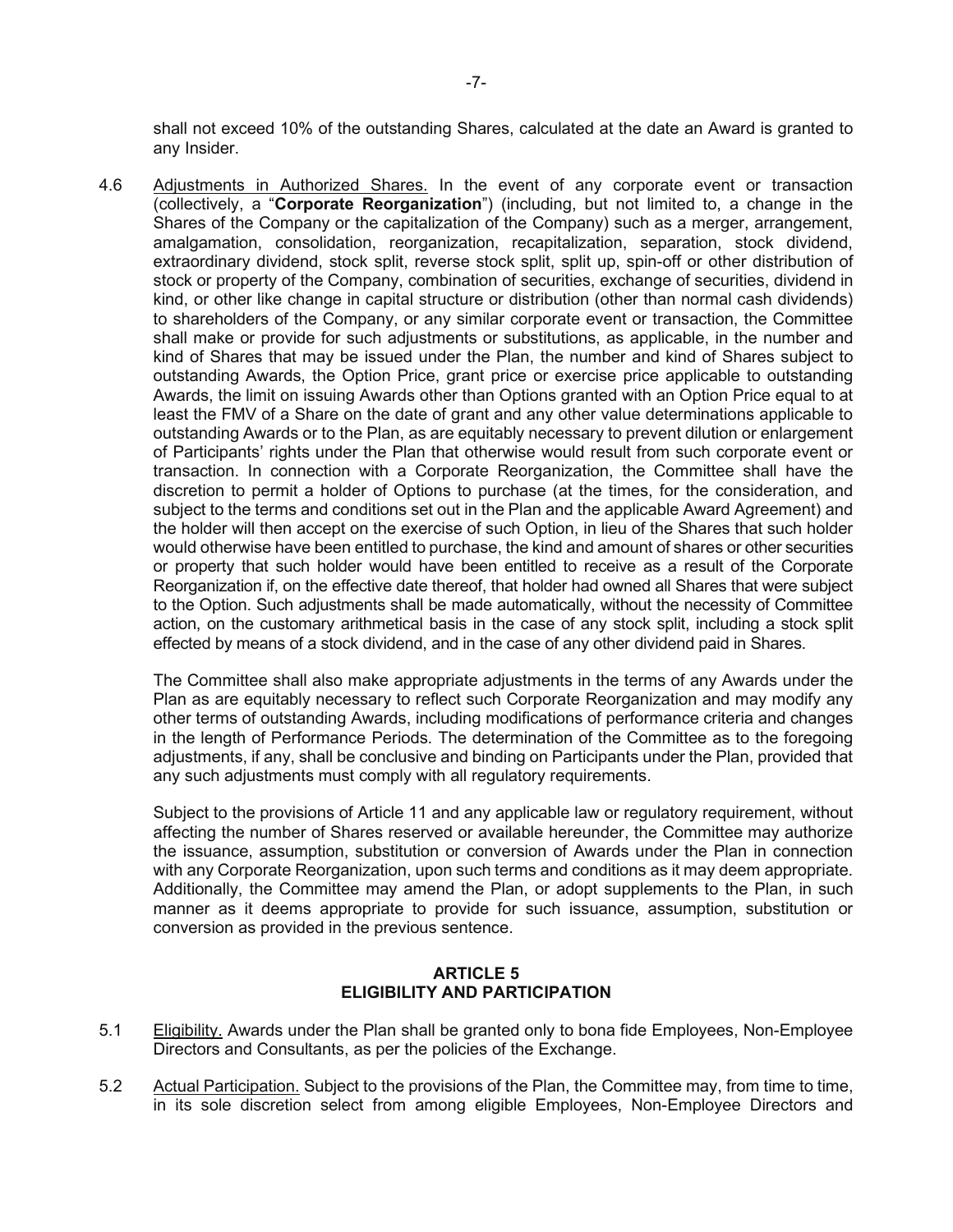Consultants, those to whom Awards shall be granted under the Plan, and shall determine in its discretion the nature, terms, conditions and amount of each Award.

## **ARTICLE 6 STOCK OPTIONS**

- 6.1 Grant of Options. Subject to the terms and provisions of the Plan, Options may be granted to Participants in such number, and upon such terms, and at any time and from time to time as shall be determined by the Committee in its discretion.
- 6.2 Award Agreement. Each Option grant shall be evidenced by an Award Agreement that shall specify the Option Price, the duration of the Option, the number of Shares to which the Option pertains, the conditions, if any, upon which an Option shall become vested and exercisable, and any such other provisions as the Committee shall determine. The Award Agreement for the grant of Options shall be in such form or forms as the Committee may from time to time approve.
- 6.3 Option Price. The Option Price for each grant of an Option under the Plan shall be determined by the Committee and shall be specified in the Award Agreement. The Option Price for an Option shall be not less than the FMV of the Shares on the date of grant.
- 6.4 Vesting of Options. Unless otherwise specified in an Award Agreement, and subject to any provisions of the Plan or the applicable Award Agreement relating to acceleration of vesting of Options, Options shall vest subject to Exchange Policies, and the Committee may, in its sole discretion, determine the time during which an Option shall vest and the method of vesting, or that no vesting restriction shall exist. If the Committee does not determine a vesting schedule at the time of grant of any particular Option, such Option shall be exercisable in whole at any time, or in part from time to time, during the term of the Option, subject to the applicable requirements of the Exchange. Options issued to any Persons retained to provide Investor Relations Activities must vest in stages over a period of not less than 12 months, with no more than 1/4 of the Options vesting in any three month period.
- 6.5 Duration of Options. Each Option granted to a Participant shall expire at such time as the Committee shall determine at the time of grant; provided, however, that, subject to section 6.6, no Option shall be exercisable later than the tenth (10) anniversary date of its grant.
- 6.6 Blackout Periods. If the date on which an Option is scheduled to expire occurs during, or within 10 business days after the last day of a Blackout Period applicable to such Participant, then the expiry date for such Option shall be extended to the last day of such 10 business day period.
- 6.7 Exercise of Options. Options granted under this Article 6 shall be exercisable at such times and on the occurrence of such events, and be subject to such restrictions and conditions, as the Committee shall in each instance approve, which need not be the same for each grant or for each Participant.
- 6.8 Payment. Options granted under this Article 6 shall be exercised by the delivery of a notice of exercise to the Company or an agent designated by the Company in a form specified or accepted by the Committee, or by complying with any alternative procedures which may be authorized by the Committee, setting forth the number of Shares with respect to which the Option is to be exercised, accompanied by full payment of the Option Price.

The Option Price upon exercise of any Option shall be payable to the Company in full in cash, certified cheque or wire transfer.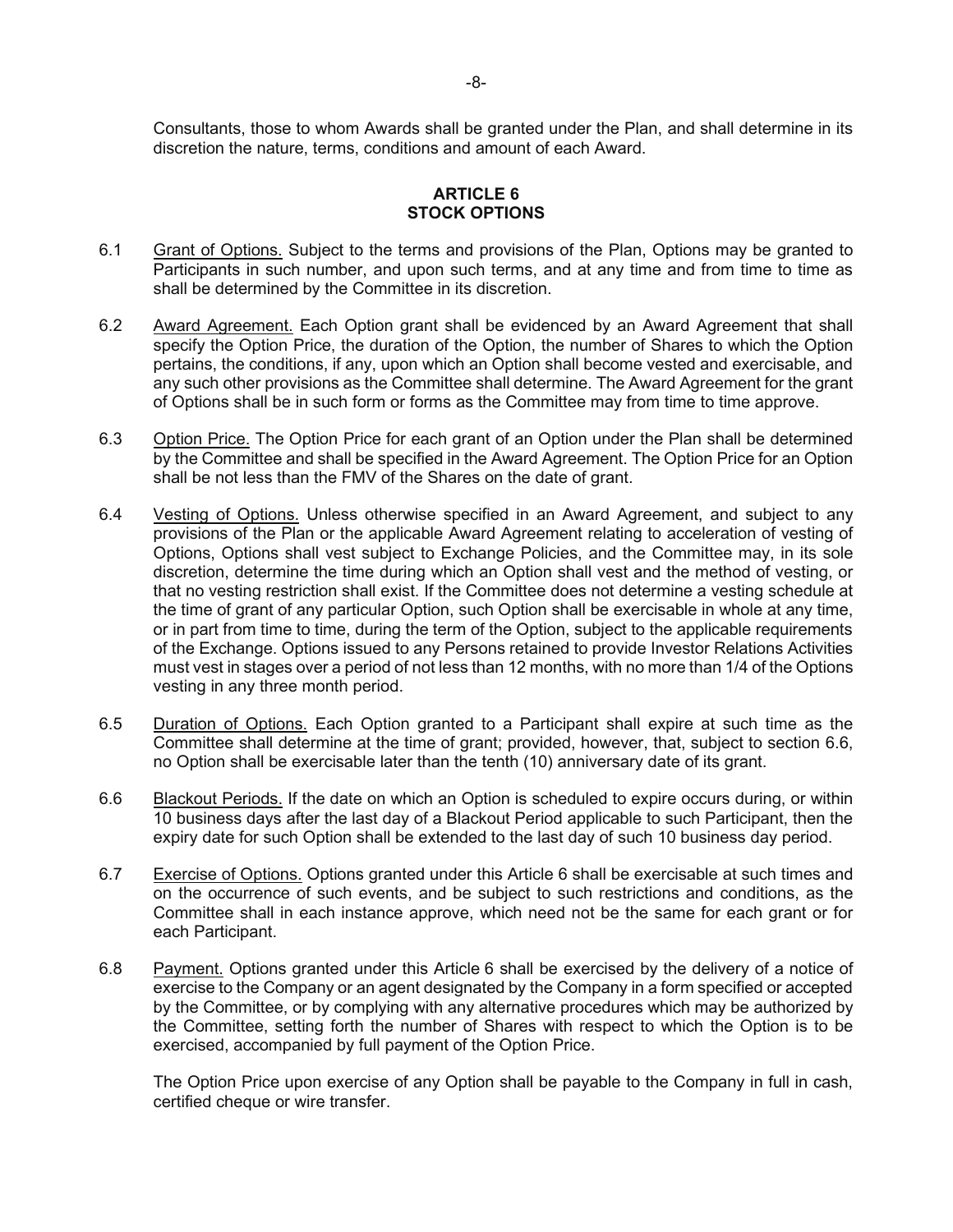As soon as practicable after receipt of a notification of exercise and full payment of the Option Price, the Shares in respect of which the Option has been exercised shall be issued as fully-paid and nonassessable common shares of the Company. As of the business day the Company receives such notice and such payment, the Participant (or the person claiming through a Participant, as the case may be) shall be entitled to be entered on the share register of the Company as the holder of the number of Shares in respect of which the Option was exercised and to receive as promptly as possible thereafter, but in any event, on or before the 15th day of the third month of the year following the year in which the Option was exercised, a certificate or evidence of book entry representing the said number of Shares. The Company shall cause to be delivered to or to the direction of the Participant Share certificates or evidence of book entry Shares in an appropriate amount based upon the number of Shares purchased under the Option(s).

Shares shall not be issued pursuant to the exercise of an Option unless the exercise of such Option and the issuance and delivery of such Shares pursuant thereto shall comply with all relevant provisions of applicable Canadian and U.S. securities law, including, without limitation, the 1933 Act, the United States Securities and Exchange Act of 1934, as amended, applicable U.S. state laws, the rules and regulations promulgated thereunder, and the requirements of any stock exchange or consolidated stock price reporting system on which prices for the Shares are quoted at any given time. As a condition to the exercise of an Option, the Company may require the person exercising such Option to represent and warrant at the time of any such exercise that the Shares are being purchased only for investment and without any present intention to sell or distribute such Shares if, in the opinion of counsel for the Company, such a representation is required by law.

- 6.9 Death, Disability, Retirement and Termination or Resignation of Employment. If the Award Agreement does not specify the effect of a termination, cessation or resignation of employment then the following default rules will apply:
	- (a) Death: If a Participant dies while an Employee, Director of, or Consultant to, the Company or an Affiliate of the Company:
		- (i) all unvested Options as at the Termination Date shall automatically and immediately vest; and
		- (ii) all vested Options (including those that vested pursuant to (i) above) shall continue to be subject to the Plan and exercisable for a period of 12 months after the Termination Date, provided that any Options that have not been exercised within 12 months after the Termination Date shall automatically and immediately expire and be forfeited on such date.
	- (b) Disability: If a Participant ceases to be eligible to be a Participant under the Plan as a result of their Disability then all Options remain and continue to vest (and are exercisable) in accordance with the terms of the Plan for a period of 12 months after the Termination Date, provided that any Options that have not been exercised (whether vested or not) within 12 months after the Termination Date shall automatically and immediately expire and be forfeited on such date.
	- (c) Retirement: If a Participant Retires then the Board shall have the discretion, with respect to such Participant's Options, to determine: (i) whether to accelerate vesting of any or all of such Options, (ii) whether any of such Options shall be cancelled, with or without payment, and (iii) how long, if at all, such Options may remain outstanding following the Termination Date; provided, however, that in no event shall such Options be exercisable for more than 12 months after the Termination Date.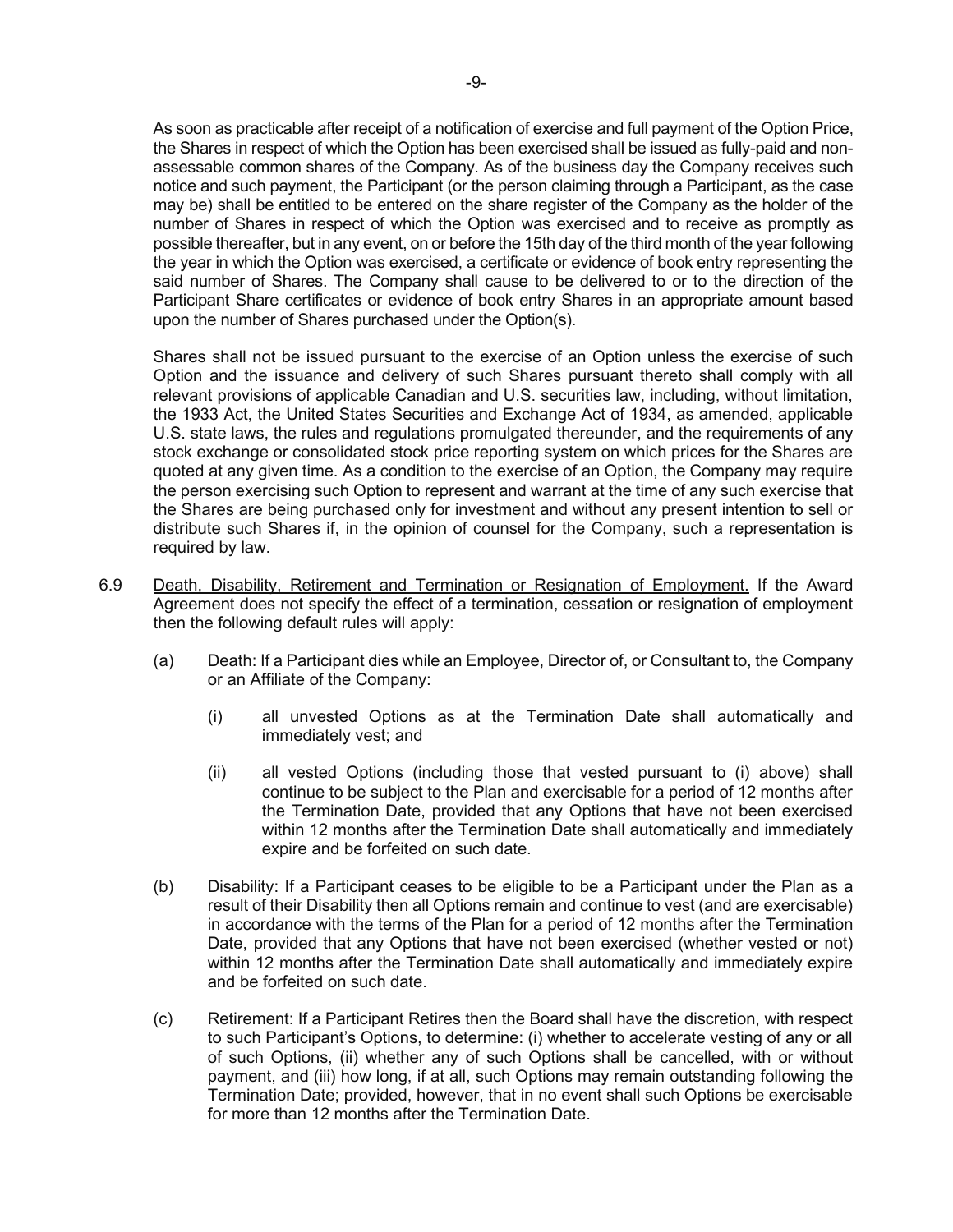- (d) Termination for Cause: If a Participant ceases to be eligible to be a Participant under the Plan as a result of their termination for Cause, then all Options, whether vested or not, as at the Termination Date shall automatically and immediately expire and be forfeited.
- (e) Termination without Cause or Voluntary Resignation: If a Participant ceases to be eligible to be a Participant under the Plan for any reason, other than as set out in sections 6.9(a)- (d), then, unless otherwise determined by the Board in its sole discretion, as of the Termination Date:
	- (i) all unvested Options shall automatically and immediately expire and be forfeited, and
	- (ii) all vested Options shall continue to be subject to the Plan and exercisable for a period of 90 days after the Termination Date, provided that any Options that have not been exercised within 90 days after the Termination Date shall automatically and immediately expire and be forfeited on such date.
- 6.10 Non-transferability of Options. An Option granted under this Article 6 may not be sold, transferred, pledged, assigned, or otherwise alienated or hypothecated, other than by bequeath or by the laws of descent and distribution, subject to the requirements of the Exchange or as otherwise allowed by the Exchange.

## **ARTICLE 7 RESTRICTED SHARE UNITS**

- 7.1 Grant of Restricted Share Units. Subject to the terms and conditions of the Plan, the Committee, at any time and from time to time, may grant Restricted Share Units to Participants in such amounts and upon such terms as the Committee shall determine.
- 7.2 Restricted Share Unit Agreement. Each Restricted Share Unit grant shall be evidenced by an Award Agreement that shall specify the Period(s) of Restriction, the number of Restricted Share Units granted, and the settlement date for Restricted Share Units, and any such other provisions as the Committee shall determine, provided that unless otherwise determined by the Committee or as set out in any Award Agreement, no Restricted Share Unit shall vest later than allowed by the polices of the Exchange. The Committee shall impose, in the Award Agreement at the time of grant, such other conditions and/or restrictions on any Restricted Share Units granted pursuant to the Plan as it may deem advisable, including, without limitation, restrictions based upon the time-based restrictions on vesting and, restrictions under applicable laws or under the requirements of the Exchange.
- 7.3 Vesting of Restricted Share Units. Unless otherwise specified in an Award Agreement, and subject to any provisions of the Plan or the applicable Award Agreement relating to acceleration of vesting of Restricted Share Units, Restricted Share Units shall vest at the discretion of the Committee, and subject to the policies of the Exchange, but in no case will any Restricted Share Unit vest or payment be made in respect of that Restricted Share Unit later than December 15 of the third calendar year following the year in which that Restricted Share Unit was granted.
- 7.4 Blackout Periods. If the date on which a Restricted Share Unit is scheduled to expire occurs during, or within 10 business days after the last day of a Blackout Period applicable to such Participant, then the expiry date for such Award shall be extended to the last day of such 10 business day period.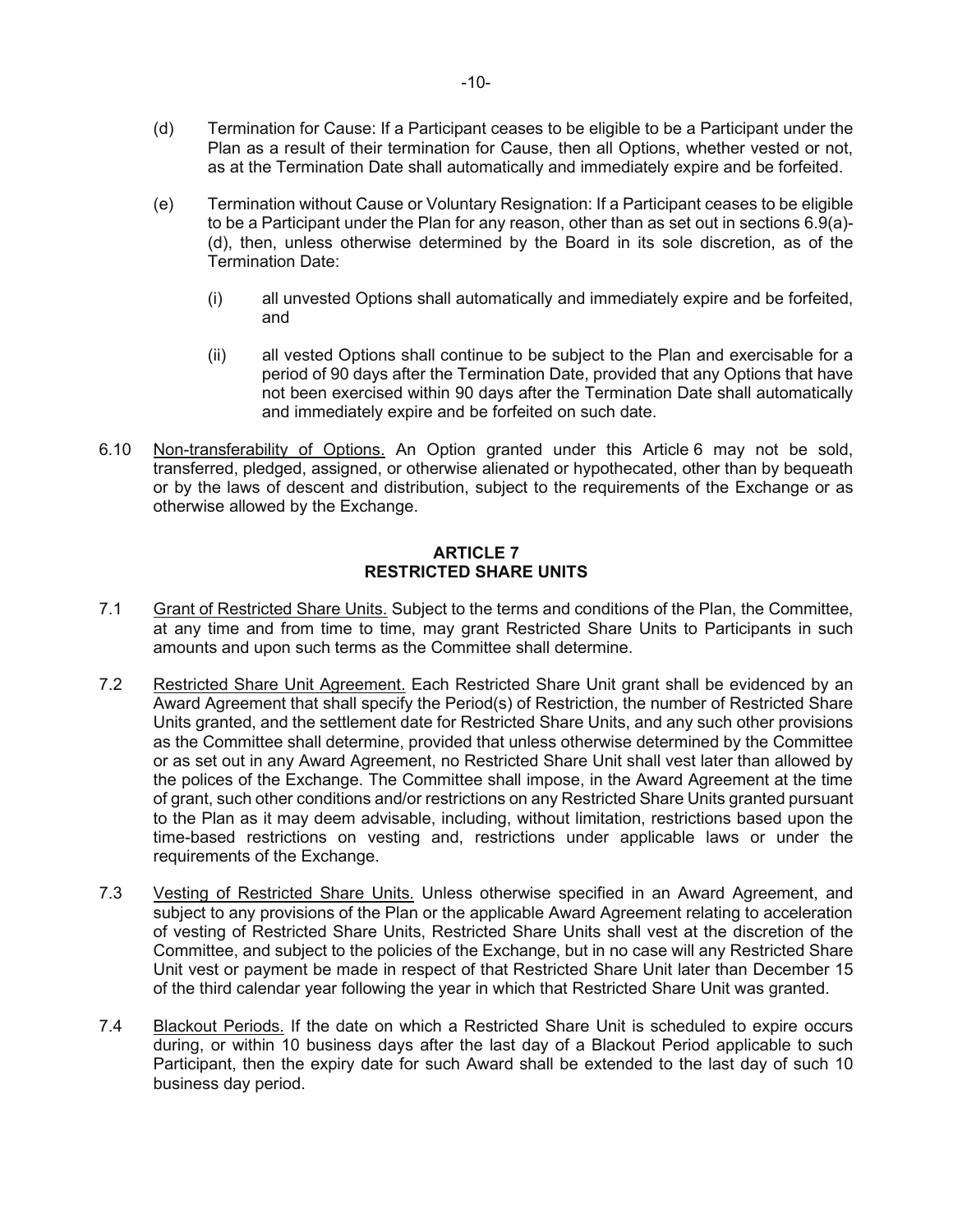- 7.5 Non-transferability of Restricted Share Units. The Restricted Share Units granted herein may not be sold, transferred, pledged, assigned or otherwise alienated or hypothecated until the date of settlement through delivery or other payment, or upon earlier satisfaction of any other conditions, as specified by the Committee in its sole discretion and set forth in the Award Agreement at the time of grant or thereafter by the Committee. All rights with respect to the Restricted Share Units granted to a Participant under the Plan shall be available during such Participant's lifetime only to such Participant.
- 7.6 Dividends and Other Distributions. During the Period of Restriction, Participants holding Restricted Share Units granted hereunder may, if the Committee so determines, be credited with amounts equal to the cash dividends or Dividend Equivalents paid with respect to the underlying Shares while they are so held in a manner determined by the Committee in its sole discretion. Dividend Equivalents shall apply to an Award unless specifically provided for in the Award Agreement. The Committee may apply any restrictions to such dividend amounts or Dividend Equivalents that the Committee deems appropriate. The Committee, in its sole discretion, may determine the form of payment of such dividend amounts or Dividend Equivalents, including cash, Shares or Restricted Share Units.
- 7.7 Death, Disability, Retirement and Termination or Resignation of Employment. If the Award Agreement does not specify the effect of a termination or resignation of employment then the following default rules will apply:
	- (a) Death: If a Participant dies while an Employee, Director of, or Consultant to, the Company or an Affiliate:
		- (i) all unvested Restricted Share Units as at the Termination Date shall automatically and immediately vest; and
		- (ii) all vested Restricted Share Units (including those that vested pursuant to (i) above) shall be paid to the Participant's estate in accordance with the terms of the Plan and the Award Agreement.
	- (b) Disability: If a Participant ceases to be eligible to be a Participant under the Plan as a result of their Disability, then all Restricted Share Units remain and continue to vest in accordance with the terms of the Plan for a period of 12 months after the Termination Date, provided that any Restricted Share Units that have not vested within 12 months after the Termination Date shall automatically and immediately expire and be forfeited on such date.
	- (c) Retirement: If a Participant Retires then the Board shall have the discretion, with respect to such Participant's Restricted Share Units, to determine: (i) whether to accelerate vesting of any or all of such Restricted Share Units, (ii) whether any of such Restricted Share Units shall be cancelled, with or without payment, and (iii) how long, if at all, such Restricted Share Units may remain outstanding following the Termination Date; provided, however, that in no event shall such Restricted Share Units remain outstanding for more than 12 months after the Termination Date. Notwithstanding the above, for U.S. Participants, the treatment of Restricted Share Units upon retirement shall be provided for in the Award Agreement.
	- (d) Termination for Cause: If a Participant ceases to be eligible to be a Participant under the Plan as a result of their termination for Cause, then all Restricted Share Units, whether vested or not, as at the Termination Date shall automatically and immediately be forfeited.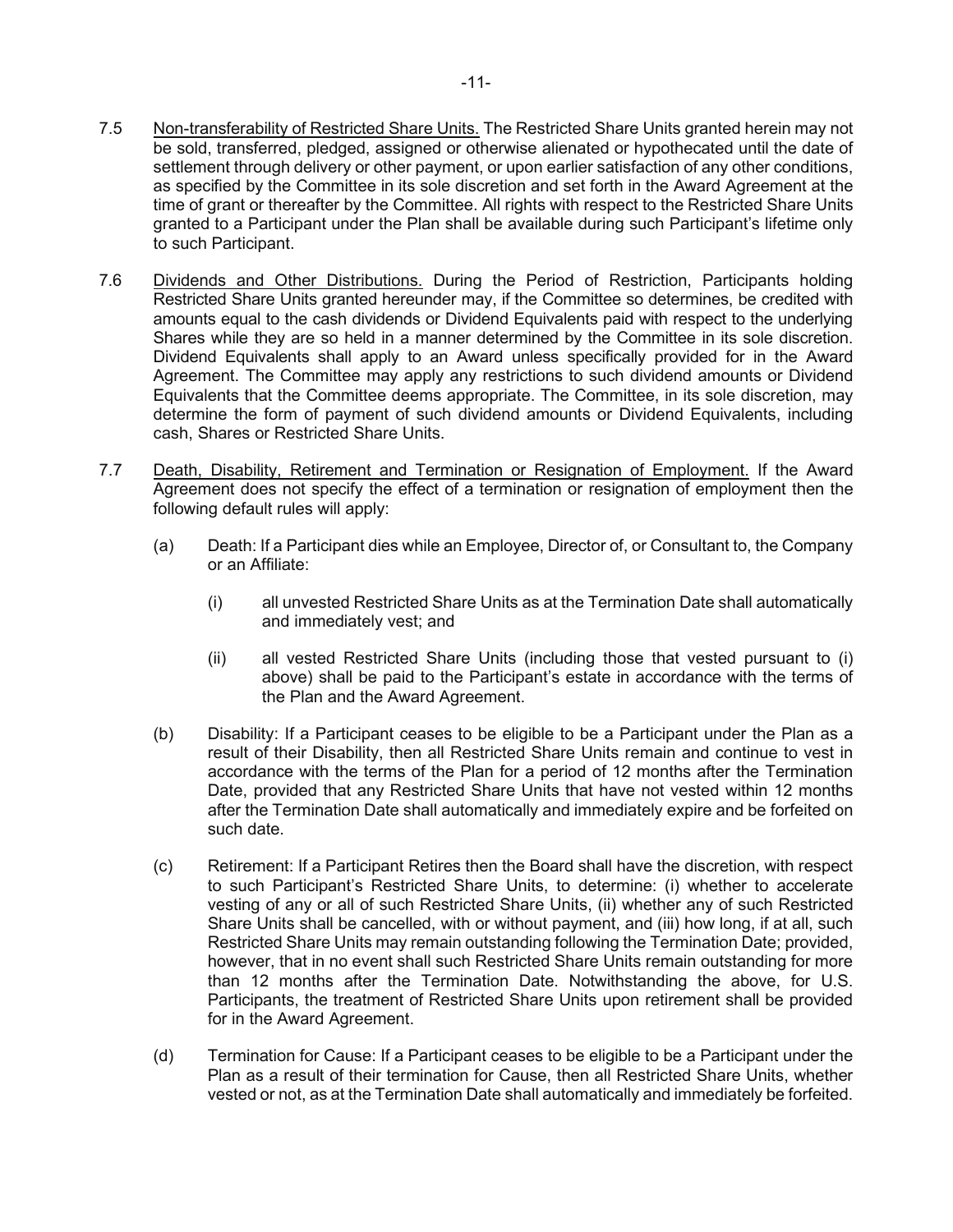- (e) Termination without Cause or Voluntary Resignation: If a Participant ceases to be eligible to be a Participant under the Plan for any reason, other than as set out in sections 7.7(a)- (d), then, unless otherwise determined by the Board in its sole discretion, as of the Termination Date:
	- (i) all unvested Restricted Share Units shall automatically and immediately be forfeited, and
	- (ii) all vested Restricted Share Units shall be paid to the Participants in accordance with the terms of the Plan and the Award Agreement.
- 7.8 Payment in Settlement of Restricted Share Units. When and if Restricted Share Units become payable, the Participant issued such Restricted Share Units shall be entitled to receive payment from the Company in settlement of such Restricted Share Units: (i) in a number of Shares (issued from treasury) equal to the number of Restricted Share Units being settled, or (ii) in any other form, all as determined by the Committee at its sole discretion. The Committee's determination regarding the form of payout shall be set forth or reserved for later determination in the Award Agreement for the grant of the Restricted Share Units.

## **ARTICLE 8 PERFORMANCE SHARE UNITS**

- 8.1 Grant of Performance Share Units. Subject to the terms and conditions of the Plan, the Committee, at any time and from time to time, may grant Performance Share Units to Participants in such amounts and upon such terms as the Committee shall determine.
- 8.2 Value of Performance Share Units. Each Performance Share Unit shall have an initial value equal to the FMV of a Share on the date of grant. The Committee shall set performance criteria for a Performance Period in its discretion, which, depending on the extent to which they are met, will determine, in the manner determined by the Committee and set forth in the Award Agreement, the value and/or number of each Performance Share Unit that will be paid to the Participant.
- 8.3 Earning of Performance Share Units. Subject to the terms of the Plan and the applicable Award Agreement, after the applicable Performance Period has ended, the holder of Performance Share Units shall be entitled to receive payout on the value and number of Performance Share Units, determined as a function of the extent to which the corresponding performance criteria have been achieved. Notwithstanding the foregoing, the Company shall have the ability to require the Participant to hold any Shares received pursuant to such Award for a specified period of time.
- 8.4 Form and Timing of Payment of Performance Share Units. Payment of earned Performance Share Units shall be as determined by the Committee and as set forth in the Award Agreement. Subject to the terms of the Plan, the Committee, in its sole discretion, may pay earned Performance Share Units in the form of a number of Shares issued from treasury equal to the number of earned Performance Share Units at the end of the applicable Performance Period. Any Shares may be granted subject to any restrictions deemed appropriate by the Committee. The determination of the Committee with respect to the form of payout of such Awards shall be set forth in the Award Agreement for the grant of the Award or reserved for later determination. Other than as determined by the Committee in writing, in no event will delivery of such Shares or other form of payment or consideration under a Performance Share Unit be made later than the earlier of: (i) 3 months after the close of the year in which such conditions or restrictions were satisfied or lapsed and (ii) December 31 of the third year following the year of the grant date.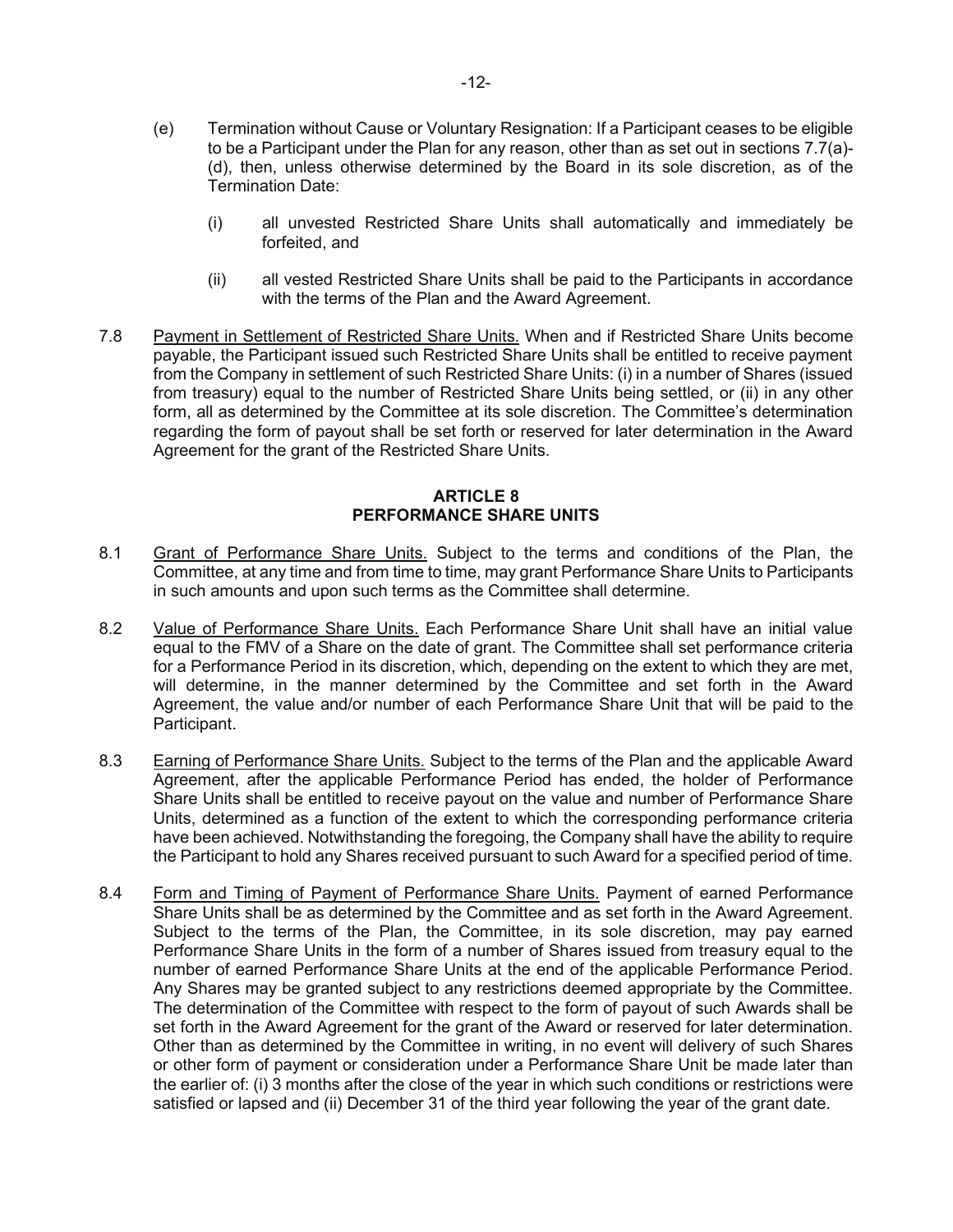- 8.5 Dividends and Other Distributions. Participants holding Performance Share Units granted hereunder may, if the Committee so determines, be credited with dividends paid with respect to the underlying Shares or Dividend Equivalents while they are so held in a manner determined by the Committee in its sole discretion. Dividend Equivalents shall not apply to an Award unless specifically provided for in the Award Agreement. The Committee may apply any restrictions to the dividends or Dividend Equivalents that the Committee deems appropriate. The Committee, in its sole discretion, may determine the form of payment of dividends or Dividend Equivalents, including cash, Shares or Performance Share Units.
- 8.6 Termination of Employment, Consultancy or Directorship. Each Award Agreement shall set forth the extent to which the Participant shall have the right to retain Performance Share Units following termination of the Participant's employment or other relationship with the Company or its Affiliates. Such provisions shall be determined in the sole discretion of the Committee, need not be uniform among all Performance Share Units issued pursuant to the Plan, and may reflect distinctions based on the reasons for termination, provided that the provisions shall comply with applicable rules of the Exchange.
- 8.7 Non-transferability of Performance Share Units. Performance Share Units may not be sold, transferred, pledged, assigned or otherwise alienated or hypothecated, other than by will or by the laws of descent and distribution. Further, a Participant's rights under the Plan shall inure during such Participant's lifetime only to such Participant.

## **ARTICLE 9 BENEFICIARY DESIGNATION**

- 9.1 Beneficiary. A Participant's "beneficiary" is the person or persons entitled to receive payments or other benefits or exercise rights that are available under the Plan in the event of the Participant's death. A Participant may designate a beneficiary or change a previous beneficiary designation at such times as prescribed by the Committee and by using such forms and following such procedures approved or accepted by the Committee for that purpose. If no beneficiary designated by the Participant is eligible to receive payments or other benefits or exercise rights that are available under the Plan at the Participant's death, the beneficiary shall be the Participant's estate.
- 9.2 Discretion of the Committee. Notwithstanding the provisions above, the Committee may, in its discretion, after notifying the affected Participants, modify the foregoing requirements, institute additional requirements for beneficiary designations, or suspend the existing beneficiary designations of living Participants or the process of determining beneficiaries under this Article 10, or both, in favor of another method of determining beneficiaries.

# **ARTICLE 10 RIGHTS OF PERSONS ELIGIBLE TO PARTICIPATE**

10.1 Employment. Nothing in the Plan or an Award Agreement shall interfere with or limit in any way the right of the Company or an Affiliate of the Company to terminate any Participant's employment, consulting or other service relationship with the Company or the Affiliate at any time, nor confer upon any Participant any right to continue in the capacity in which he or she is employed or otherwise serves the Company or the Affiliate.

Neither an Award nor any benefits arising under the Plan shall constitute part of an employment or service contract with the Company or an Affiliate of the Company, and, accordingly, subject to the terms of the Plan, the Plan may be terminated or modified at any time in the sole and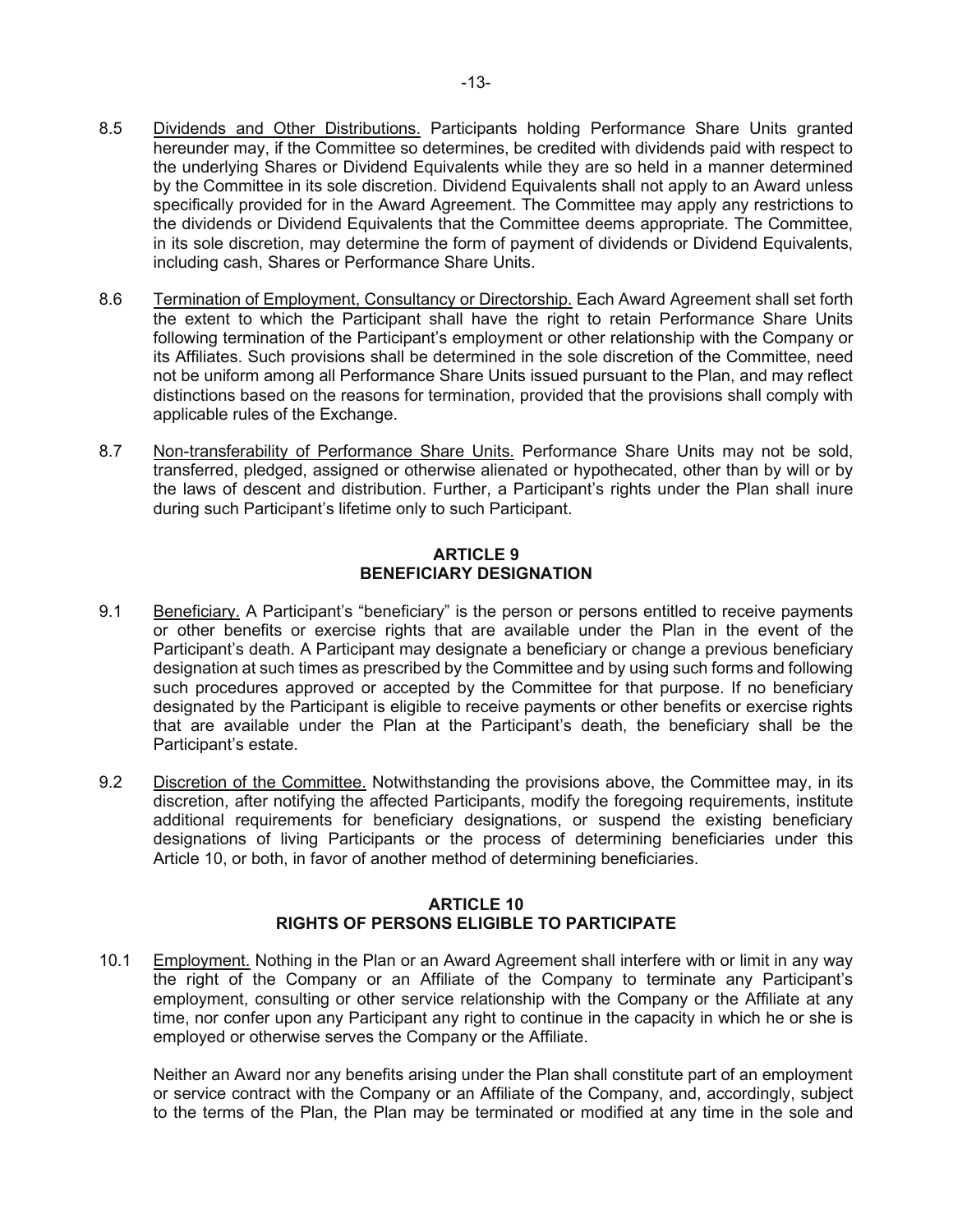exclusive discretion of the Committee or the Board without giving rise to liability on the part of the Company or its Affiliates for severance payments or otherwise, except as provided in the Plan.

For purposes of the Plan, unless otherwise provided by the Committee, a transfer of employment of a Participant between the Company and an Affiliate or among Affiliates of the Company, shall not be deemed a termination of employment. The Committee may provide, in a Participant's Award Agreement or otherwise, the conditions under which a transfer of employment to an entity that is spun off from the Company or an Affiliate of the Company shall not be deemed a termination of employment for purposes of an Award.

- 10.2 Participation. No Employee or other Person eligible to participate in the Plan shall have the right to be selected to receive an Award. No person selected to receive an Award shall have the right to be selected to receive a future Award, or, if selected to receive a future Award, the right to receive such future Award on terms and conditions identical or in proportion in any way to any prior Award.
- 10.3 Rights as a Shareholder. A Participant shall have none of the rights of a shareholder with respect to Shares covered by any Award until the Participant becomes the holder of such Shares.

# **ARTICLE 11 CHANGE OF CONTROL**

- 11.1 Change of Control and Termination of Employment. Subject to section 12.2 and the terms and provisions of any Award Agreement, if there is a Change of Control, any Awards held by a Participant shall automatically vest following such Change of Control, on the Termination Date, if the Participant is an Employee, officer or a Director and their employment, or officer or Director position is terminated within 12 months following the Change of Control, provided that no acceleration of Awards shall occur in the case of a Participant that was retained to provide Investor Relations Activities unless the approval of the Exchange is either obtained or not required.
- 11.2 Discretion to Board. Notwithstanding any other provision of the Plan, in the event of an actual or potential Change of Control, the Board may, in its sole discretion, without the necessity or requirement for the agreement of any Participant: (i) accelerate, conditionally or otherwise, on such terms as it sees fit (including, but not limited to those set out in (iii) and (iv) below), the vesting date of any Awards; (ii) permit the conditional redemption or exercise of any Awards, on such terms as it sees fit; (iii) otherwise amend or modify the terms of any Awards, including for greater certainty by (1) permitting Participants to exercise or redeem any Awards to assist the Participants to participate in the actual or potential Change of Control, or (2) providing that any Awards exercised or exercised shall be exercisable or redeemed for, in lieu of Shares, such property (including shares of another entity or cash) that shareholders of the Company will receive in the Change of Control; and (iv) terminate, following the successful completion of a Change of Control, on such terms as it sees fit, the Awards not exercised or redeemed prior to the successful completion of such Change of Control.
- 11.3 Non-Occurrence of Change of Control. In the event that any Awards are conditionally exercised pursuant to section 12.2 above and the Change of Control does not occur, the Board may, in its sole discretion, determine that any (i) Awards so exercised shall be reinstated as the type of Award prior to such exercise, and (ii) Shares issued be cancelled and any exercise or similar price received by the Company shall be returned to the Participant.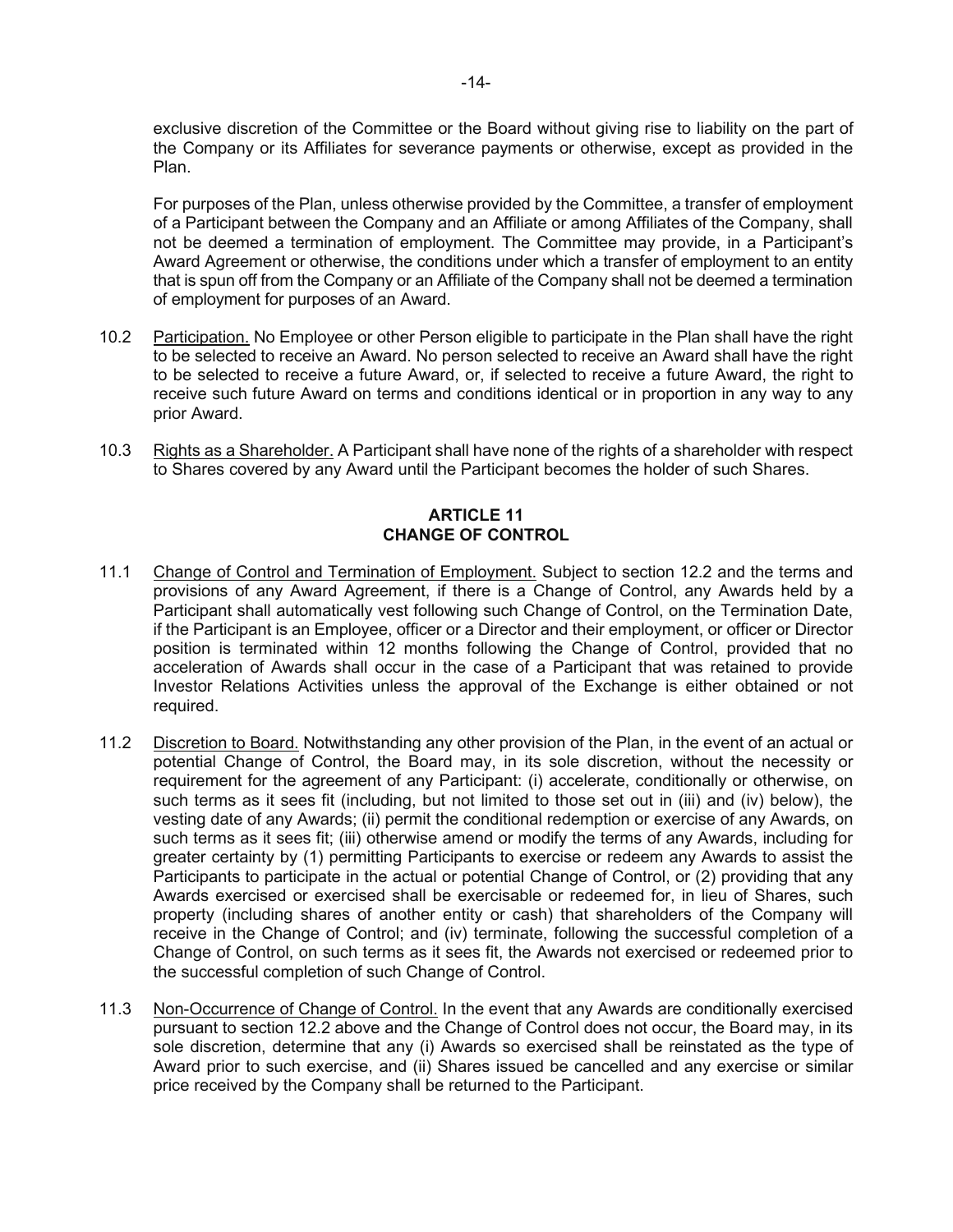11.4 Agreement with Purchaser in a Change of Control. In connection with a Change of Control, the Board may be permitted to condition any acceleration of vesting on the Participant entering into an employment, confidentiality or other agreement with the purchaser as the Board deems appropriate.

## **ARTICLE 12 AMENDMENT AND TERMINATION**

- 12.1 Amendment and Termination. The Board may, at any time, suspend or terminate the Plan. Subject to compliance with any applicable law, including the rules of the Exchange, the Board may also, at any time, amend or revise the terms of the Plan and any Award Agreement. No such amendment of the Plan or Award Agreement may be made if such amendment would materially and adversely impair any rights arising from any Awards previously granted to a Participant under the Plan without the consent of the Participant or the representatives of his or her estate, as applicable. The Board may, by resolution, make any amendment to this Plan or any Share Units granted under it (together with any related Award Agreement) without shareholder approval, provided however, that the Board will not be entitled to amend this Plan or any Share Unit granted under it without shareholder (disinterested shareholder approval if applicable) and, if applicable, TSXV approval, in order to: (i) increase the maximum number of Shares issuable pursuant to this Plan; (ii) cancel a Share Unit and subsequently issue to the holder of such Share Unit a new Share Unit in replacement thereof; (iii) extend the term of a Share Unit, but not beyond the Expiry Date; (iv) permit the assignment or transfer of a Share Unit other than as provided for in this Plan; (v) add to the categories of persons eligible to participate in this Plan; or (v) in any other circumstances where TSXV and shareholder approval is required by the TSXV. Any renewal of this plan will be subject to disinterested shareholder approval, and TSXV approval as applicable.
- 12.2 Reduction of Option Price or Grant Price. Disinterested shareholder approval as required by the policies of the Exchange shall be obtained for any reduction in the Option Price if the Participant is an Insider of the Company at the time of the proposed amendment.

## **ARTICLE 13 WITHHOLDING**

- 13.1 Withholding. The Company or any of its Affiliates shall have the power and the right to deduct or withhold from any payment owed to the Participant, or require a Participant to remit to the Company or the Affiliate, an amount sufficient to satisfy federal, provincial and local taxes or domestic or foreign taxes required by law or regulation to be withheld with respect to any taxable event arising from or as a result of the Plan or any Award hereunder. The Committee may provide for Participants to satisfy withholding requirements by having the Company withhold and sell Shares or the Participant making such other arrangements, including the sale of Shares, in either case on such conditions as the Committee specifies.
- 13.2 Acknowledgement. Participant acknowledges and agrees that the ultimate liability for all taxes legally payable by Participant is and remains Participant's responsibility and may exceed the amount actually withheld by the Company. Participant further acknowledges that the Company: (a) makes no representations or undertakings regarding the treatment of any taxes in connection with any aspect of the Plan; and (b) does not commit to and is under no obligation to structure the terms of the Plan to reduce or eliminate Participant's liability for taxes or achieve any particular tax result. Further, if Participant has become subject to tax in more than one jurisdiction, Participant acknowledges that the Company may be required to withhold or account for taxes in more than one jurisdiction.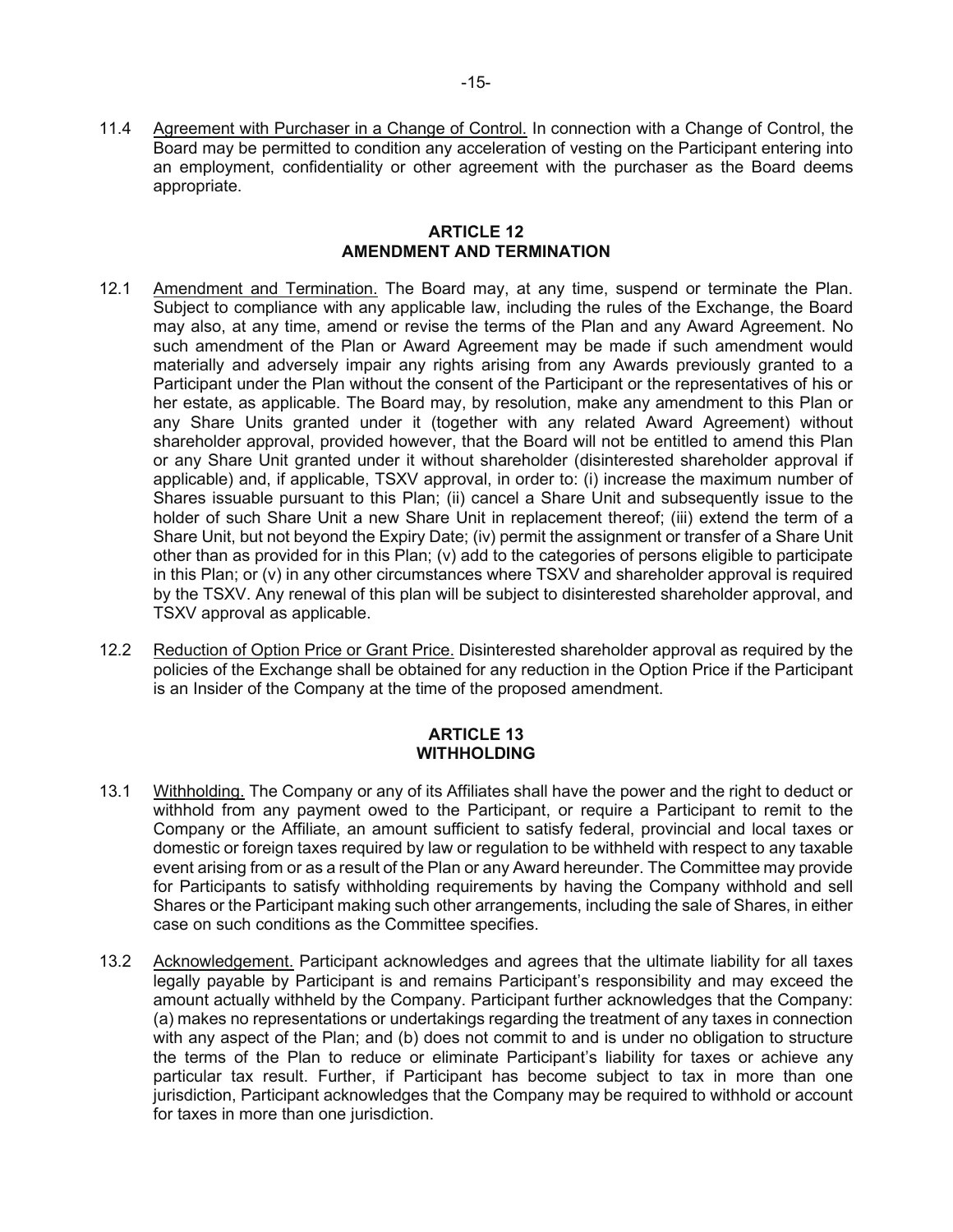## **ARTICLE 14 SUCCESSORS**

14.1 Any obligations of the Company or its Affiliates under the Plan with respect to Awards granted hereunder shall be binding on any successor to the Company or its Affiliates, respectively, whether the existence of such successor is the result of a direct or indirect purchase, merger, consolidation or otherwise, of all or substantially all of the businesses and/or assets of the Company or the Affiliate, as applicable.

## **ARTICLE 15 GENERAL PROVISIONS**

- 15.1 Delivery of Title. The Company shall have no obligation to issue or deliver evidence of title for Shares issued under the Plan prior to:
	- (a) Obtaining any approvals from governmental agencies that the Company determines are necessary or advisable; and
	- (b) Completion of any registration or other qualification of the Shares under any applicable law or ruling of any governmental body that the Company determines to be necessary or advisable.

If for any reason Shares cannot be issued to a Participant, the obligation of the Company to issue such Shares shall terminate.

- 15.2 Conflict. To the extent there is any inconsistency or ambiguity between this Plan and any employment contract, the terms of such employment contract shall govern to the extent of such inconsistency or ambiguity, subject only to compliance with applicable law and Exchange Policies.
- 15.3 Investment Representations. The Committee may require each Participant receiving Shares pursuant to an Award under the Plan to represent and warrant in writing that the Participant is acquiring the Shares for investment and without any present intention to sell or distribute such Shares.
- 15.4 Legends and Resale Restrictions. The certificates for Shares may include any legend that the Committee deems appropriate to reflect any restrictions on transfer of such Shares, in addition to any resale restrictions under applicable securities laws and any other circumstance in which the Exchange Hold Period may apply.
- 15.5 Uncertificated Shares. To the extent that the Plan provides for issuance of certificates to reflect the transfer of Shares, the transfer of such Shares may be effected on a non-certificated basis to the extent not prohibited by applicable law or the rules of the Exchange.
- 15.6 No Fractional Shares. No fractional Shares shall be issued or delivered pursuant to the Plan or any Award Agreement. In such an instance, unless the Committee determines otherwise, fractional Shares and any rights thereto shall be forfeited or otherwise eliminated.
- 15.7 Other Compensation and Benefit Plans. Nothing in the Plan shall be construed to limit the right of the Company or an Affiliate of the Company to establish other compensation or benefit plans, programs, policies or arrangements. Except as may be otherwise specifically stated in any other benefit plan, policy, program or arrangement, no Award shall be treated as compensation for